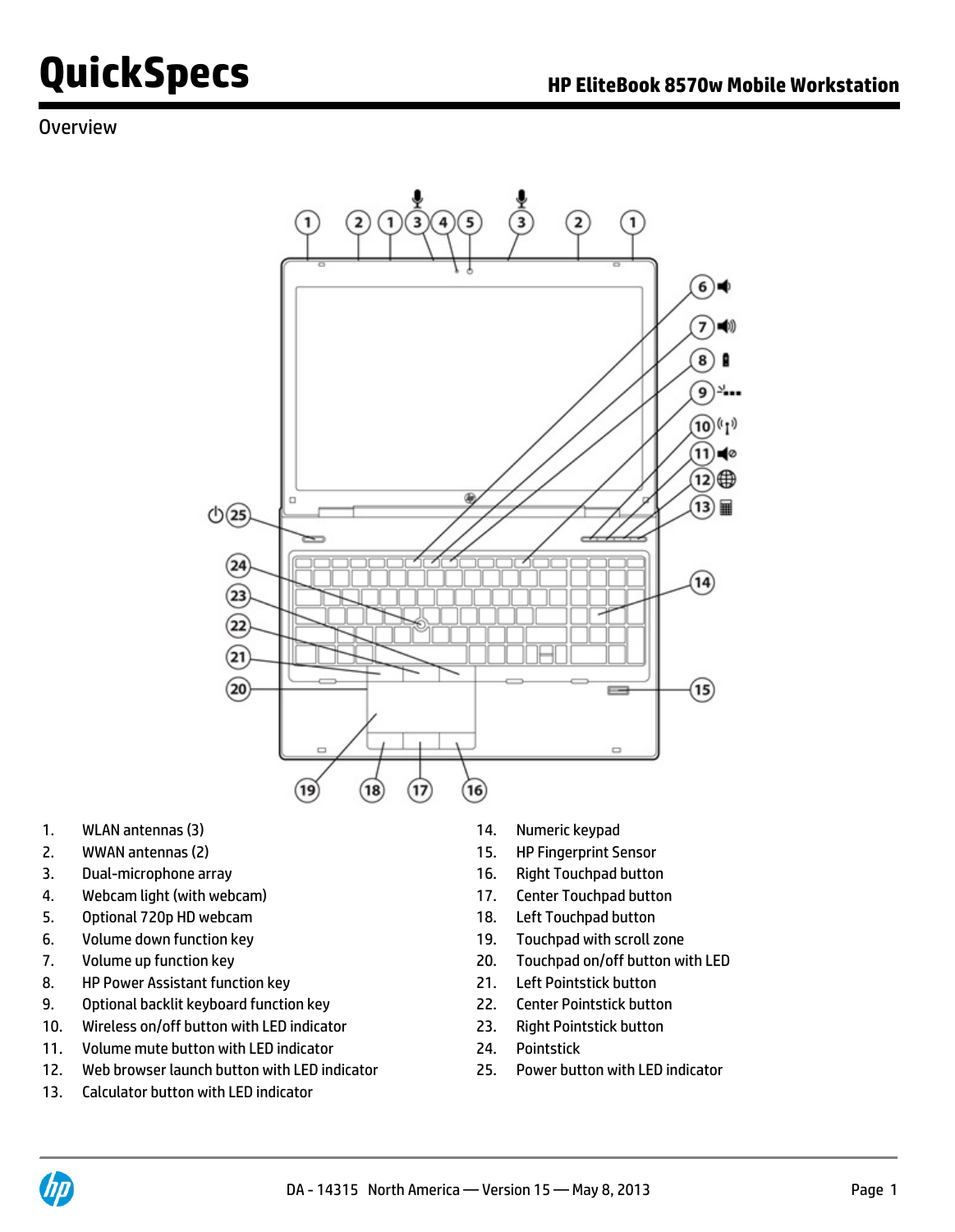### **Overview**



- 1. Wireless LED indicator 6. Secure Digital slot
- 2. Power/standby LED indicator 7. Stereo speakers
- 3. Battery charging LED indicator **8.** Vent
- 4. Hard drive activity / HP 3D DriveGuard LED indicator 9. RJ-11/modem port
- 5. Display release latch 10. Power connector
- 
- 
- 
- 
- 



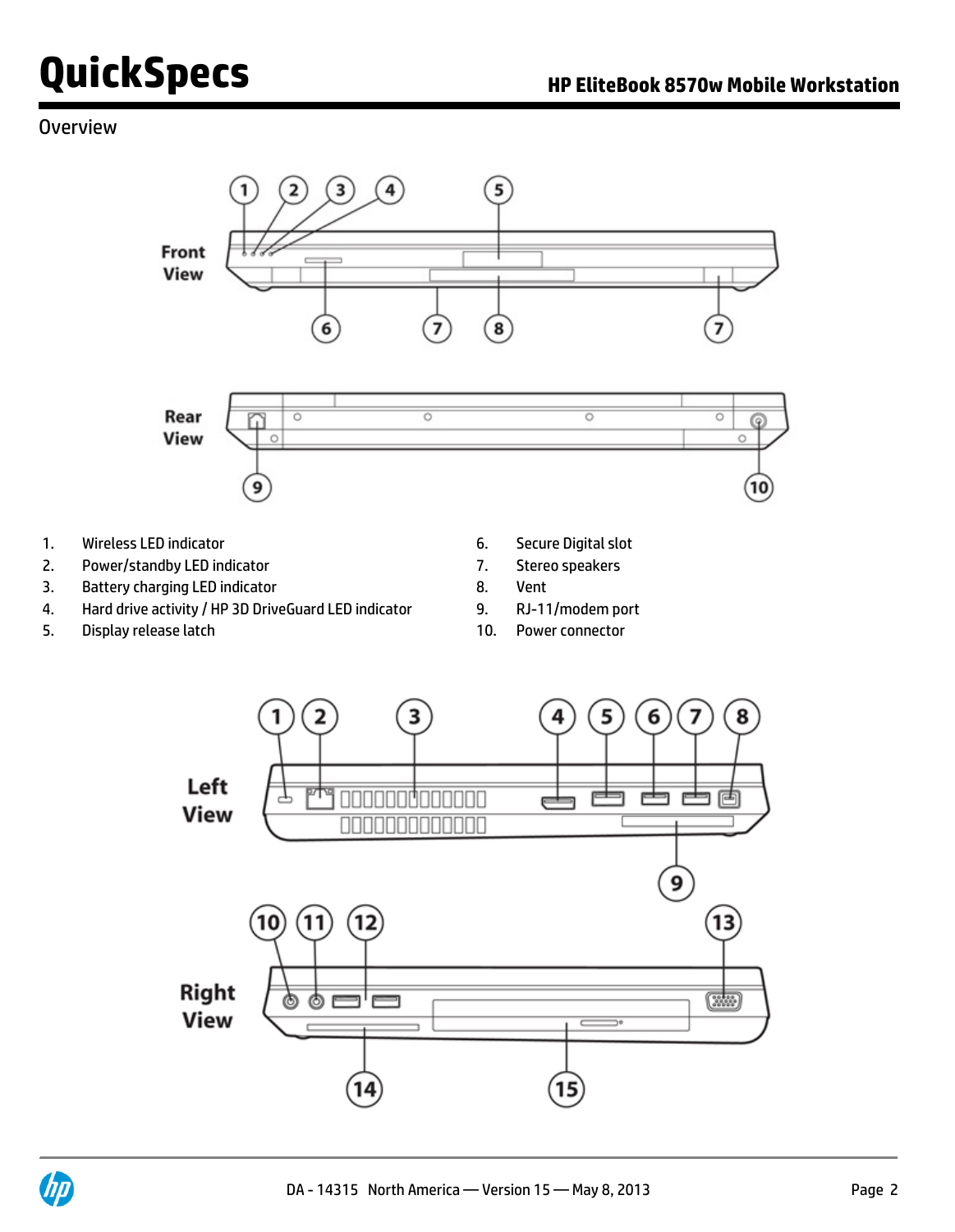#### Overview

- 
- 
- 
- 
- 
- 
- 
- 8. 1394a port
- 1. Security lock slot 6. ExpressCard/54 slot 9. ExpressCard/54 slot
- 2. RJ-45/Ethernet port 10. Stereo headphone/line out
- 3. Vents 11 Stereo microphone/line in
- 4. DisplayPort 12. (2) USB 3.0 ports
- 5. eSATA/USB 2.0 combo port 13. VGA/external monitor connector
- 6. USB 2.0 port 14. Smart Card Reader
- 7. USB 2.0 charging port 15. Upgrade Bay (optical drive, additional hard drive, or weight saver)



- 1. Battery bay 7. Vents
- 2. SIM slot\* for WWAN (select models) 8. Stereo Speakers
- 
- 
- 
- 6. Bottom cover release latch
	- \* SIM slot is accessed through battery bay.
- 
- 
- 3. Battery release latch 9. Bluetooth module compartment
- 4. Secondary battery connector 10. Spill-resistant keyboard drain hole
- 5. Docking connector 11. Hard drive, memory, and wireless compartments under bottom cover

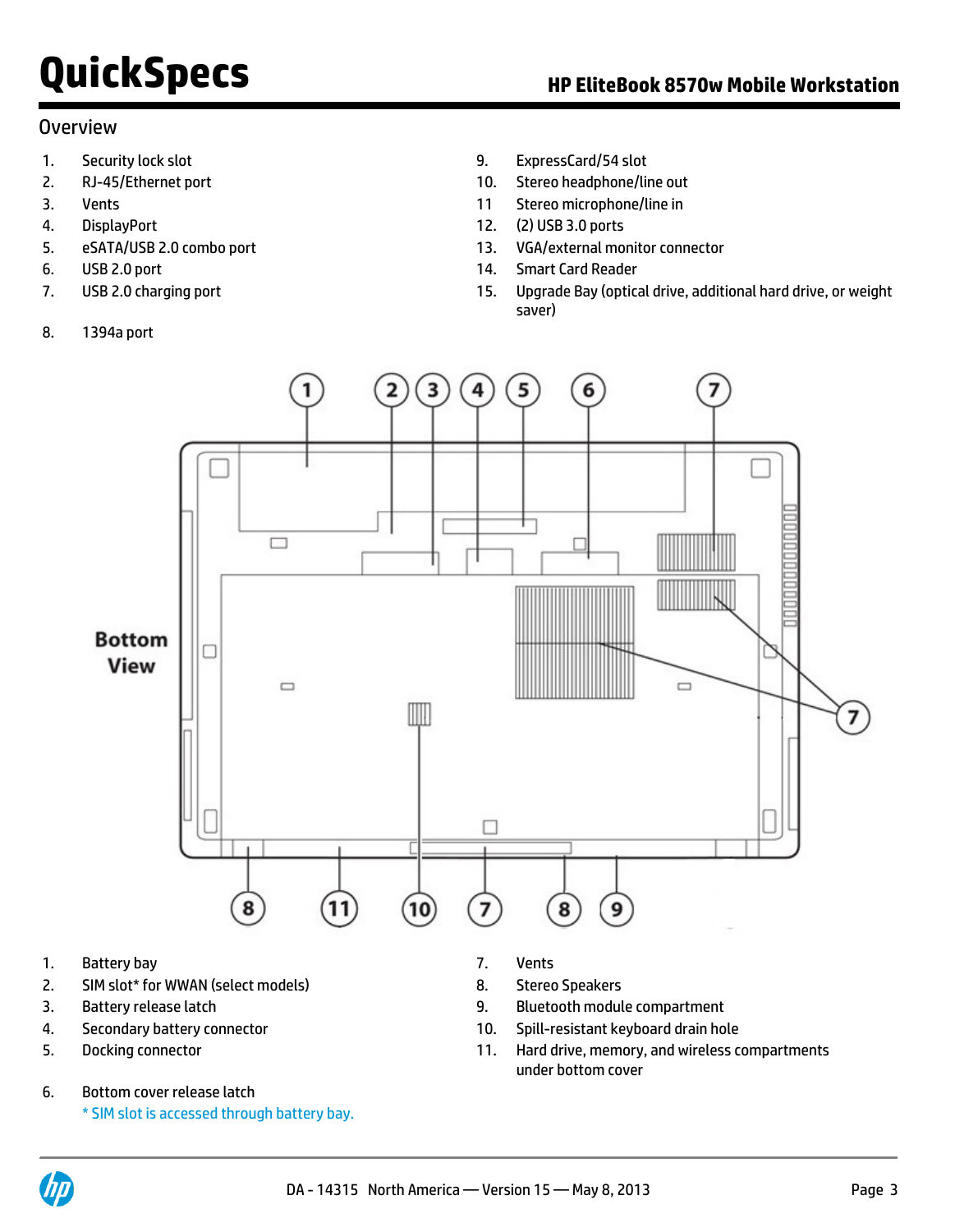### Overview

## **At A Glance**

- Windows 8 versions, Windows 7 versions or FreeDOS
- Chiseled design with enhanced HP DuraCase, magnesium-reinforced chassis, wear-resistant gunmetal color HP DuraFinish, radial spun finish, backlit HP logo, HP DisplaySafe frame, precision aluminum-alloy hinges, cast titanium-alloy display latches, keyboard in full aluminum deck, chemically strengthened glass touchpad, and laser-precision indicators
- Designed to meet the military standard Mil-Std-810G for vibration, dust, altitude, and high temperature operation\*
- Workstation-caliber discrete graphics: AMD FirePro™ M4000 (1GB GDDR5), NVIDIA Quadro K1000M (2GB DDR3), NVIDIA Quadro K2000M (2GB DDR3)
- ISV certified to provide fast and reliable performance with workstation applications, including manipulation of 3D textures
- Choice of 3rd generation Intel® Core™ i7 and i5 processors
- Intel Core i7 with vPro and Core i5 with vPro technology (optional)
- Intel Smart Response Technology support for higher system performance with a hard drive'
- HP Performance Advisor for optimal configuration, compatibility and performance
- Up to four SODIMMs on configurations with quad-core processor, for system memory up to 32 GB
- Supports multi-display when using an HP Advanced Docking Station (sold separately)
- DisplayPort for high resolution support
- SRS Premium Sound PRO optimized for high fidelity audio
- Choice of battery solutions: 8-cell (83 WHr) or 8-cell (75 WHr) HP Long Life Battery, combined with optional external batteries for extended life.
- Choice of two optional external batteries for extended battery life
- HP Peak Power Manager (web download) and HP Power Assistant (Windows 7 only) allow you to conserve power, stretch battery run-time, accurately monitor the energy usage of the PC and up to four select HP external monitors, and report workforce power consumption.
- 4 discrete buttons with LED indicator for convenient one touch access Wireless On/Off, Volume Mute, Web browser, Calculator
- Widescreen 15.6-inch diagonal LED-backlit display: HD+ wide viewing angle, FHD wide viewing angle, or FHD ultra wide viewing angle with HP DreamColor
- Upgrade Bay for optical drive, optional second hard drive, or weight saver
- Flexible wireless connectivity options:
	- Optional integrated wireless mobile broadband module support
	- Integrated Intel Centrino® 802.11 a/b/g/n 2x2 or a/b/g/n 3x3, or Broadcom 802.11 a/b/g/n 2x2 wireless LAN module Bluetooth® v4.0
- Choice of 7200 rpm user-removable hard drive up to 750 GB with HP 3D DriveGuard protection,
	- or SATA 6 Gb/s 128/180 GB Solid State Drive or 256 GB SED Solid State Drive
- Security features including HP ProtectTools, with central management across HP and non-HP client PCs
- Low halogen\*\*, ENERGY STAR qualified and EPEAT Gold registered in the U.S. EPEATstatus varies by country- please see epeat.net.

\* Testing was not intended to demonstrate fitness for DOD contracts requirements or for military use. Test results are not a guarantee of future performance under these test conditions.

\*\* External power supplies, power cords, cables and peripherals are not Low Halogen. Service parts obtained after purchase may not be Low Halogen.

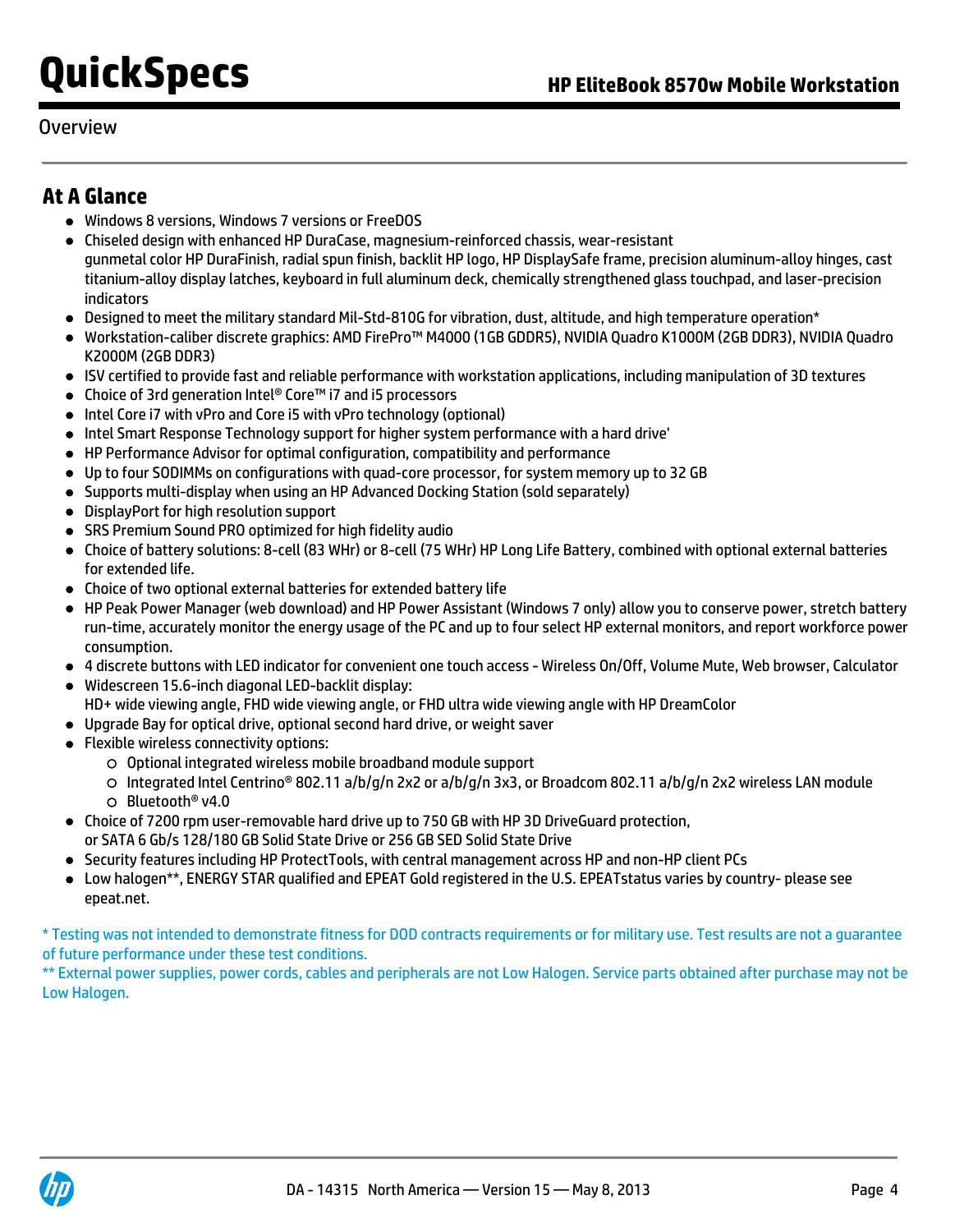### Features

### **OPERATING SYSTEM**

| Preinstalled     | Windows 8 Pro 64*<br>Windows 7 Professional (available through downgrade rights from Windows 8 Pro)**<br>Windows 7 Professional 32*<br>Windows 7 Professional 64*<br>Windows 7 Home Premium 64*<br><b>FreeDOS</b>                                                                                                                                  |
|------------------|----------------------------------------------------------------------------------------------------------------------------------------------------------------------------------------------------------------------------------------------------------------------------------------------------------------------------------------------------|
| <b>Supported</b> | Windows 8 Pro 32*<br>Windows 8 32*<br>Windows 8 Enterprise 32*<br>Windows 8 Enterprise 64*<br>Windows 7 Enterprise 32***<br>Windows 7 Enterprise 64***<br>Windows 7 Ultimate 32***<br>Windows 7 Ultimate 64***<br>Windows XP Professional 32<br>Windows XP Professional 64<br>SuSE Linux Enterprise Desktop 11 SP2<br>Red Hat Enterprise Linux 6.x |
| <b>Certified</b> | SuSE Linux Enterprise Desktop 11<br>Red Hat Enterprise Linux 6.x                                                                                                                                                                                                                                                                                   |

\* Not all features are available in all editions of Windows 8. Systems may require upgraded and/or separately purchased hardware, drivers and/or software to take full advantage of Windows 8 functionality. See<http://www.microsoft.com> for details. \*\* This system is preinstalled with Windows® 7 Pro software and also comes with a license and media for Windows 8 Pro software. You may only use one version of the Windows software at a time. Switching between versions will require you to uninstall one version and install the other version. You must back up all data (files, photos, etc.) before uninstalling and installing operating systems to avoid loss of your data.

\*\*\* Not all features are available in all editions of Windows 7. This system may require upgraded and/or separately purchased hardware to take full advantage of Windows 7 functionality. See<http://www.microsoft.com/windows/windows-7/> for details

### **PROCESSOR\***

```
3rd Generation Intel® Core™ i7-3840QM (2.8 GHz, 8 MB L3 cache, 4 cores)*
  Up to 3.80 GHz with Intel Turbo Boost Technology
3<sup>rd</sup> Generation Intel® Core™ i7-3820QM (2.7 GHz, 8 MB L3 cache, 4 cores)*
  Up to 3.70 GHz with Intel Turbo Boost Technology
3rd Generation Intel® Core™ i7-3740QM (2.70 GHz, 6 MB L3 cache, 45W, 4 cores)*
  Up to 3.70 GHz with Intel Turbo Boost Technology
3<sup>rd</sup> Generation Intel® Core™ i7-3720QM (2.6 GHz, 6 MB L3 cache, 4 cores)*
  Up to 3.60 GHz with Intel Turbo Boost Technology
3rd Generation Intel® Core™ i7-3630QM (2.40 GHz, 6 MB L3 cache, 45W, 4 cores) (no vPro support )*
  Up to 3.40 GHz with Intel Turbo Boost Technology
3<sup>rd</sup> Generation Intel® Core™ i7-3610QM (2.3 GHz, 6 MB L3 cache, 4 cores) (no vPro support)*
  Up to 3.30 GHz with Intel Turbo Boost Technology
3
rd Generation Intel® Core™ i7-3520M (2.9 GHz, 4 MB L3 cache, 2 cores)*
  Up to 3.60 GHz with Intel Turbo Boost Technology
3
rd Generation Intel® Core™ i5-3360M (2.8 GHz, 3 MB L3 cache, 2 cores)*
  Up to 3.50 GHz with Intel Turbo Boost Technology
```
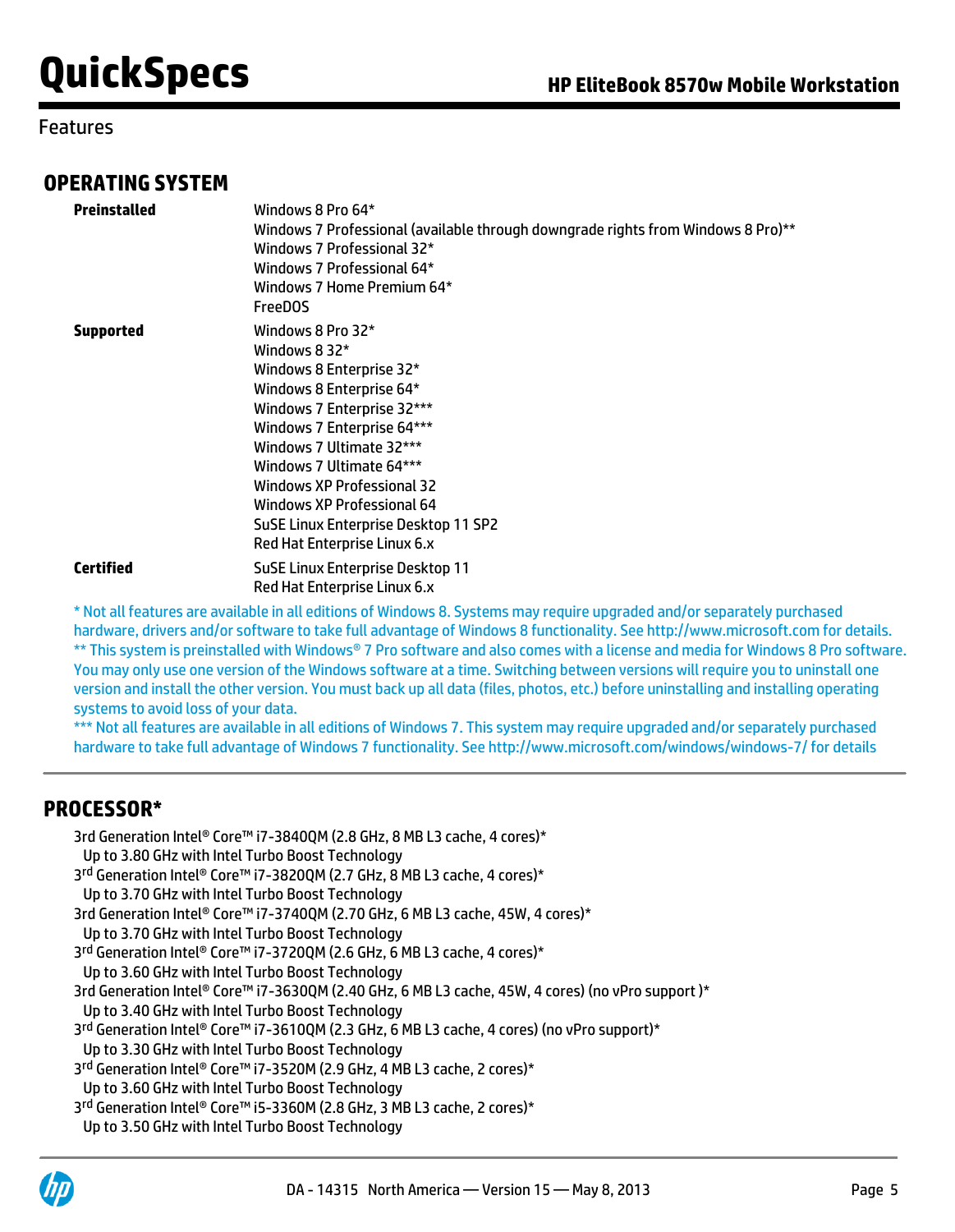### Features

3<sup>rd</sup> Generation Intel® Core™ i5-3320M (2.6 GHz, 3 MB L3 cache, 2 cores)\* Up to 3.30 GHz with Intel Turbo Boost Technology

\* Multi-Core is designed to improve performance of certain software products. Not all customers or software applications will necessarily benefit from use of this technology. 64-bit computing on Intel® architecture requires a computer system with a processor, chipset, BIOS, operating system, device drivers, and applications enabled for Intel® 64 architecture. Processors will not operate (including 32-bit operation) without an Intel® 64 architecture-enabled BIOS. Performance will vary depending on your hardware and software configurations. Intel's numbering is not a measurement of higher performance.

### **CHIPSET**

Mobile Intel QM77 Express

## **INTEL CORE I5 WITH VPRO/CORE I7 WITH VPRO TECHNOLOGY CAPABLE**

Intel Core i5 with vPro and Core i7 with vPro technology is a selectable feature that is available on units configured with select processors, an Intel Centrino® Advanced-N or Ultimate-N WLAN module and a preinstalled Windows operating system. It provides advances in remote manageability, security, energy efficient performance, and wireless connectivity. Intel Active Management Technology 8.0 (iAMT) offers built-in manageability and proactive security for networked notebook PCs, even when they are powered off\* or when the operating system is inoperable. It can help identify threats before they reach the network, isolate infected systems, and update PCs regardless of their power state.

\*Requires a Windows operating system, network hardware and software, connection with a power source, and a direct (non-VPN) corporate network connection which is either cable or wireless LAN.

**NOTE:** Some functionality of Intel Core i5 with vPro/Core i7 with vPro technology, such as Intel Active Management technology and Intel Virtualization technology, requires additional third- party software in order to run. Availability of future "virtual appliances" applications for Intel Core i5 with vPro/Core i7 with vPro technology is dependent on third- party software providers. Compatibility with future "virtual appliances" is yet to be determined.

### **GRAPHICS**

AMD FirePro™ M4000 with 1 GB dedicated GDDR5 video memory Microsoft DirectX 11 (Shader Model 5.0) and OpenGL 4.1/4.1+capable AMD Eyefinity Technology supports up to five independent displays\* when using an HP Advanced Docking station (sold separately) NVIDIA Quadro K1000M with 2 GB dedicated DDR3 video memory Microsoft DirectX 11 (Shader Model 5.0) and OpenGL 4.2 capable NVIDIA Quadro K2000M with 2 GB dedicated DDR3 video memory

Microsoft DirectX 11 (Shader Model 5.0) and OpenGL 4.2 capable

**NOTE:** NVIDIA Quadro mobile professional graphics support up to four independent displays when using an HP Advanced Docking station (sold separately).

\* AMD Eyefinity Technology requires AMD discrete graphics configuration. Total number of screens supported varies by model. HP EliteBook 8570w supports up to five screens.

**Note:** To use AMD's Eyefinity multi-head solution with HPs Advanced Docking Station, it is recommended to use an HP Performance DisplayPort display when connecting more than 2 displays. DVI displays can be substituted when used in conjunction with an approved active DP to DVI dongle. Approved dongles are listed at [http://support.amd.com/us/eyefinity/Pages/eyefinity](http://support.amd.com/us/eyefinity/Pages/eyefinity-dongles.aspx)[dongles.aspx](http://support.amd.com/us/eyefinity/Pages/eyefinity-dongles.aspx)

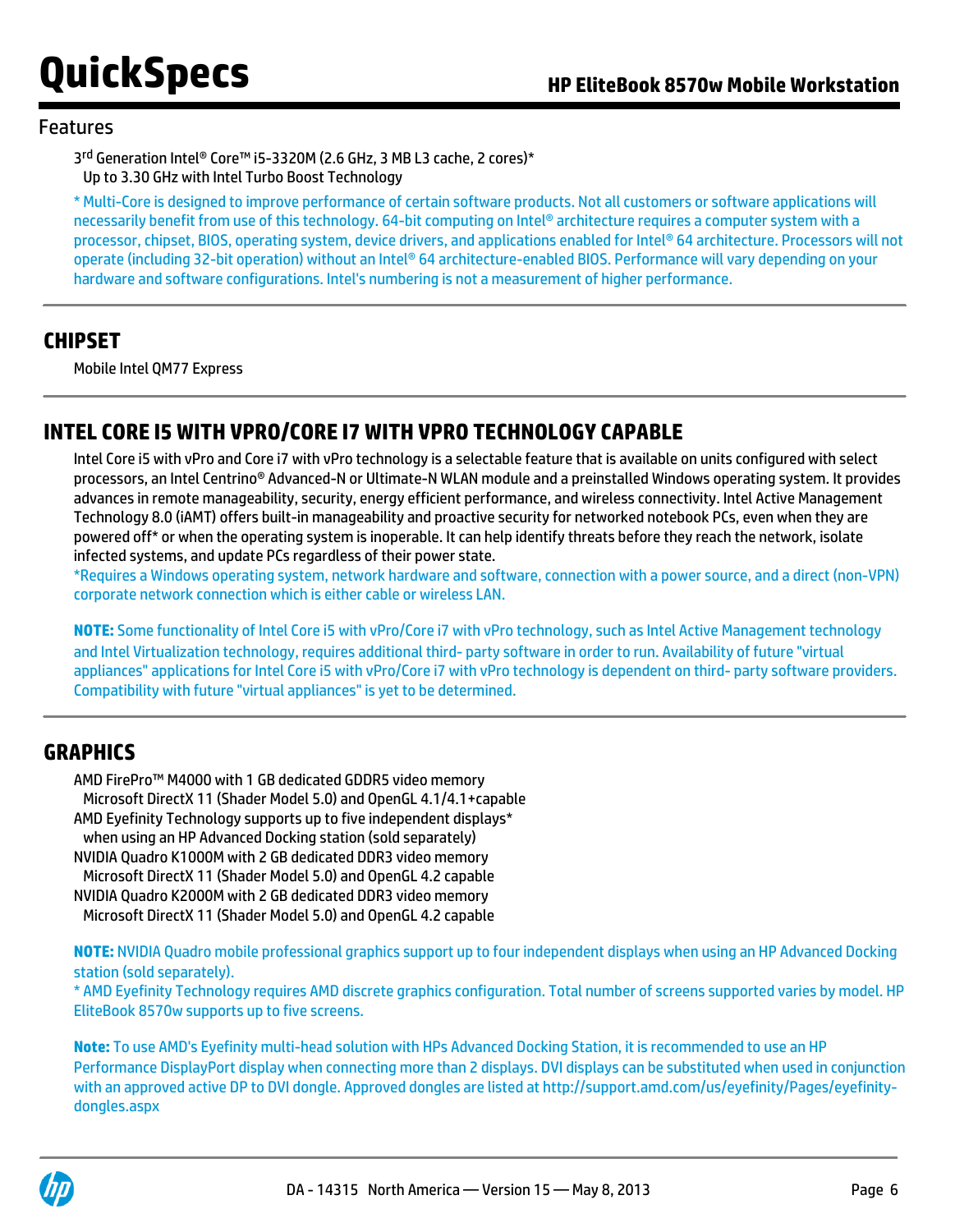### Features

### **DISPLAY**

#### **Internal**

15.6" diagonal LED-backlit HD+ WVA anti-glare (1600 x 900)

15.6" diagonal LED-backlit FHD WVA anti-glare (1920 x 1080)

15.6" diagonal LED-backlit FHD UWVA anti-glare DreamColor (1920 x 1080)

HP Privacy Filter support

#### **External**

Up to 32-bit per pixel color depth

#### **DisplayPort**

Supports resolutions up to 2560 x 1600, 30-bit color depth at 60 Hz, and full HD (1920 x 1080) monitors, 24-bit color depth at 120 Hz

#### **VGA**

Port supports resolutions up to 2048 x 1536 at 75 Hz, and lower resolutions at up to 100 Hz **DVI-D** (single link) Video signal available through DVI port in optional HP Docking Station (sold separately)

supports resolutions up to 1600 x 1200 at both full and reduced blanking, and 1920 x 1200 at reduced blanking

**NOTE:** Resolutions are dependent upon monitor capability, and resolution and color depth settings.

### **FLASH CACHE MODULE**

Optional 24 GB mSATA Flash cache module support for Intel Smart Response Technology. (Available only with standard non-SED hard drive.

## **STORAGE AND DRIVES**

#### **Primary Storage Bay Hard Drives**

320/500/750 GB 7200 rpm SMART SATA II 500 GB 7200 rpm SMART SATA II Self Encrypting Drive HP 3D DriveGuard (Windows only) The hard drive is mounted directly to the notebook frame, reducing the transmission of shock to the hard drive. Uses three-axis digital motion detection with intelligent sensitivity to help protect the hard drive during normal use from shock and vibration. The digital accelerometer temporarily halts all data transfer and parks the hard drive when abrupt motion is detected. **Solid State Drive**

## 128/180 GB SATA 6 Gb/sec

256 GB SATA 6 Gb/sec Self Encrypting Drive

**NOTE:** Up to 36GB (for Windows 7) of system and up to 36GB (for Windows 8) disk is reserved for system recovery software.

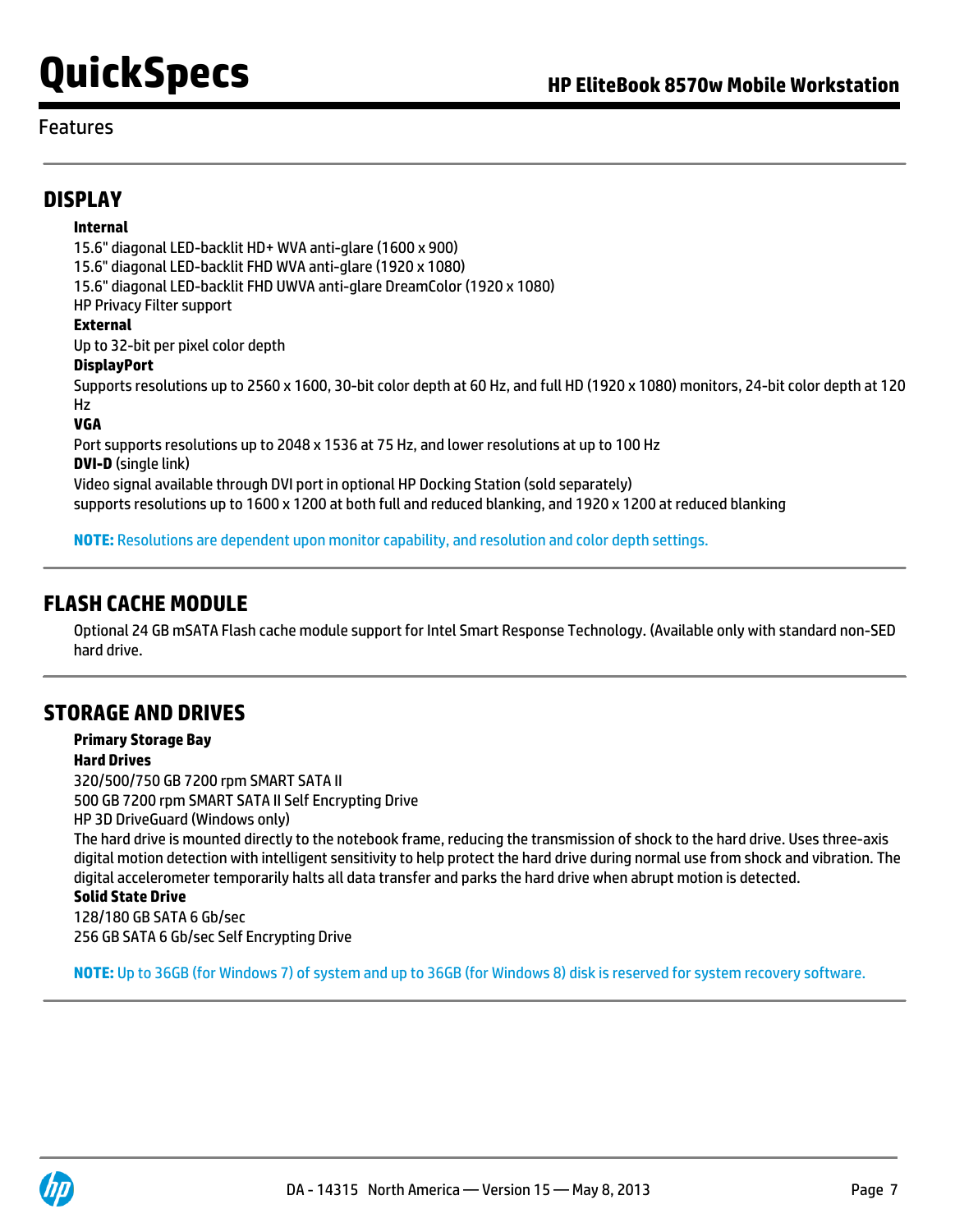### Features

### **OPTICAL DRIVES**

#### **Fixed 12.7 mm SATA optical drive**

Blu-ray R/RE DVD+/-RW SuperMulti DL Drive Blu-ray ROM DVD+/-RW SuperMulti DL Drive DVD+/-RW SuperMulti DL Drive DVD-ROM Drive **Second/Third hard drive** 500 GB 7200 rpm SMART SATA II Hard Drive 256 GB SATA 6 Gb/sec Self Encrypting Drive RAID 0 and 1 supported

#### **Weight saver**

### **MEMORY**

#### **Standard**

DDR3 PC3-12800 SDRAM (1600 MHz) Two SODIMM slots (Dual-core processor) or four SODIMM slots (Quad-core processor) supporting dual-channel memory 2 GB, 4 GB, and 8 GB SODIMMs

#### **Maximum**

Upgradeable to 16384 MB with optional 8192 MB SODIMMs in both slots (Dual-core processor) Upgradeable to 32768 MB with optional 8192 MB SODIMMs in all 4 slots (Quad-core processor) **Dual-channel**

Maximized dual-channel performance requires SODIMMs of the same size and speed in both memory slots.

**NOTE:** Due to the non-industry standard nature of some third-party memory modules, we recommend HP branded memory to ensure compatibility. If you mix memory speeds, the system will perform at the lower memory speed. With Windows Starter 32 bit operating systems, the amount of usable memory is dependent upon your configuration, so that above 3 GB all memory may not be available due to system resource requirements.

## **NETWORKING/COMMUNICATIONS**

#### **Wireless**

Support for a broad range of secure, integrated wireless LAN and wireless WAN options featuring support for the latest industry standards. Broadband Wireless (WWAN) requires a Windows operating system and is available in select countries as a standard, factory configurable feature only. Integrated Bluetooth is also available (factory configurable only) and can be combined with any of the supported wireless LAN and wireless WAN options.

#### **Broadband Wireless (WWAN) (Win 8 WWAN support will not be available at Win 8 introduction)**

HP hs2350 HSPA+ Mobile Broadband Module

HP un2430 EV-DO/HSPA Mobile Broadband Module

HP lt2522 LTE/EV-DO Mobile Broadband Module - U.S. only\*

HP lt2523 LTE/HSPA+Mobile Broadband Module - U.S. only\* (no Win 8 support)

#### **Integrated wireless LAN options**

Intel Centrino Ultimate-N 6300 (3x3)

Intel Centrino Advanced-N 6205 (2x2)

Broadcom 43224AGN 802.11a/b/g/n (2x2) WiFi Adapter

HP Integrated Module with Bluetooth 4.0+EDR Wireless Technology

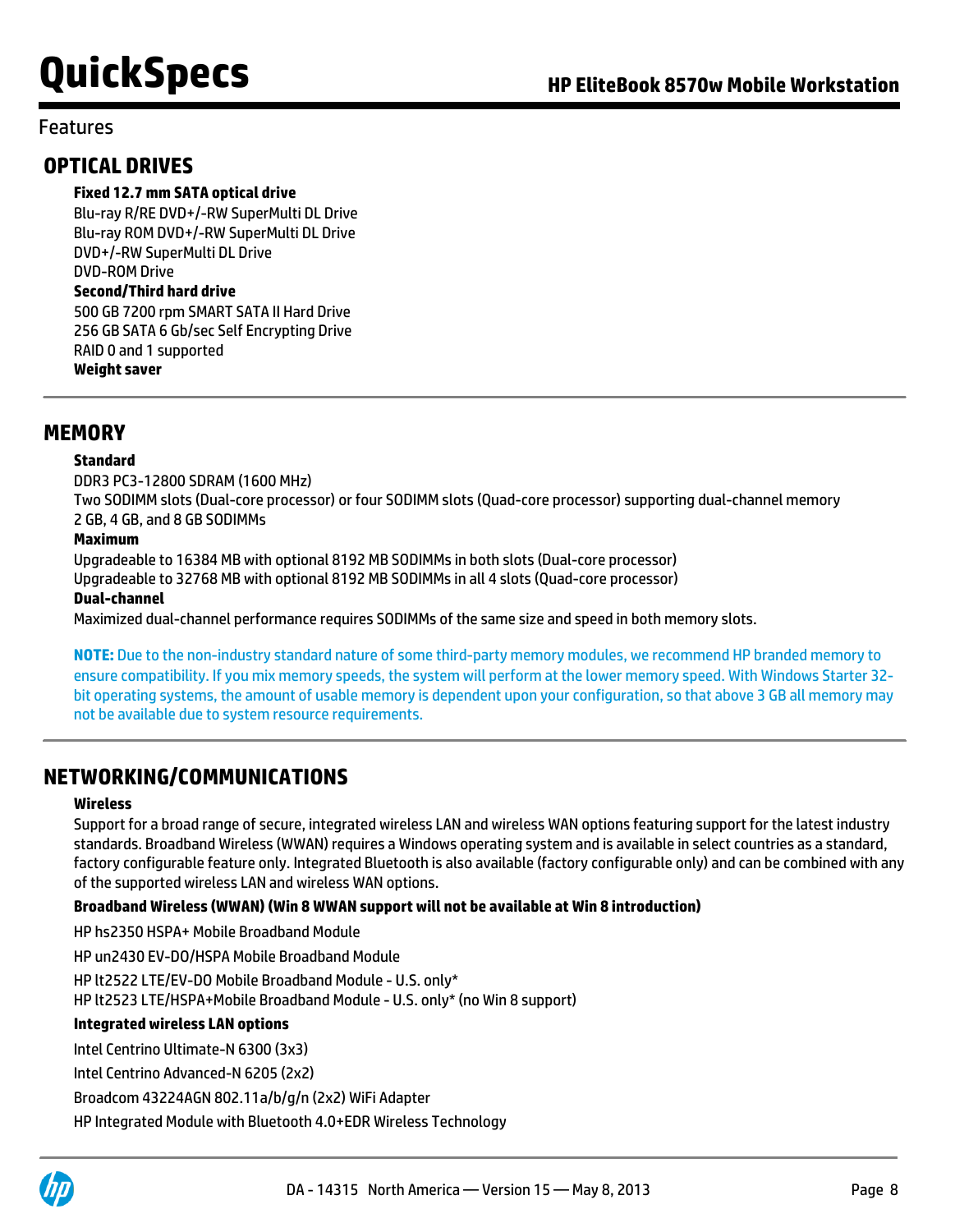#### Features

#### **Communications**

Integrated Intel 82579LM Gigabit\*\* Network Connection (vPro configurations) 56K V.92 modem\*\*\*

\* Wireless use requires separately purchased service contract. Check with your local vendor for coverage area and availability in your area. Connection and speeds will vary due to location, environment, network conditions, and other factors. 4G compatibility with HSPA+ and LTE. 4G LTE is only available in the United States. LTE is expected to be available in June 2012.

\*\* The term "10/100/1000" or "Gigabit" Ethernet indicates compatibility with IEEE standard 802.3ab for Gigabit Ethernet, and does not connote actual operating speed of 1 Gb/s. For high-speed transmission, connection to a Gigabit Ethernet server and network infrastructure is required.

\*\*\* Designed for downloads from 56K modem compliant sources. Maximum achievable download transmission rates currently do not reach 56 KB/s, and will vary with line conditions. Modem availability is subject to country regulatory approval.

## **AUDIO/MULTIMEDIA**

#### **Audio**

SRS Premium Sound™ PRO (Windows OS only) Integrated stereo speakers Integrated microphone (dual-microphone array when equipped with optional webcam) Button for volume mute; function keys for volume up and down Stereo headphone/line out Stereo microphone/line in

#### **Webcam**

Optional 720p HD webcam

- HD format (widescreen)
- Supports videoconferencing and still image capture
- High quality fixed focus lens
- Video capture at various resolutions up to 1280x720 resolution (720p) and up to 30fps
- M-JPEG compression supports higher frame rates for video capture and videoconferencing
- **•** Improved low light sensitivity
- **•** Improved dynamic range

## **KEYBOARDS/POINTING DEVICES/BUTTONS & FUNCTION KEYS**

#### **Keyboard**

The HP spill-resistant keyboard is designed using a thin layer of Mylar film under the keyboard and a drain system that funnels fluid through a hole in the bottom of the notebook. This minimizes the risk of damage to sensitive components underneath. The 101/102-key compatible keyboard features a full-pitch key layout with desktop keyboard features, such as editing keys, both left and right control and alt keys, function keys, and 19.05 x 19.05 mm key pitch (center-to-center spacing). U.S. and International key layouts are available. Other features include hot keys for instant access to power conservation and brightness.

#### **Optional Backlit Keyboard** (select countries)

Function key to toggle backlit settings - Off/Full brightness/Half brightness

#### **Pointing Devices**

Touchpad with on/off button, two-way scroll, gestures, three pick buttons

Pointstick with three additional pointstick buttons

Image sensor touchpad

#### **Buttons and Function Keys**

Separate launch buttons provide easy access to the following features: wireless on/off, volume mute, Web browser, Calculator. Function keys provide control of the following features: standby mode, external display, volume down, volume up, HP Power

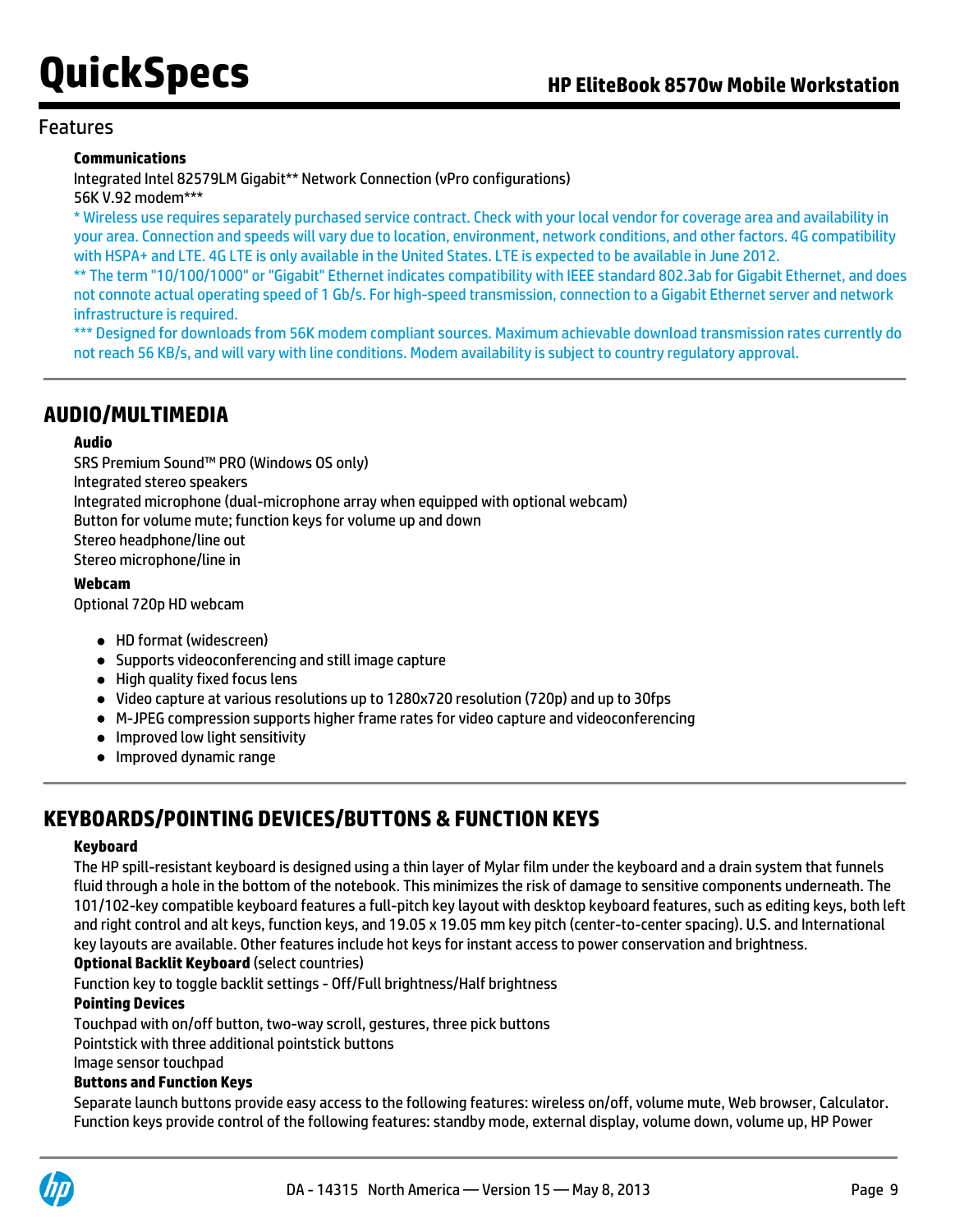#### Features

Assistant (Windows 7 only), and display brightness.

### **SOFTWARE AND SECURITY**

**Preinstalled Software with Windows Operating System**

HP Recovery Manager HP Performance Advisor HP Support Assistant HP ProtectTools Security Manager HP ProtectTools for Central Management HP Hotkey Support HP Peak Power Manager (web download)\* HP Power Assistant (Windows 7 only) HP Wireless Hotspot (Windows 8 only, web download) HP Connection Manager (Windows 7 only) HP GPS and Location (Select Models) Adobe® Flash Player (Windows 7 only) Buy Office Microsoft Defender (now includes MS Security Essentials) Microsoft Security Essentials (Windows 7 only) PDF Complete Special Edition\*\* Corel WinDVD SD (DVD) Player, or HD (Blu-ray) Player (select Windows 7 models) Roxio Secure Burn (select Windows 7 models) Roxio MyDVD Business 2010 (select Windows 7 models) HP Webcam Software (select models) WinZip Basic (Windows 7 only)

#### **Additional Software Available from the Web**

HP SoftPaq Download Manager

#### **Workstation ISV Certifications**

See the latest list of certifications at<http://www.hp.com/united-states/campaigns/workstations/partnerships.html>

\* HP Peak Power Manager replaces HP Power Assistant for both Win7 and Win8. HP Peak Power Manager will be available on the web for download for existing product owners.

\*\* PDF Complete Special Edition 60 day trial; purchase license afterwards for full functionality.

#### **HP Performance Advisor**

HP Performance Advisor enables optimal configuration of HP Mobile Workstations delivering stability and best performance. HP Performance Advisor will guide your system setup allowing a "custom" configuration that best matches the workstation to user requirements.

#### **HP Recovery Manager**

Models shipped with Windows 7 include HP Recovery Manager. HP Recovery Manager enables fast recovery of the factory preinstalled image if the system becomes corrupted or if important system files are accidentally deleted. Up to 36GB (for Windows 7) of system and up to 36GB (for Windows 8) disk is reserved for system recovery software.

#### **Planned Workstation ISV Certifications**

See the latest list of certifications at <http://www.hp.com/united-states/campaigns/workstations/partnerships.html>

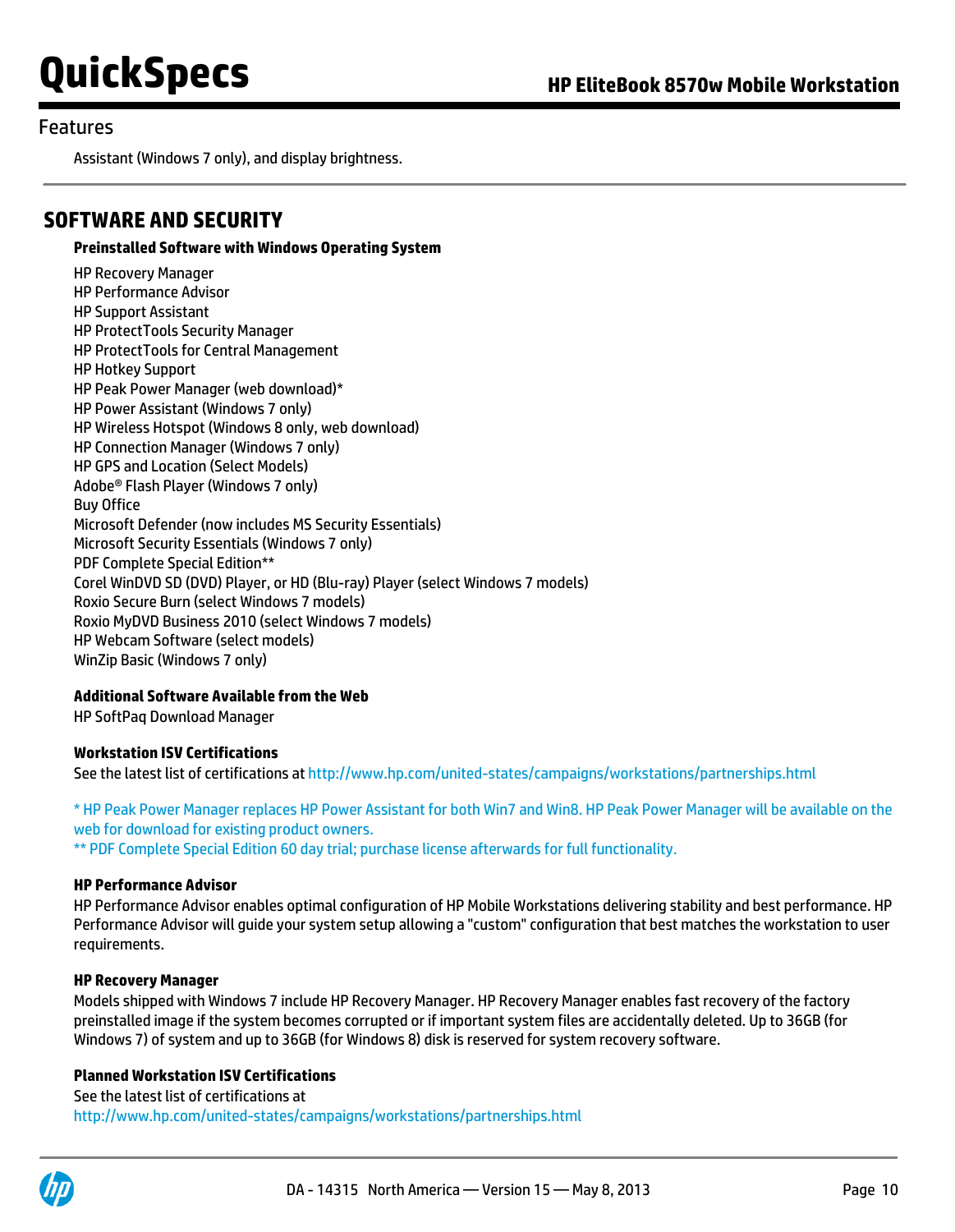### Features

#### **Security**

#### **Standard**

HP Client Security Dashboard (Windows 8 only) HP ProtectTools Security Manager (standard modules include)

- Credential Manager
- Computrace\* Pro
- Device Access Manager
- Drive Encryption (will be web-only ready at Win8 GA date)
- Face Recognition (webcam configurations only)
- File Sanitizer (Windows 7 only)
- Privacy Manager (Windows 7 only)
- Embedded Security (Windows 7 only)

HP Fingerprint Sensor Integrated Smart Card Reader Enhanced Pre-Boot Security (Multiuser / Multifactor) HP Spare Key (requires initial user setup) One-Step Logon TPM 1.2 Embedded Security Chip\*\* Security lock slot Support for Intel AT\*\*\*

#### **Optional**

HP Privacy Filter – Narrows viewing area so that screen data is visible only to persons directly in front of the monitor. Computrace\* Pro for HP ProtectTools with GPS Tracking - Subscription based security solution providing the ability to track, initiate physical recovery, conduct asset management, and perform remote data delete by utilizing GPS technology. GPS functionality requires HP Mobile Broadband Module.

\* The Computrace agent is shipped turned off, and must be activated by customers when they purchase a subscription. Subscriptions can be purchased for terms ranging multiple years. Service is limited, check with Absolute for availability outside the U.S.

\*\* TPM module disabled where use is restricted by law, for example, Russia and China.

For more information on HP security solutions refer to: http://www.hp.com/products/security.

\*\*\* Intel AT security requires a separately purchased Absolute Computrace service subscription and must be activated and configured. Check with Absolute for availability in your country. Intel and HP assume no liability for lost or stolen data and/or systems or any other damages resulting therefrom. See [http://www.intel.com/technology/anti-theft/.](http://www.intel.com/technology/anti-theft/)

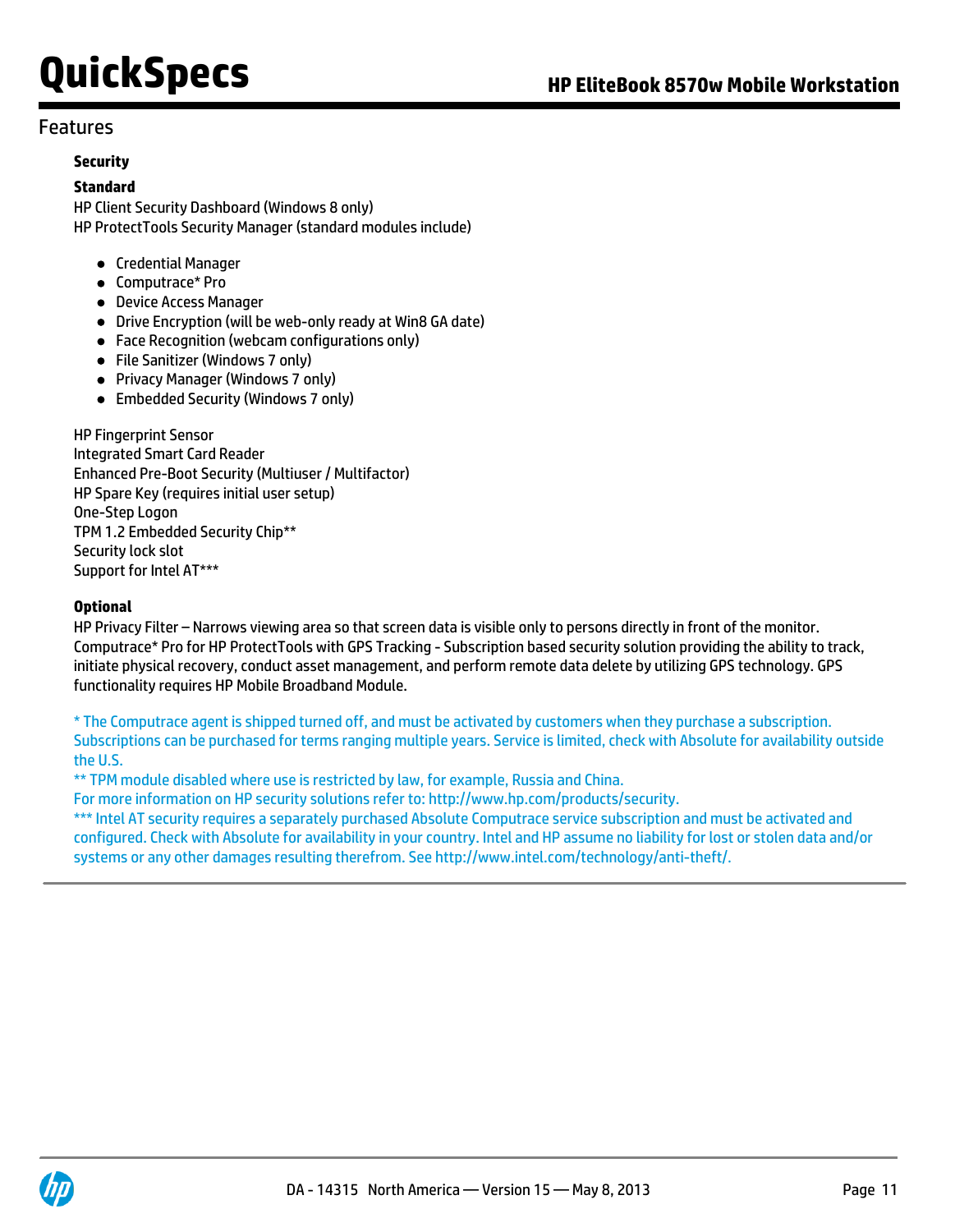### Features

## **HP PROTECTTOOLS SECURITY MANAGER WITH CENTRAL MANAGEMENT**

HP ProtectTools Security Manager is the security platform for business notebooks and desktops. The HP ProtectTools Security Manager is an extensible client security console that delivers enhanced security capabilities through add-on software modules. The ProtectTools modules are available on the hard drive (also downloadable from the web) and can be configured in Software Setup.

HP ProtectTools is centrally manageable with the capability to manage notebooks from a single point. HP ProtectTools is management ready out of the box, in partnership with Digital Persona. Features address requirements that customers expect from a centrally managed security solution such as user provisioning, credential reset, and credential revocation.

HP ProtectTools provides two separate management solutions, targeted at the enterprise and the SMB:

- Digital Persona Pro AD: Designed for the enterprise customer. Integrates with Active Directory and gives IT Managers the ability to provision users, create login policies based on passwords, biometrics or smartcards. Management features also include remote credential recovery in case the user forgets the password, loses the smartcard or cannot use the fingerprint reader for any reason. In addition, advanced auditing capabilities are also built in. Digital Persona Pro AD is available now.
- Digital Persona Pro Workgroup: Designed for the small business customer. Provides features similar to the Active Directory version, but for workgroups. Workgroup activation is built into HP ProtectTools, and activation of up to 5 seats is completely free.

For more information on Central Management for HP ProtectTools, refer to: <http://www.hp.com/products/security>

**NOTE:** In order to deploy and receive updated policies, the client needs to be connected to the network server and requires separately purchased DigitalPersona Pro software. System access may not prevent users from logging into the system on the first attempt if policy updates haven't yet been received and applied. Requires Microsoft Windows.

### **POWER**

#### **Power Supply**

External HP 120W Slim Smart AC adapter (148.0 x 75.5 x 25.4mm) External HP 150W Slim Smart AC adapter (167.0 x 82.0 x 25.4mm) External HP 200W Slim Smart AC adapter (172 x 96 x 25.4mm) Power cord included is 6-foot (1.8 meter). Total length including external AC adapter is 12 feet (3.66 meter). HP Fast Charge\*

#### **Primary Battery**

HP 8-cell Lithium-Ion Battery (83 WHR) HP Long Life 8-cell Lithium-Ion Battery (75 WHr) \*\* Secondary Battery HP BB09 Ultra Extended Life Notebook Battery (9-cell/100 WHr) HP ST09 Extended Life Notebook Battery (9-cell/73 WHr)

#### **Battery Life**

Battery life up to 6 hours and 30 minutes\*\*\* **System Standby Time** Up to 2 weeks

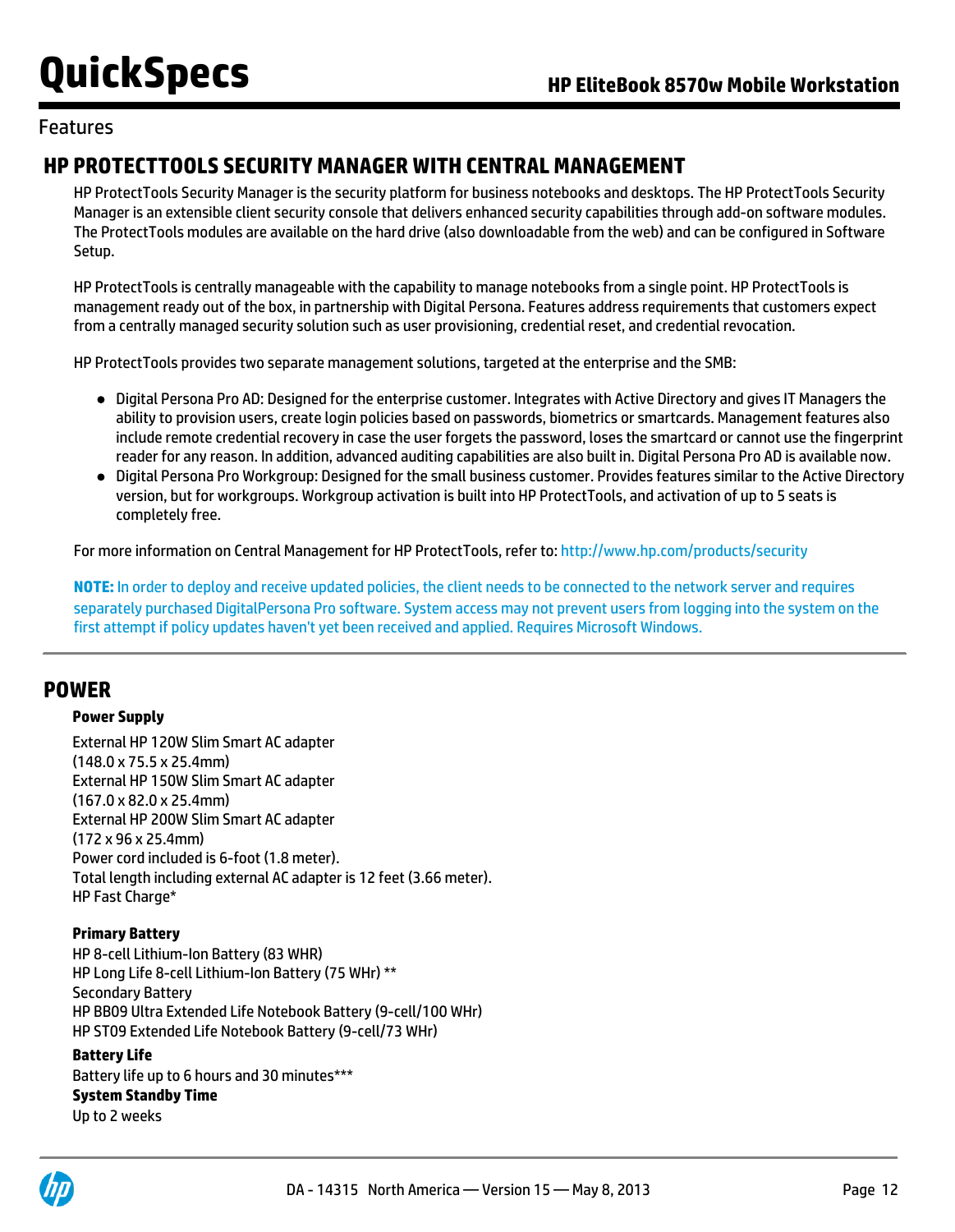#### Features

\* HP Fast Charge recharges your battery up to 90% within 90 minutes when the system is off. HP Fast Charge does not apply to the 9-cell primary battery, HP ST09 Extended Life Notebook Battery, or HP BB09 Ultra Extended Life Notebook Battery. \*\* Available with 3-year warranty only

\*\*\*Battery life will vary depending on the product model, configuration, loaded applications, features, use, wireless functionality and power management settings. The maximum capacity of the battery will naturally decrease with time and usage. See MobileMark07 battery benchmark<http://www.bapco.com/products/mobilemark2007> for additional details.

#### **Power Conservation**

AMD PowerPlay technology NVIDIA PowerMizer technology Hibernation **Standby** ACPI compliance

### **ENVIRONMENTAL**

US Energy Star ®

IT ECO declaration

EPEAT Gold where HP registers commercial desktop products. See [http://www.epeat.net for](http://www.epeat.net%20for) registration status in your country US Federal Energy Management Program (FEMP)

**NOTE:** This product has received or is in the process of being certified to the following approvals and may be labeled with one or more of these marks.

### **WEIGHTS & DIMENSIONS**

#### **Weight**

Starting at 6.69 lb (3.0 kg) with SSD and weight saver (no optical drive) Starting at 6.94 lb (3.1 kg) with hard drive and DVD-R/W drive

**Dimensions** (w x d x h)

.36 in (at front)/1.51 in (at rear) x 15.0 in x 10.1 in 34.5 mm (at front)/38.4 mm (at rear) x 382.0 mm x 257.5 mm Height with DreamColor display: 1.44 in / 36.5 mm at front 1.59 in / 40.4 mm at rear

**NOTE:** Height varies depending upon where on the notebook the measurement is made. Weight varies by configuration and components. Weight includes 6-cell battery, hard drive, 1 GB memory, and no optical drive. Weight varies by configuration and components.

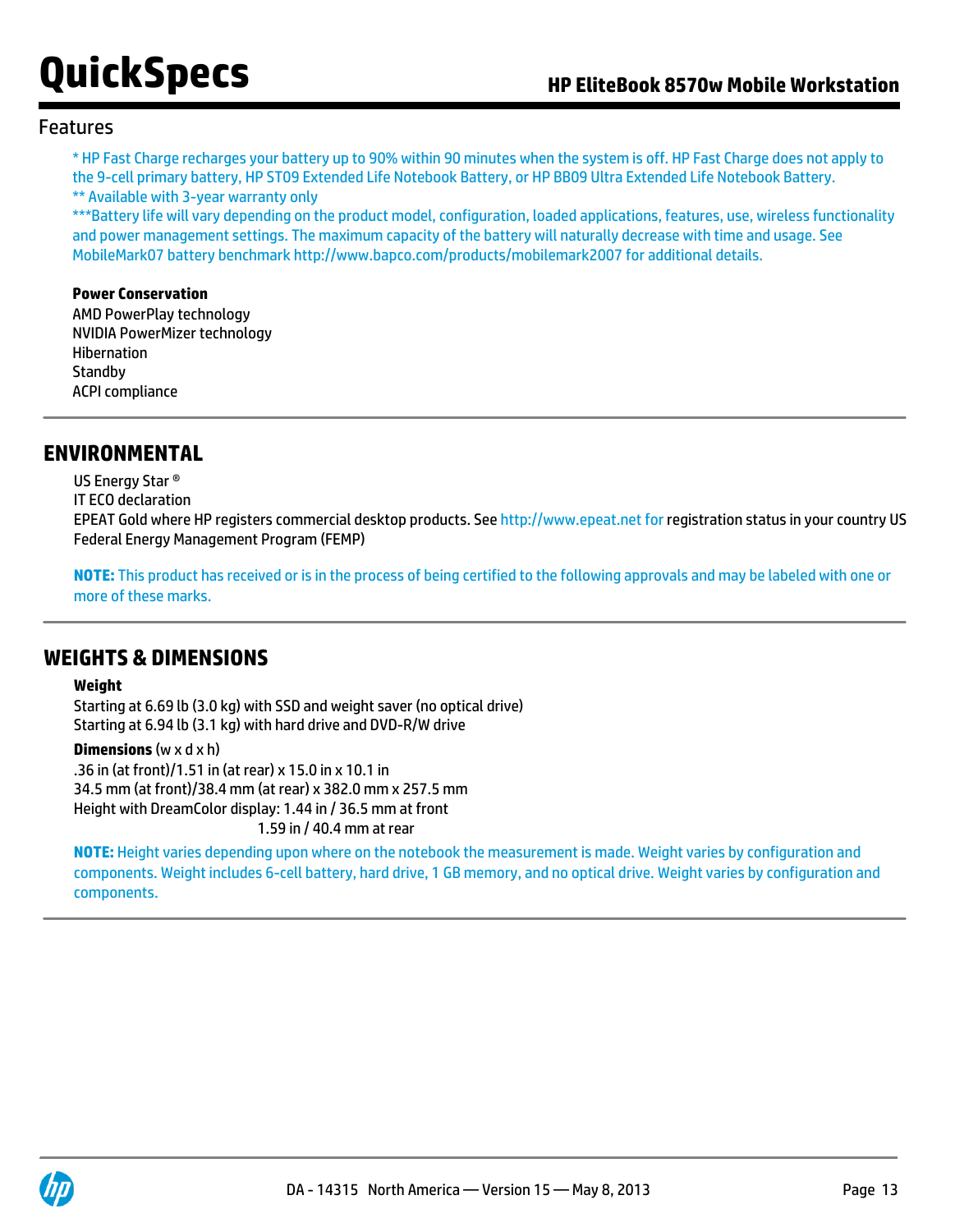### Features

## **PORTS/SLOTS**

#### **Ports**

VGA – One DisplayPort v1.2 – One Stereo microphone in – One Stereo headphone/line out – One Power Connector – One Secondary Battery Connector – One Docking Connector – One RJ-45 (Ethernet) – One RJ-11 (Modem) – One 1394a – One USB 3.0 – Two USB 2.0 – Two (one with USB charging port) eSATA/USB 2.0 combo port – One Security lock slot

#### **Digital Media Slots**

ExpressCard/54 slot – One (Supports ExpressCard/54) SD slot – One (Supports SD (Secure Digital), SDHC, SDXC) Integrated Smart Card Reader (Compatible with ISO 7816 compliant Smart Cards PC/SC interface support)

### **SERVICE AND SUPPORT**

HP Services offers limited 3-year, 1-year and 90-day warranty options depending on country. On-site service and warranty upgrades are also available. HP Care Pack Services extend service contracts beyond the standard warranties. To choose the right level of service for your HP product, use the HP Care Pack Services Lookup Tool at: <http://www.hp.com/go/lookuptool>. Additional HP Care Pack Services information by product is available at: <http://www.hp.com/hps/carepack>.

**NOTE:** Certain restrictions and exclusions apply. Consult the HP Customer Support Center for details. <http://h20000.www2.hp.com/bizsupport/TechSupport/ProductRoot.jsp>

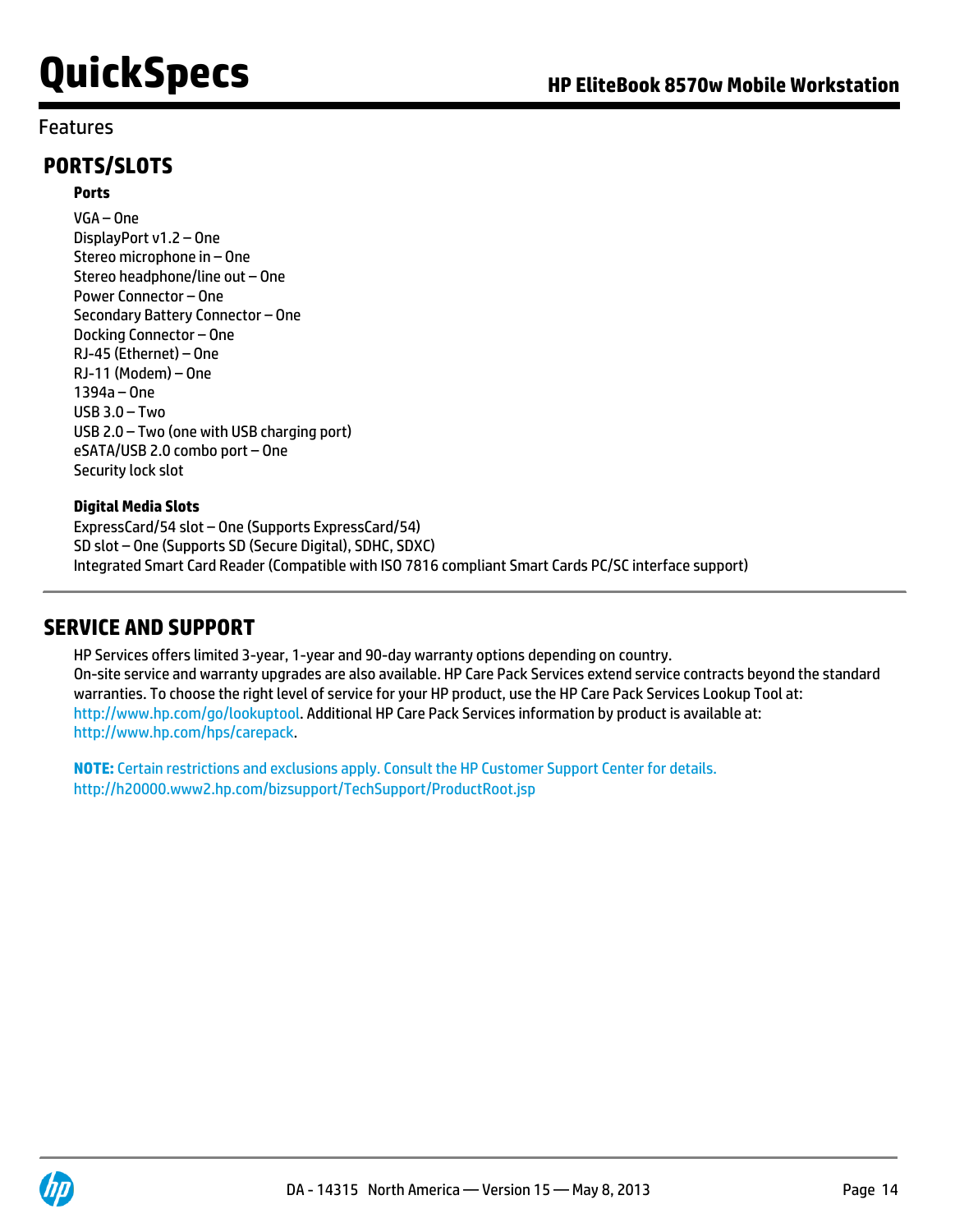## Technical Specifications

### **SYSTEM UNIT**

| <b>Stand-Alone Power</b><br><b>Requirements (AC Power)</b> | <b>Nominal Operating</b><br><b>Voltage</b> | 19.5V                                                                                            |                    |                    |  |
|------------------------------------------------------------|--------------------------------------------|--------------------------------------------------------------------------------------------------|--------------------|--------------------|--|
|                                                            | <b>Average Operating Power</b>             |                                                                                                  | Windows 7 (32-bit) | Windows 7 (64-bit) |  |
|                                                            |                                            | <b>AMD Graphics</b>                                                                              | 13.28W             | 13.67W             |  |
|                                                            |                                            | <b>NVIDIA Graphics</b>                                                                           | 16.28W             | 16.8W              |  |
|                                                            | <b>Max Operating Power</b>                 | < 120 W                                                                                          |                    |                    |  |
|                                                            |                                            | or<br>< 150 W                                                                                    |                    |                    |  |
|                                                            |                                            | 0r<br>< 200 W                                                                                    |                    |                    |  |
| <b>Temperature</b>                                         | <b>Operating</b>                           | 32° to 95° F (0° to 35° C) (not writing optical)<br>41° to 95° F (5° to 35° C) (writing optical) |                    |                    |  |
|                                                            | <b>Non-operating</b>                       | -4° to 140° F (-20° to 60° C)                                                                    |                    |                    |  |
| <b>Relative Humidity</b>                                   | <b>Operating</b>                           | 10% to 90%, non-condensing                                                                       |                    |                    |  |
|                                                            | Non-operating                              | 5% to 95%, 101.6° F (38.7° C) maximum wet bulb temperature                                       |                    |                    |  |
| <b>Shock</b>                                               | <b>Operating</b>                           | 40 G, 2 ms, half-sine                                                                            |                    |                    |  |
|                                                            | <b>Non-operating</b>                       | 200 G, 2 ms, half-sine                                                                           |                    |                    |  |
| <b>Random Vibration</b>                                    | <b>Operating</b>                           | $0.75$ grms                                                                                      |                    |                    |  |
|                                                            | Non-operating                              | 1.50 grms                                                                                        |                    |                    |  |
| Altitude (unpressurized)                                   | <b>Operating</b>                           | -50 to 10,000 ft (-15.24 to 3,048 m)                                                             |                    |                    |  |
|                                                            | <b>Non-operating</b>                       | -50 to 40,000 ft (-15.24 to 12,192 m)                                                            |                    |                    |  |
| <b>Planned Industry</b>                                    | <b>UL</b>                                  | Yes                                                                                              |                    |                    |  |
| <b>Standard</b>                                            | <b>CSA</b>                                 | Yes                                                                                              |                    |                    |  |
| <b>Certifications</b>                                      | <b>FCC Compliance</b>                      | Yes                                                                                              |                    |                    |  |
|                                                            | <b>ENERGY STAR®</b>                        | Select models*                                                                                   |                    |                    |  |
|                                                            | <b>EPEAT</b>                               | Gold**                                                                                           |                    |                    |  |
|                                                            | <b>ICES</b>                                | Yes                                                                                              |                    |                    |  |
|                                                            | Australia /<br><b>NZ A-Tick Compliance</b> | Yes                                                                                              |                    |                    |  |
|                                                            | ccc                                        | Yes                                                                                              |                    |                    |  |
|                                                            | <b>Japan VCCI Compliance</b>               | Yes                                                                                              |                    |                    |  |
|                                                            | KC                                         | Yes                                                                                              |                    |                    |  |
|                                                            | <b>BSMI</b>                                | Yes                                                                                              |                    |                    |  |
|                                                            | <b>CE Marking Compliance</b>               | Yes                                                                                              |                    |                    |  |

\* Configurations of the HP EliteBook 8570w that are ENERGY STAR qualified are identified as HP EliteBook 8570w ENERGY STAR on HP websites and on [www.energystar.gov.](http://www.energystar.gov)

\*\* EPEAT registration varies by country. See [www.epeat.net](http://www.epeat.net) for registration status by country.

EPEAT status listed above applies to U.S.

For accessibility information on HP products, please visit: <http://www.hp.com/accessibility>

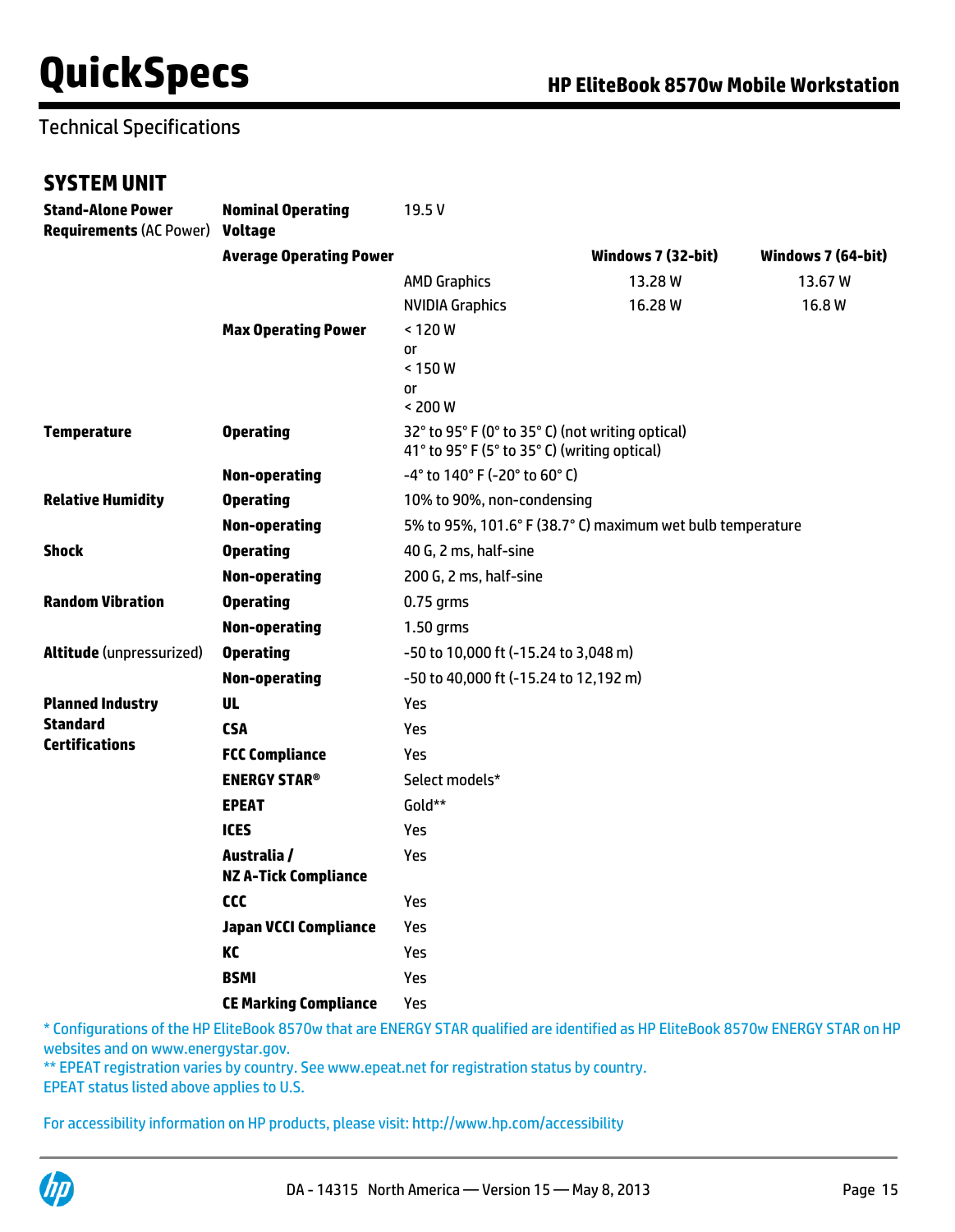Technical Specifications

### **DISPLAY**

| <b>15.6-inch FHD WVA LED</b>  | <b>Dimensions</b> $(W \times H)$ | 13.54 x 7.59 in (34.4 x 19.4 cm)         |                                            |                   |
|-------------------------------|----------------------------------|------------------------------------------|--------------------------------------------|-------------------|
| anti-glare                    | <b>Diagonal Size</b>             | 15.6 in (39.6 cm)                        |                                            |                   |
|                               | <b>Surface Treatment</b>         | Anti-glare                               |                                            |                   |
|                               | <b>Contrast Ratio</b>            | 300:1 (min)                              |                                            |                   |
|                               | <b>Refresh Rate</b>              | 60 Hz                                    |                                            |                   |
|                               | <b>Brightness</b>                | 220 nit typical                          |                                            |                   |
|                               | <b>Pixel Resolution</b>          | <b>Pitch</b>                             | 0.17925 mm x 0.17925 mm                    |                   |
|                               |                                  | <b>Format</b>                            | 1920x1080                                  |                   |
|                               |                                  | <b>Configuration</b>                     | <b>RGB Stripe</b>                          |                   |
|                               | <b>Backlight</b>                 | <b>LED</b>                               |                                            |                   |
|                               | <b>PPI</b>                       | 142                                      |                                            |                   |
|                               | <b>Viewing Angle</b>             | ±60° Horizontal, ±50° Vertical (minimum) | 60/60/50/50 (Left/Right/Down/Up) (minimum) |                   |
| <b>15.6-inch LED FHD UWVA</b> | <b>Dimensions</b> $(W \times H)$ | 13.54 x 7.59 in (34.4 x 19.4 cm)         |                                            |                   |
| (1920 x 1080) anti-glare      | <b>Diagonal Size</b>             | 15.6 in (39.6 cm)                        |                                            |                   |
| <b>DreamColor</b>             | <b>Surface Treatment</b>         | Anti-glare                               |                                            |                   |
|                               | <b>Contrast Ratio</b>            | 800:1 (min)                              |                                            |                   |
|                               | <b>Refresh Rate</b>              | 48 Hz, 50 Hz and 60                      |                                            |                   |
|                               | <b>Brightness</b>                | 210 nits (typical)                       |                                            |                   |
|                               | <b>Pixel Resolution</b>          | <b>Pitch</b>                             | $0.179$ mm $\times$ 0.179 mm               |                   |
|                               |                                  | <b>Format</b>                            | 1920x1080                                  |                   |
|                               |                                  | <b>Configuration</b>                     | <b>RGB Stripe</b>                          |                   |
|                               | <b>Backlight</b>                 | <b>LED</b>                               |                                            |                   |
|                               | <b>PPI</b>                       | 142                                      |                                            |                   |
|                               | <b>Viewing Angle</b>             | ±89° Horizontal, ±89° Vertical (typical) |                                            |                   |
|                               | <b>Technology Type</b>           | 30-bit In-Plane Switching (IPS)          |                                            |                   |
|                               | <b>Color Depth</b>               | 10-bits/color                            |                                            |                   |
|                               | <b>Display Colors</b>            | Over 1 billion colors (native mode)      |                                            |                   |
|                               | <b>Color Gamut Coverage</b>      |                                          | CIE1931 (x,y)                              | CIE 1976 (u', v') |
|                               |                                  | <b>NTSC</b>                              | 109%                                       | 129%              |
|                               |                                  | <b>AdobeRGB</b>                          | 114%                                       | 127%              |
|                               |                                  | <b>sRGB</b>                              | 154%                                       | 148%              |
|                               |                                  |                                          |                                            |                   |

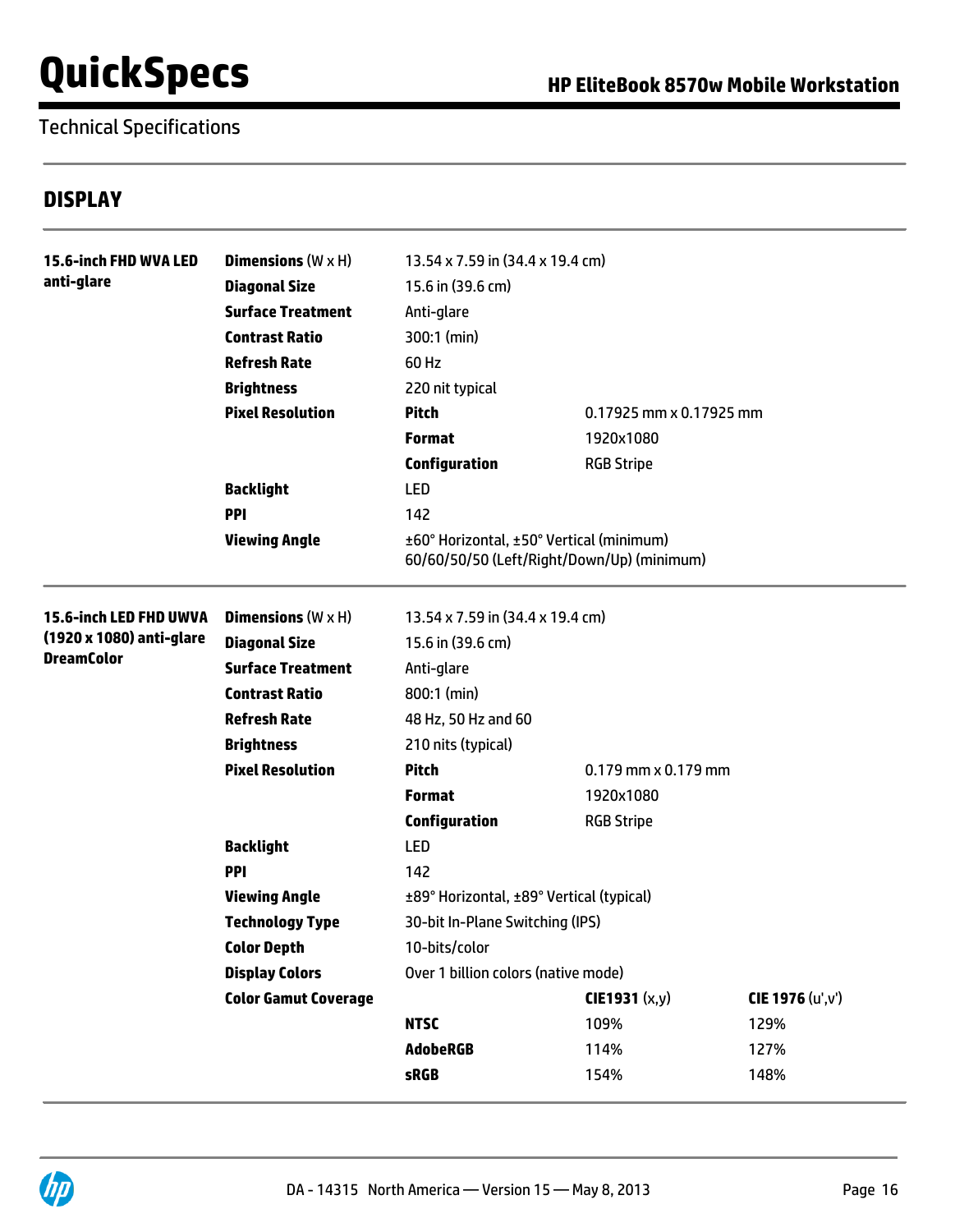### Technical Specifications

| 17.3-inch FHD UWVA LED<br>anti-glare Dreamcolor | Dimensions $(W \times H)$ | 13.54 x 7.59 in (34.4 x 19.4 cm)                                                         |                   |  |
|-------------------------------------------------|---------------------------|------------------------------------------------------------------------------------------|-------------------|--|
|                                                 | <b>Diagonal Size</b>      | 15.6 in (39.6 cm)                                                                        |                   |  |
|                                                 | <b>Surface Treatment</b>  | Anti-glare                                                                               |                   |  |
|                                                 | <b>Contrast Ratio</b>     | 300:1 (typical)                                                                          |                   |  |
|                                                 | <b>Refresh Rate</b>       | 60 Hz                                                                                    |                   |  |
|                                                 | <b>Brightness</b>         | 200 nit (typical)                                                                        |                   |  |
|                                                 | <b>Pixel Resolution</b>   | Pitch                                                                                    | $0.215$ mm        |  |
|                                                 |                           | <b>Format</b>                                                                            | 1600 x 900        |  |
|                                                 |                           | <b>Configuration</b>                                                                     | <b>RGB Stripe</b> |  |
|                                                 | <b>Backlight</b>          | <b>LED</b>                                                                               |                   |  |
|                                                 | <b>PPI</b>                | 118 ppi                                                                                  |                   |  |
|                                                 | <b>Viewing Angle</b>      | ±60° Horizontal, ± 50° Vertical (minimum) or<br>±70° Horizontal, ±60° Vertical (typical) |                   |  |

## **STORAGE AND DRIVES**

#### **Internal Storage**

| 750 GB 7200 rpm SATA<br><b>Hard Drive</b> | <b>Drive Weight</b>                    | $0.22$ lb $(101q)$                                       |                             |  |
|-------------------------------------------|----------------------------------------|----------------------------------------------------------|-----------------------------|--|
|                                           | <b>Capacity</b>                        | 750 GB                                                   |                             |  |
|                                           | <b>Height</b>                          | $0.37$ in $(9.5$ mm)                                     |                             |  |
|                                           | Width                                  | $2.75$ in (70 mm)                                        |                             |  |
|                                           | <b>Interface</b>                       | ATA-8, SATA 2.6, 3.0 Gb/s, NCQ                           |                             |  |
|                                           | <b>Transfer Rate</b>                   | <b>Synchronous</b> (maximum)                             | 300 MB/s (Drive Capability) |  |
|                                           | <b>Seek Time</b>                       | <b>Single Track</b>                                      | 1.5 <sub>ms</sub>           |  |
|                                           | (typical reads, including<br>settling) | Average                                                  | $11 \text{ ms}$             |  |
|                                           |                                        | Maximum                                                  | 22 ms                       |  |
|                                           | <b>Rotational Speed</b>                | 7200 rpm                                                 |                             |  |
|                                           | <b>Logical Blocks</b>                  | 1,465,149,168<br>32° to 140° F (0° to 60° C) [case temp] |                             |  |
|                                           | <b>Operating Temperature</b>           |                                                          |                             |  |
|                                           | <b>Features</b>                        | <b>ATA Security</b>                                      |                             |  |
|                                           |                                        |                                                          |                             |  |

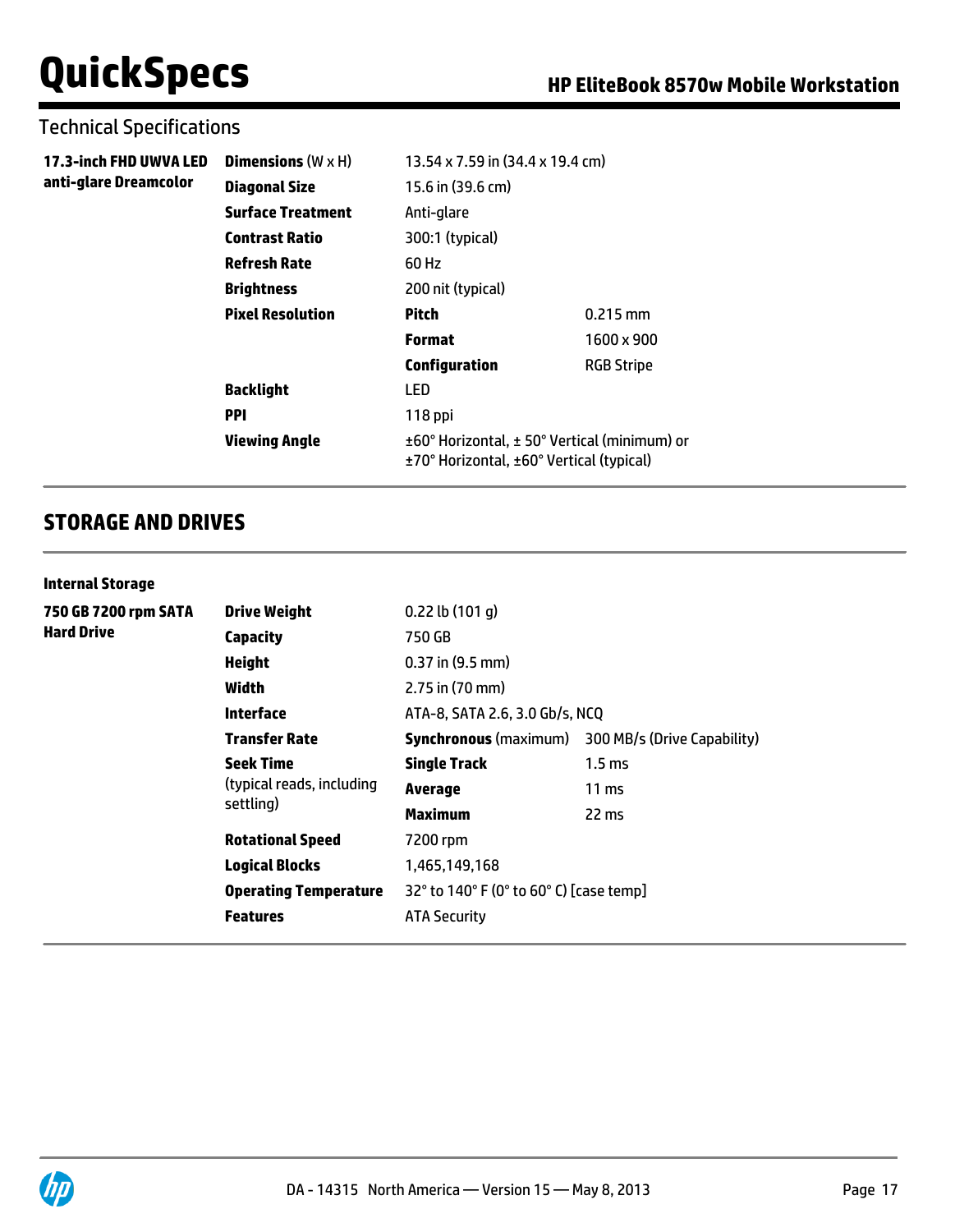| 500 GB 7200 rpm SATA           | <b>Drive Weight</b>          | $0.25$ lbs $(115g)$                     |                                                          |  |
|--------------------------------|------------------------------|-----------------------------------------|----------------------------------------------------------|--|
| <b>Hard Drive</b>              | <b>Capacity</b>              | 500 GB                                  |                                                          |  |
|                                | <b>Height</b>                | $0.37$ in $(9.5$ mm)                    |                                                          |  |
|                                | <b>Width</b>                 | 2.75 in (70 mm)                         |                                                          |  |
|                                | <b>Interface</b>             | ATA-8, SATA 2.6, 3.0 Gb/s, NCQ          |                                                          |  |
|                                | <b>Transfer Rate</b>         |                                         | <b>Synchronous</b> (maximum) 300 MB/s (Drive Capability) |  |
|                                | <b>Seek Time</b>             | <b>Single Track</b>                     | 1.5 <sub>ms</sub>                                        |  |
|                                | (typical reads, including    | <b>Average</b>                          | 11 <sub>ms</sub>                                         |  |
|                                | settling)                    | <b>Maximum</b>                          | 22 ms                                                    |  |
|                                | <b>Rotational Speed</b>      | 7200 rpm                                |                                                          |  |
|                                | <b>Logical Blocks</b>        | 976,773,168                             |                                                          |  |
|                                | <b>Operating Temperature</b> | 32° to 140° F (0° to 60° C) [case temp] |                                                          |  |
|                                | <b>Features</b>              | <b>ATA Security</b>                     |                                                          |  |
| 500 GB 7200 rpm SMART          | <b>Drive Weight</b>          | 0.25 lbs (115g)                         |                                                          |  |
| <b>SATA II Self Encrypting</b> | <b>Capacity</b>              | 500 GB                                  |                                                          |  |
| <b>Drive</b>                   | <b>Height</b>                | $0.37$ in $(9.5$ mm)                    |                                                          |  |
|                                | <b>Width</b>                 | 2.50 in (63.5 mm)                       |                                                          |  |
|                                | <b>Interface</b>             | ATA-8, SATA 2.6, 3.0 Gb/s               |                                                          |  |
|                                | <b>Transfer Rate</b>         | <b>Synchronous (maximum)</b>            | 300 MB/s (Drive Capability)                              |  |
|                                | <b>Seek Time</b>             | <b>Single Track</b>                     | 1 <sub>ms</sub>                                          |  |
|                                | (typical reads, including    | <b>Average</b>                          | 12 ms                                                    |  |
|                                | settling)                    | <b>Maximum</b>                          | 20 <sub>ms</sub>                                         |  |
|                                | <b>Rotational Speed</b>      | 7200 rpm                                |                                                          |  |
|                                | <b>Logical Blocks</b>        | 976,773,168                             |                                                          |  |
|                                | <b>Operating Temperature</b> | 32° to 140° F (0° to 60° C) [case temp] |                                                          |  |
|                                | <b>Features</b>              | <b>ATA Security</b>                     |                                                          |  |
|                                |                              |                                         |                                                          |  |

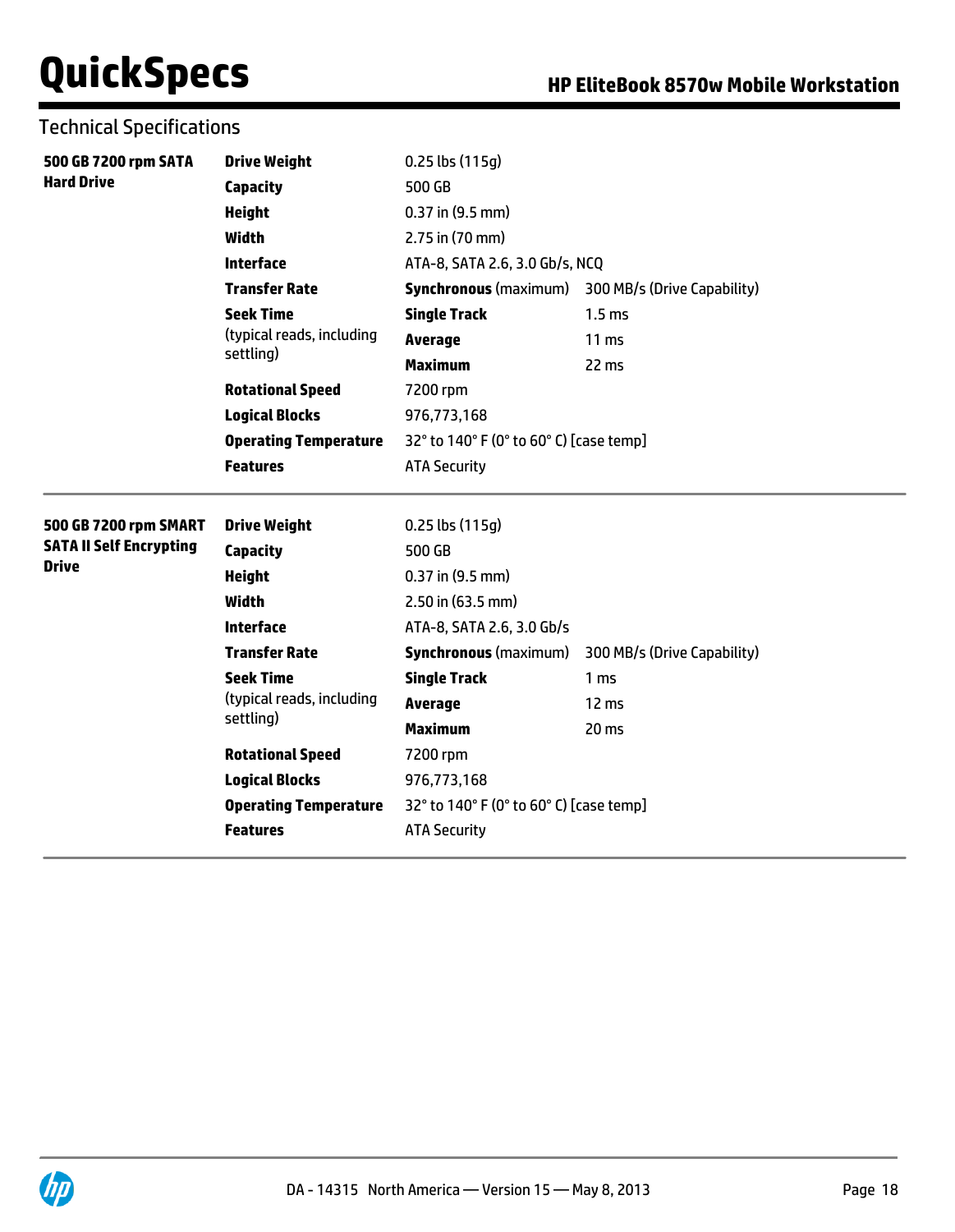Technical Specifications

| 320 GB 7200 rpm SATA                               | <b>Drive Weight</b>          | $0.25$ lbs $(115q)$                                 |                                 |
|----------------------------------------------------|------------------------------|-----------------------------------------------------|---------------------------------|
| <b>Hard Drive</b>                                  | <b>Capacity</b>              | 320 GB                                              |                                 |
|                                                    | <b>Height</b>                | $0.37$ in $(9.5$ mm)                                |                                 |
|                                                    | <b>Width</b>                 | 2.75 in (70 mm)                                     |                                 |
|                                                    | <b>Interface</b>             | ATA-8, SATA 2.6, 3.0 Gb/s, NCQ                      |                                 |
|                                                    | <b>Transfer Rate</b>         | <b>Synchronous</b> (maximum)                        | 300 MB/s (Drive Capability)     |
|                                                    | <b>Seek Time</b>             | <b>Single Track</b>                                 | 1.5 <sub>ms</sub>               |
|                                                    | (typical reads, including    | <b>Average</b>                                      | 11 <sub>ms</sub>                |
|                                                    | settling)                    | <b>Maximum</b>                                      | 22 ms                           |
|                                                    | <b>Rotational Speed</b>      | 7200 rpm                                            |                                 |
|                                                    | <b>Logical Blocks</b>        | 625,142,448                                         |                                 |
|                                                    | <b>Operating Temperature</b> | 32° to 140° F (0° to 60° C) [case temp]             |                                 |
|                                                    | <b>Features</b>              | <b>ATA Security</b>                                 |                                 |
| SATA 6 Gb/s 256 GB, 2.5-                           | <b>Drive Weight</b>          | 73 Grams                                            |                                 |
| inch SATA SED Solid State                          | <b>Capacity</b>              | 256 GB                                              |                                 |
| <b>Drive</b>                                       | <b>Height</b>                | $0.276$ in $(7$ mm)                                 |                                 |
|                                                    | <b>Width</b>                 | 2.76 in (70 mm)                                     |                                 |
|                                                    | <b>Interface</b>             | SATA 3 (6 Gb/s)                                     |                                 |
|                                                    | Performance                  | <b>Maximum Sequential</b><br><b>Read</b>            | <b>Maximum Sequential Write</b> |
|                                                    |                              | Up to 460 MB/s                                      | Up to 260 MB/s                  |
|                                                    | <b>Logical Blocks</b>        | 500,118,192                                         |                                 |
|                                                    | <b>Operating Temperature</b> | 32° to 158°F (0° to 70°C) [case temp]               |                                 |
|                                                    | <b>Features</b>              | ATA Security; ATA-8 compliant; SATA 3.0; DIPM; TRIM |                                 |
|                                                    |                              |                                                     |                                 |
| SATA 6 Gb/s 180 GB, 2.5-<br>inch Solid State Drive | <b>Drive Weight</b>          | 78 Grams                                            |                                 |
|                                                    | Capacity                     | 180 GB                                              |                                 |
|                                                    | <b>Height</b>                | $0.276$ in $(7$ mm)                                 |                                 |
|                                                    | Width                        | 2.76 in (70 mm)                                     |                                 |
|                                                    | <b>Interface</b>             | SATA Gen 3 (6 Gb/s)                                 |                                 |
|                                                    | <b>Performance</b>           | <b>Maximum Sequential</b><br><b>Read</b>            | <b>Maximum Sequential Write</b> |
|                                                    |                              | 550 MB/s                                            | 520 MB/s                        |
|                                                    | <b>Logical Blocks</b>        | 351,651,888                                         |                                 |
|                                                    | <b>Operating Temperature</b> | 32° to 158°F (0° to 70°C) [case temp]               |                                 |
|                                                    | <b>Features</b>              | ATA Security; ATA-8, SATA 3.0; DIPM; TRIM           |                                 |

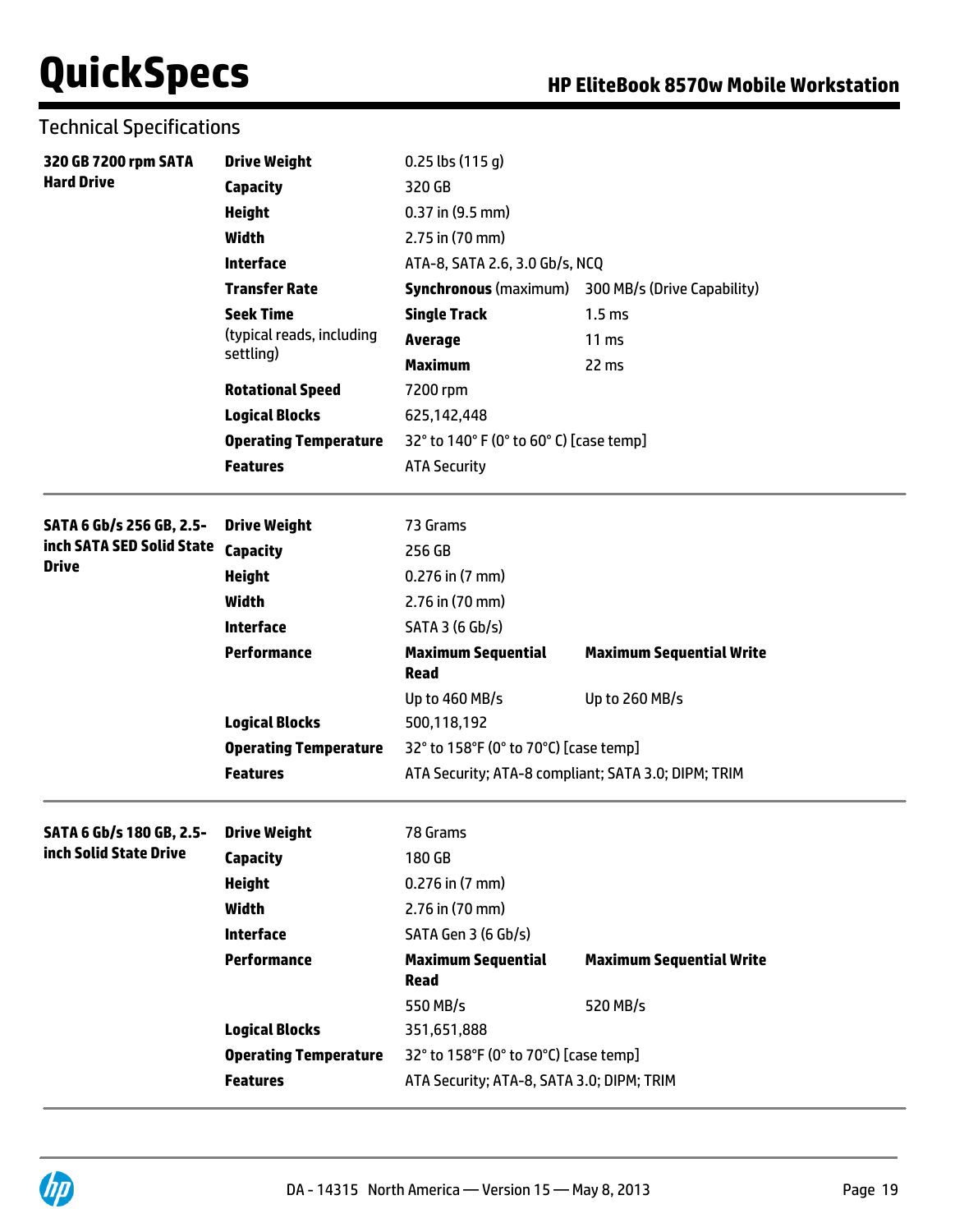### Technical Specifications

| SATA 6 Gb/s 128 GB, 2.5- | <b>Drive Weight</b>          | 73 Grams                                 |                                 |
|--------------------------|------------------------------|------------------------------------------|---------------------------------|
| inch Solid State Drive   | <b>Capacity</b>              | 128 GB                                   |                                 |
|                          | Height                       | $0.276$ in $(7 \text{ mm})$              |                                 |
|                          | Width                        | $2.76$ in (70 mm)                        |                                 |
|                          | Interface                    | SATA 3 (6 Gb/s)                          |                                 |
|                          | Performance                  | <b>Maximum Sequential</b><br>Read        | <b>Maximum Sequential Write</b> |
|                          |                              | 415 MB/s                                 | 175 MB/s                        |
|                          | <b>Logical Blocks</b>        | 250,069,680                              |                                 |
|                          | <b>Operating Temperature</b> | 32° to 158°F (0° to 70°C) [case temp]    |                                 |
|                          | <b>Features</b>              | ATA Security; ATA-8; SATA 3.0 DIPM; TRIM |                                 |

#### **Optical Drives**

| <b>DVD-ROM Drive</b> | <b>Access Times</b>             | Random                         | < 140 ms CD (typical)<br>< 160 ms DVD (typical)                                                                                                                                                                           |
|----------------------|---------------------------------|--------------------------------|---------------------------------------------------------------------------------------------------------------------------------------------------------------------------------------------------------------------------|
|                      | <b>Max Data Transfer Rate</b>   | 24X CD-ROM                     |                                                                                                                                                                                                                           |
|                      |                                 | 8X-DVD                         |                                                                                                                                                                                                                           |
|                      | <b>Transfer Mode</b>            | UDMA Mode 5                    |                                                                                                                                                                                                                           |
|                      | Interface                       | Gen 1 SATA                     |                                                                                                                                                                                                                           |
|                      | <b>Supported Media</b> (read)   | DVD-RW. DVD+R. DVD+RW. DVD-RAM | CD-DA, CD-TEXT, CD-ROM, CD-ROM XA, MIXED MODE CD, CD-I, CD-I Bridge<br>(Photo-CD, Video CD), Multisession CD (Photo-CD, CD-EXTRA, Portfolio, CD-R,<br>CD-RW), CD-R, CD-RW, DVD-ROM (DVD-5, DVD-9, DVD-10, DVD-18), DVD-R, |
|                      | <b>Supported Media (write)</b>  | None                           |                                                                                                                                                                                                                           |
|                      | Max Media Capacity (read) 8.5GB |                                |                                                                                                                                                                                                                           |
|                      | <b>Transport</b>                | <b>Tray Loading</b>            |                                                                                                                                                                                                                           |

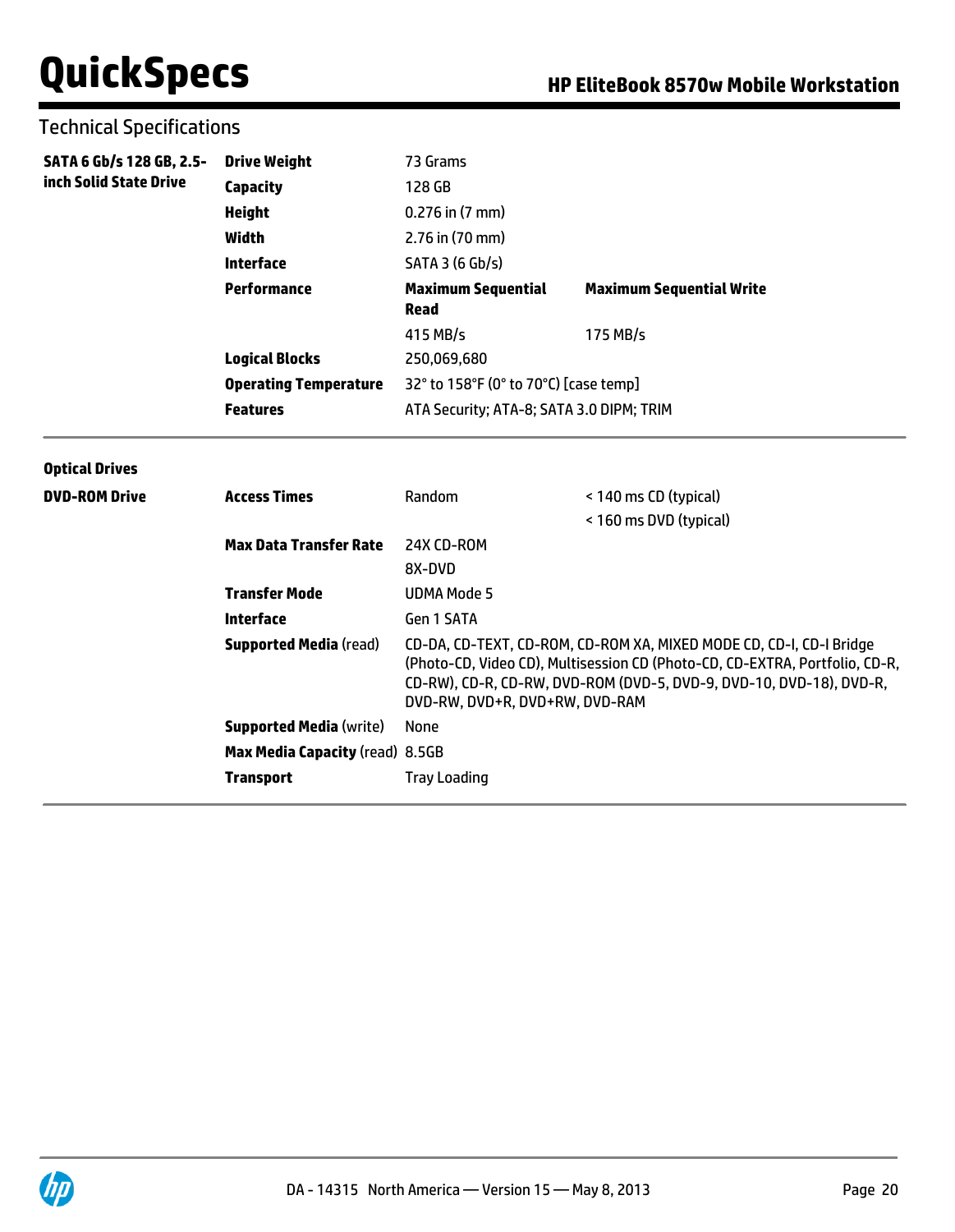| <b>Technical Specifications</b>                     |                                      |                                |                                                                                                                                                                                                                           |
|-----------------------------------------------------|--------------------------------------|--------------------------------|---------------------------------------------------------------------------------------------------------------------------------------------------------------------------------------------------------------------------|
| DVD+/-RW SuperMulti DL Access Times<br><b>Drive</b> |                                      | Random                         | <140ms CD (typical)                                                                                                                                                                                                       |
|                                                     |                                      |                                | < 160 ms DVD (typical)                                                                                                                                                                                                    |
|                                                     | <b>Max Data Transfer Rate</b>        | 24X CD-ROM                     |                                                                                                                                                                                                                           |
|                                                     |                                      | 8X DVD                         |                                                                                                                                                                                                                           |
|                                                     |                                      | 24X CD-R                       |                                                                                                                                                                                                                           |
|                                                     |                                      | 24X CD-RW                      |                                                                                                                                                                                                                           |
|                                                     |                                      | 8X DVD+R                       |                                                                                                                                                                                                                           |
|                                                     |                                      | 8X DVD+RW                      |                                                                                                                                                                                                                           |
|                                                     |                                      | 8X DVD-R                       |                                                                                                                                                                                                                           |
|                                                     |                                      | 6X DVD-RW                      |                                                                                                                                                                                                                           |
|                                                     |                                      | 6X - DVD+R Dual Layer          |                                                                                                                                                                                                                           |
|                                                     |                                      | 6X - DVD-R Dual Layer          |                                                                                                                                                                                                                           |
|                                                     |                                      | 5X DVD-RAM                     |                                                                                                                                                                                                                           |
|                                                     | <b>Transfer Mode</b>                 | <b>UDMA Mode 5</b>             |                                                                                                                                                                                                                           |
|                                                     | <b>Interface</b>                     | Gen 1 SATA                     |                                                                                                                                                                                                                           |
|                                                     | <b>Supported Media (read)</b>        | DVD-RW, DVD+R, DVD+RW, DVD-RAM | CD-DA, CD-TEXT, CD-ROM, CD-ROM XA, MIXED MODE CD, CD-I, CD-I Bridge<br>(Photo-CD, Video CD), Multisession CD (Photo-CD, CD-EXTRA, Portfolio, CD-R,<br>CD-RW), CD-R, CD-RW, DVD-ROM (DVD-5, DVD-9, DVD-10, DVD-18), DVD-R, |
|                                                     | <b>Supported Media (write)</b>       | DL                             | CD-R, CD-RW, DVD+R, DVD+RW, DVD-R, DVD-RW, DVD-RAM, DVD+R DL, DVD-R                                                                                                                                                       |
|                                                     | Max Media Capacity (read) 8.5 GB     |                                |                                                                                                                                                                                                                           |
|                                                     | <b>Max Media Capacity</b><br>(write) | 8.5 GB                         |                                                                                                                                                                                                                           |
|                                                     | <b>Transport</b>                     | <b>Tray Loading</b>            |                                                                                                                                                                                                                           |
| <b>Blu-ray ROM DVD+/-RW</b>                         | <b>Access Times</b>                  | Random                         | <190 ms CD-ROM (typical)                                                                                                                                                                                                  |
| <b>SuperMulti DL Drive</b>                          |                                      |                                | < 180ms DVD-ROM (typical)                                                                                                                                                                                                 |
|                                                     |                                      |                                | <230 ms BD-ROM (typical)                                                                                                                                                                                                  |
|                                                     | <b>Max Data Transfer Rate</b>        | 24X CD-ROM                     |                                                                                                                                                                                                                           |
|                                                     |                                      | 8X DVD-ROM                     |                                                                                                                                                                                                                           |
|                                                     |                                      | 24X CD-R                       |                                                                                                                                                                                                                           |
|                                                     |                                      | 16X CD-RW                      |                                                                                                                                                                                                                           |
|                                                     |                                      | 8X DVD+R                       |                                                                                                                                                                                                                           |
|                                                     |                                      | 8X DVD+RW                      |                                                                                                                                                                                                                           |
|                                                     |                                      | 8X DVD-R                       |                                                                                                                                                                                                                           |
|                                                     |                                      | 6X DVD-RW                      |                                                                                                                                                                                                                           |
|                                                     |                                      | 4X - DVD+R Dual Layer          |                                                                                                                                                                                                                           |
|                                                     |                                      | 4X - DVD-R Dual Layer          |                                                                                                                                                                                                                           |
|                                                     |                                      | 5X DVD-RAM                     |                                                                                                                                                                                                                           |
|                                                     |                                      | 6X BD-ROM                      |                                                                                                                                                                                                                           |

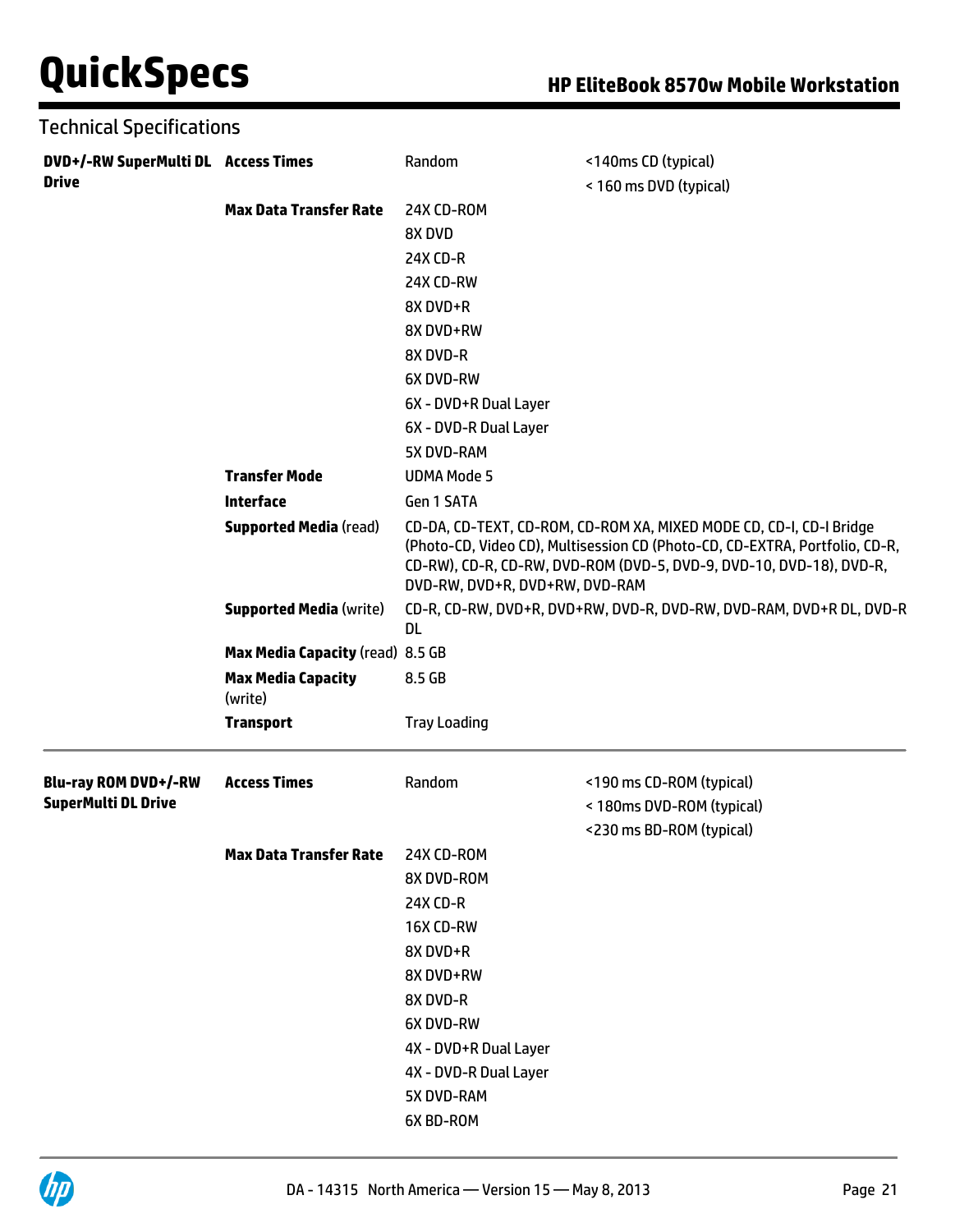### Technical Specifications

|                              | <b>Transfer Mode</b>                 | <b>UDMA Mode 5</b>                                                                                                                                                                                                                                                                 |                                                                     |  |
|------------------------------|--------------------------------------|------------------------------------------------------------------------------------------------------------------------------------------------------------------------------------------------------------------------------------------------------------------------------------|---------------------------------------------------------------------|--|
|                              | <b>Interface</b>                     | Gen 1 SATA                                                                                                                                                                                                                                                                         |                                                                     |  |
|                              | <b>Supported Media (read)</b>        | CD-DA, , CD-TEXT, CD-ROM, CD-ROM XA, MIXED MODE CD, CD-I, CD-I Bridge<br>(Photo-CD, Video CD), Multisession CD (Photo-CD, CD-EXTRA, Portfolio, CD-R,<br>CD-RW), CD-R, CD-RW, DVD-ROM (DVD-5, DVD-9, DVD-10, DVD-18), DVD-R,<br>DVD-RW, DVD+R, DVD+RW. DVD-RAM, BD-ROM, BD-R, BD-RE |                                                                     |  |
|                              | <b>Supported Media (write)</b>       |                                                                                                                                                                                                                                                                                    | CD-R, CD-RW, DVD+R, DVD+R DL, DVD+RW, DVD-R, DVD-R DL, DVD-RW, DVD- |  |
|                              | Max Media Capacity (read) 50.0 GB    |                                                                                                                                                                                                                                                                                    |                                                                     |  |
|                              | <b>Max Media Capacity</b><br>(write) | 8.5GB                                                                                                                                                                                                                                                                              |                                                                     |  |
|                              | <b>Transport</b>                     | <b>Tray Loading</b>                                                                                                                                                                                                                                                                |                                                                     |  |
| <b>Blu-ray R/RE DVD+/-RW</b> | <b>Access Times</b>                  | Random                                                                                                                                                                                                                                                                             | <165 ms CD-ROM (typical)                                            |  |
| <b>SuperMulti DL Drive</b>   |                                      |                                                                                                                                                                                                                                                                                    | <185 ms DVD-ROM (typical)                                           |  |
|                              |                                      |                                                                                                                                                                                                                                                                                    | <205 ms BD-ROM (typical)                                            |  |
|                              | <b>Max Data Transfer Rate</b>        | 24X CD-ROM                                                                                                                                                                                                                                                                         |                                                                     |  |
|                              |                                      | 8X DVD-ROM                                                                                                                                                                                                                                                                         |                                                                     |  |
|                              |                                      | <b>24X CD-R</b>                                                                                                                                                                                                                                                                    |                                                                     |  |
|                              |                                      | 16X CD-RW                                                                                                                                                                                                                                                                          |                                                                     |  |
|                              |                                      | 8X DVD+R                                                                                                                                                                                                                                                                           |                                                                     |  |
|                              |                                      | 8X DVD+RW                                                                                                                                                                                                                                                                          |                                                                     |  |
|                              |                                      | 8X DVD-R                                                                                                                                                                                                                                                                           |                                                                     |  |
|                              |                                      | 6X DVD+R Dual Layer                                                                                                                                                                                                                                                                |                                                                     |  |
|                              |                                      | 6X DVD-R Dual Layer                                                                                                                                                                                                                                                                |                                                                     |  |
|                              |                                      | 5X DVD-RAM                                                                                                                                                                                                                                                                         |                                                                     |  |
|                              |                                      | 6X BD-ROM                                                                                                                                                                                                                                                                          |                                                                     |  |
|                              |                                      | 6X BD-R                                                                                                                                                                                                                                                                            |                                                                     |  |
|                              |                                      | 2X BD-RE                                                                                                                                                                                                                                                                           |                                                                     |  |
|                              | <b>Transfer Mode</b>                 | <b>UDMA Mode 5</b>                                                                                                                                                                                                                                                                 |                                                                     |  |
|                              | <b>Interface</b>                     | Gen 1 SATA                                                                                                                                                                                                                                                                         |                                                                     |  |
|                              | <b>Supported Media (read)</b>        | CD-DA, , CD-TEXT, CD-ROM, CD-ROM XA, MIXED MODE CD, CD-I, CD-I Bridge<br>(Photo-CD, Video CD), Multisession CD (Photo-CD, CD-EXTRA, Portfolio, CD-R,<br>CD-RW), CD-R, CD-RW, DVD-ROM (DVD-5, DVD-9, DVD-10, DVD-18), DVD-R,<br>DVD-RW, DVD+R, DVD+RW. DVD-RAM, BD-ROM, BD-R, BD-RE |                                                                     |  |
|                              | <b>Supported Media (write)</b>       | RAM, BD-R, BD-RE                                                                                                                                                                                                                                                                   | CD-R, CD-RW, DVD+R, DVD+R DL, DVD+RW, DVD-R, DVD-R DL, DVD-RW, DVD- |  |
|                              | Max Media Capacity (read) 50.0 GB    |                                                                                                                                                                                                                                                                                    |                                                                     |  |
|                              | <b>Max Media Capacity</b><br>(write) | 50.0 GB                                                                                                                                                                                                                                                                            |                                                                     |  |
|                              | <b>Transport</b>                     | <b>Tray Loading</b>                                                                                                                                                                                                                                                                |                                                                     |  |

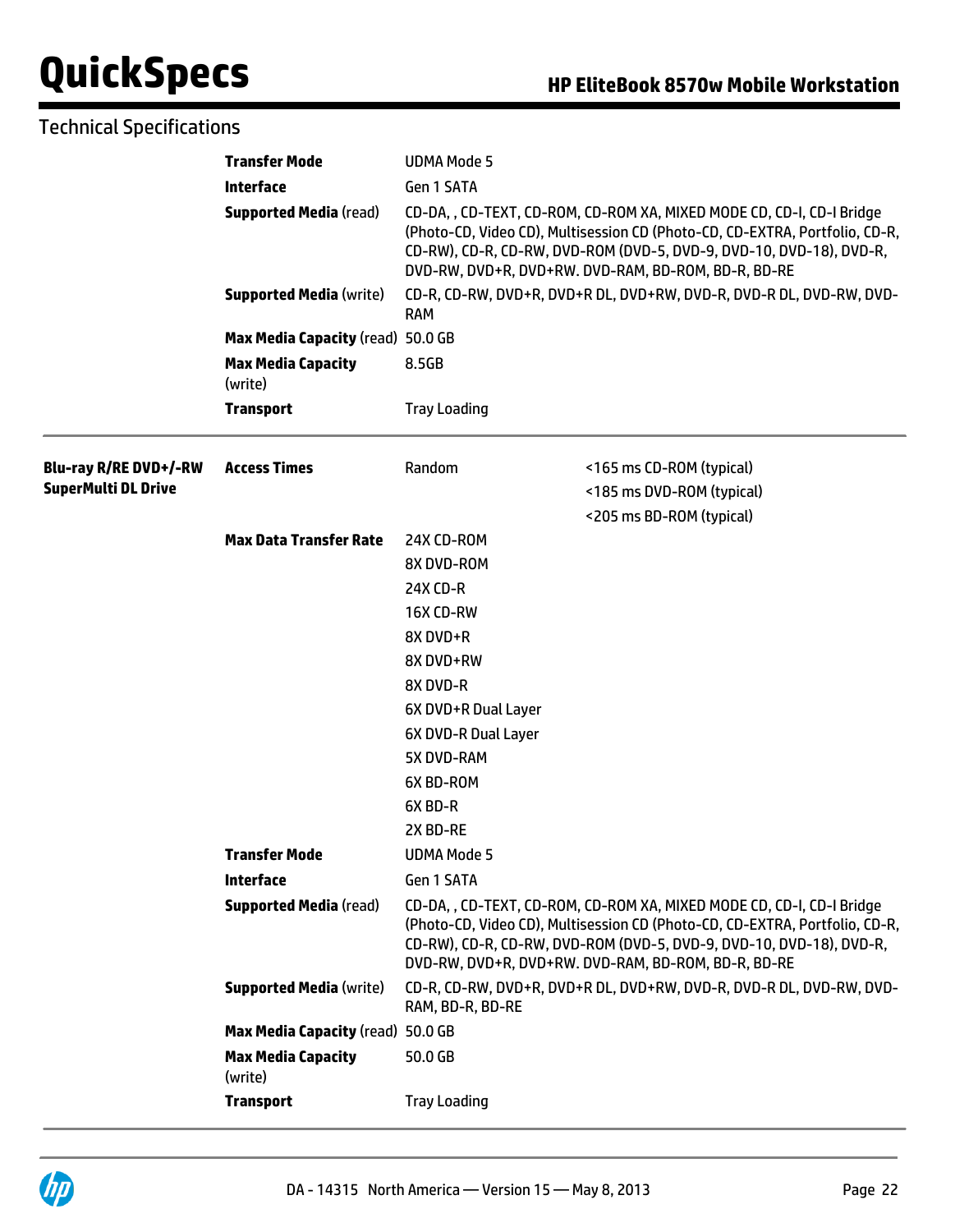## Technical Specifications

## **SECURITY**

| <b>HP Fingerprint Sensor</b> | <b>Mobile Voltage Operation</b> 3.0V-3.6V Single Supply |                                                                                                                             |
|------------------------------|---------------------------------------------------------|-----------------------------------------------------------------------------------------------------------------------------|
|                              | <b>Operating Temperature</b>                            | 32° - 158°F (0° - 70°C)                                                                                                     |
|                              | <b>Current Consumption @</b><br>3.3V                    | Less than 70 mA peak imaging and scrolling<br>Less than 25 mA hardware finger detection<br><b>Advanced Power Management</b> |
|                              |                                                         | <b>High-Rate Image Capture</b> Up to 240 image frames /sec                                                                  |
|                              | <b>ESD Resistance</b>                                   | IEC 61000-4-2 Level 4 (±15KV)                                                                                               |
|                              | <b>Detection Matrix</b>                                 | 192 x 16 Pixels<br>$9.7$ mm $\times$ 0.81 mm<br>500 ppi High-Resolution Images                                              |

## **NETWORKING/COMMUNICATIONS**

| Intel® 82579LM Gigabit<br><b>Network Connection</b> | <b>Ethernet Features</b>              | 10 Mbit/s operation (10BASE-T; IEEE 802.3i; IEEE 802.3 clauses 13-14)<br>100 10 Mbit/s operation (10BASE-T; IEEE 802.3i; IEEE 802.3 clauses 13-14)<br>100 Mbit/s operation (100BASE-TX; IEEE 802.3u; IEEE 802.3 clauses 21-30)<br>1000 Mbti/s operation (1000BASE-T; IEEE 802.3ab; IEEE 8023. Clauses 40)<br><b>Auto-Negotiation (Automatic Speed Selection)</b><br>Full Duplex Operation at all Speeds, Half Duplex operation at 10 and 100<br>Mbit/s<br>IEEE 802.1p QoS (Quality of Service) Support<br>IEEE 802.1q VLAN support<br>IEEE 802.3x Flow Control (IEEE 802.3 clauses 31-32; configurable)<br>IEEE 802.3az EEE(Energy Efficient Ethernet)<br>Jumbo Frame 9K<br>Auto MDI/MDIX Crossover cable detection |
|-----------------------------------------------------|---------------------------------------|---------------------------------------------------------------------------------------------------------------------------------------------------------------------------------------------------------------------------------------------------------------------------------------------------------------------------------------------------------------------------------------------------------------------------------------------------------------------------------------------------------------------------------------------------------------------------------------------------------------------------------------------------------------------------------------------------------------------|
|                                                     | <b>Power</b><br><b>Management</b>     | ACPI compliant - multiple power modes<br><b>Energy Detect Low Power Mode(Green Ethernet)</b>                                                                                                                                                                                                                                                                                                                                                                                                                                                                                                                                                                                                                        |
|                                                     | <b>Performance</b><br><b>Features</b> | TCP/IP/UDP Checksum Offload (configurable)<br>Protocol Offload(ARP & NS)<br>Large send offload and Giant send offload<br><b>Receiving Side Scaling</b><br>MACSec Offload (802.3ae)<br>Intel vPro<br><b>iSCSI Boot</b>                                                                                                                                                                                                                                                                                                                                                                                                                                                                                               |
|                                                     | <b>Manageability</b>                  | Wake-on-LAN from standby and hibernation (Magic Packet and Microsoft<br>Wake-Up Frame); Wake-on-LAN from off (Magic Packet only)<br>PXE 2.1 Remote Boot<br>Statistics Gathering (SNMP MIB II, Ethernet-like MIB, Ethernet MIB (802.3x,<br>clause 30))<br>Comprehensive diagnostic and configuration software suite<br>Virtual Cable Doctor for Ethernet cable status                                                                                                                                                                                                                                                                                                                                                |
|                                                     |                                       |                                                                                                                                                                                                                                                                                                                                                                                                                                                                                                                                                                                                                                                                                                                     |

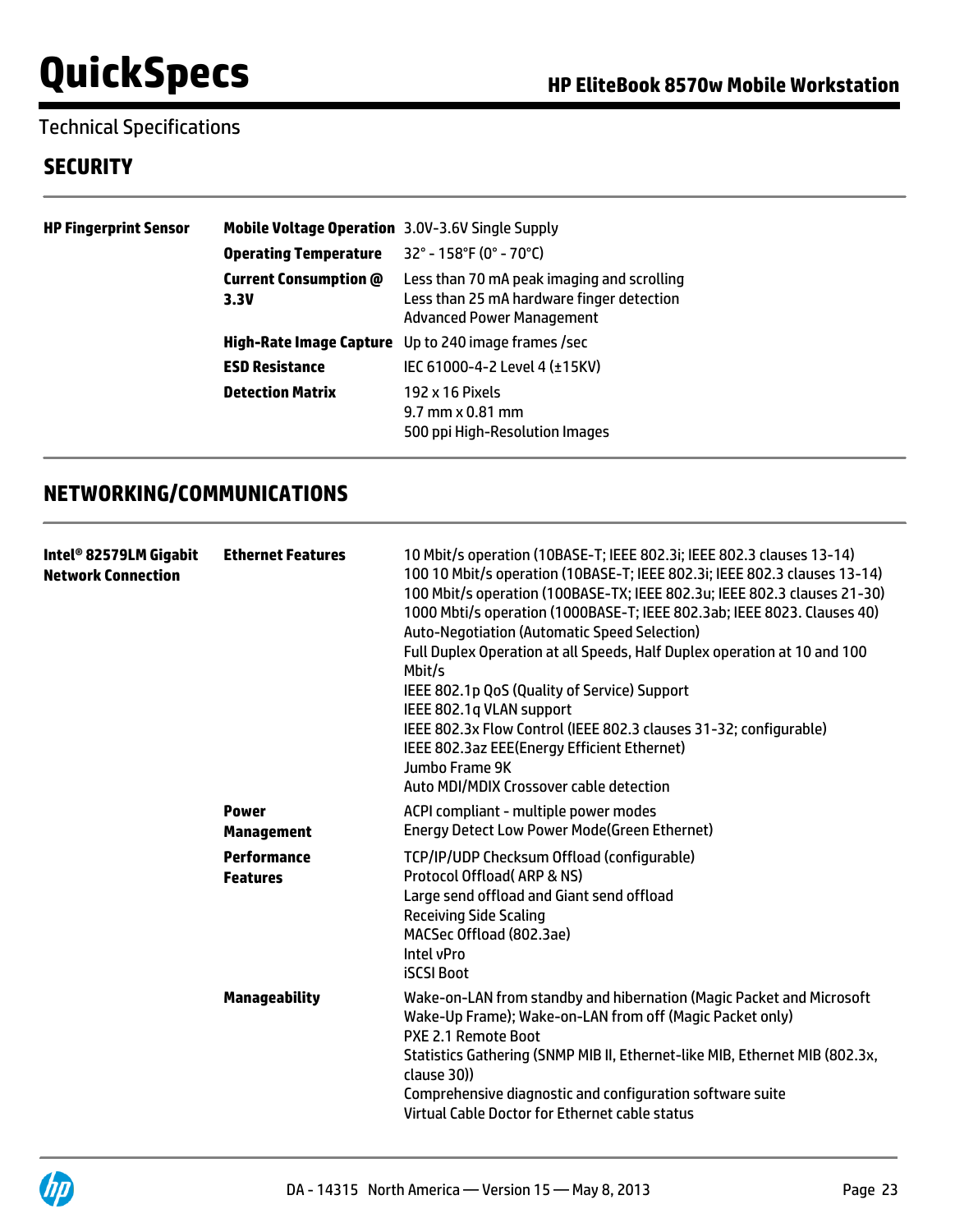| <b>Technical Specifications</b>     |                                           |                                                                                                                                                                                           |
|-------------------------------------|-------------------------------------------|-------------------------------------------------------------------------------------------------------------------------------------------------------------------------------------------|
|                                     | <b>Interface</b>                          | PCI Express 1.1 x1 to fully support ASPM LOs/L1 and CLKREQ.<br>NOTE: Intel 82579 PCIe interface is not PCIe compliant. It operates at half of<br>PCIe specification V1.1 (2.5GT/S) speed. |
|                                     | <b>NIC Device Driver Name</b>             | Intel 82579LM/82579V Ethernet Network Connection                                                                                                                                          |
| V.92 56K Data/Fax Modem Form Factor |                                           | MDC 1.5 Daughtercard                                                                                                                                                                      |
|                                     | <b>Power Management</b><br><b>Support</b> | APM Revision 1.2, ACPI                                                                                                                                                                    |
|                                     | Approvals/<br><b>Certifications</b>       | UL, CSA, NEMKO, CCIB, Industry Canada, FCC Part 68, CTR21, FCC Part 15 Class<br>B, Canadian ICES-003 Class B, C.I.S.P.R.22, Australian ACA, CE Mark, Other<br>Countries                   |
|                                     | <b>Data Mode Capabilities</b>             | V.92 data                                                                                                                                                                                 |
|                                     |                                           | V.8bis                                                                                                                                                                                    |
|                                     |                                           | V.80                                                                                                                                                                                      |
|                                     |                                           | V44, V.42bis, MNP5 (Compression)                                                                                                                                                          |
|                                     |                                           | V.42 (LAPM, MNP2-4) (Error Correction)                                                                                                                                                    |
|                                     |                                           | <b>Optional symbol rates:</b>                                                                                                                                                             |
|                                     |                                           | 2800, 3429                                                                                                                                                                                |
|                                     |                                           | Asymmetric Symbol rates                                                                                                                                                                   |
|                                     |                                           | Synchronous primary channel data signaling rates:<br>3600, 31200                                                                                                                          |
|                                     |                                           | Automatic rate re-negotiation                                                                                                                                                             |
|                                     |                                           | V.34                                                                                                                                                                                      |
|                                     |                                           | V.32bis                                                                                                                                                                                   |
|                                     |                                           | V.32<br>V.23                                                                                                                                                                              |
|                                     |                                           | V.22bis                                                                                                                                                                                   |
|                                     |                                           | V.22                                                                                                                                                                                      |
|                                     |                                           | V.21                                                                                                                                                                                      |
|                                     |                                           | Bell 212A                                                                                                                                                                                 |
|                                     |                                           | <b>Bell 103J</b>                                                                                                                                                                          |
|                                     | <b>Fax Mode Capabilities</b>              | TIA/EIA-578-B (Class 1)<br>T.30, T.4 (Group 3)                                                                                                                                            |
|                                     |                                           | V.17                                                                                                                                                                                      |
|                                     |                                           | V.29                                                                                                                                                                                      |
|                                     |                                           | V.27ter                                                                                                                                                                                   |
|                                     |                                           | V.21 Channel 2<br>T.31                                                                                                                                                                    |
|                                     | <b>Command Set</b>                        |                                                                                                                                                                                           |
|                                     |                                           | V.250 (Partial)<br>TIA-602                                                                                                                                                                |
|                                     |                                           | Identification: +GMI, +GMM, +GMR                                                                                                                                                          |
|                                     |                                           | Port control: +IPR, +ICF, +IFC, +ILRR                                                                                                                                                     |
|                                     |                                           | Modulation: +MS, +MR, +MA                                                                                                                                                                 |
|                                     |                                           | Error control: +ES, +ER, +EB, +ESR, +ETBM<br>Data compression: +DS, +DR                                                                                                                   |
|                                     |                                           | V.251                                                                                                                                                                                     |
|                                     |                                           |                                                                                                                                                                                           |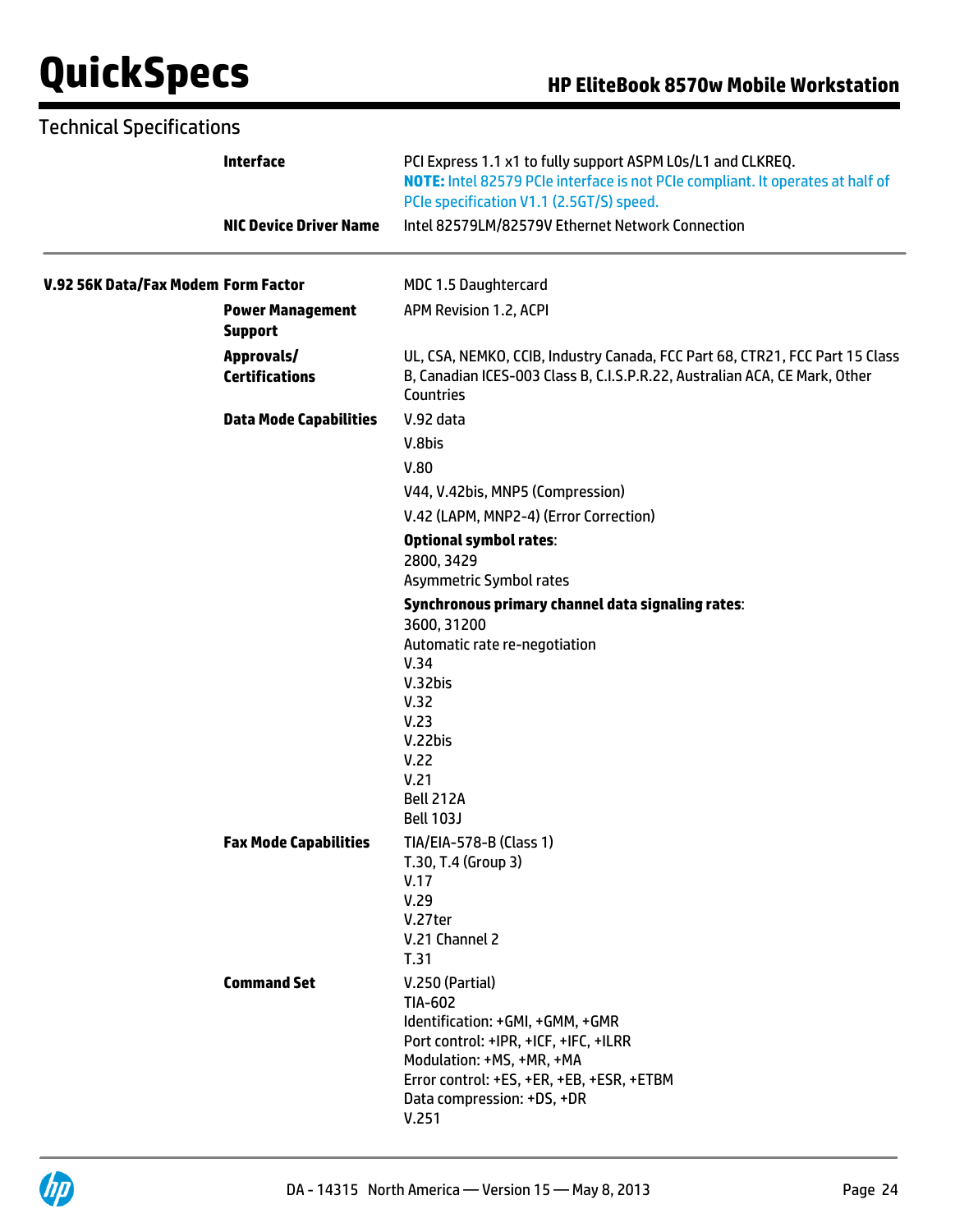## Technical Specifications

| HP un2430<br>EV-DO/HSPA Mobile<br><b>Broadband Module</b> | <b>Technology/Operating</b><br><b>Bands</b>                                      | GSM/GPRS/EDGE: 850MHz(Cell), 900MHz(EGSM), 1800MHz(DCS), 1900MHz<br>(PCS)<br>UMTS/WCDMA with receive diversity: 2100MHz (UTRA FDD Band I), 1900MHz<br>(UTRA FDD Band II), AWS (UTRA FDD Band IV), 900MHz (UTRA FDD Band VIII),<br>850MHz (UTRA FDD Band V)<br>1xEVD0/1xRTT with receive diversity: 850MHz (Band Class0-Cell), 1900MHz<br>(Band Class1-PCS) |
|-----------------------------------------------------------|----------------------------------------------------------------------------------|------------------------------------------------------------------------------------------------------------------------------------------------------------------------------------------------------------------------------------------------------------------------------------------------------------------------------------------------------------|
|                                                           | <b>Wireless Protocol</b><br><b>Standards</b>                                     | GSM/GPRS/EDGE: Class A, Multi-slot class 10 operation, coding schemes CS1 -<br>CS4 and MSC1 - MSC9.<br>UMTS/WCDMA: Release 99 and Release 6<br>CDMA: 1xEVDO Release 0 and Release A, IS-95A, IS-95B, IS-856, IS-2000                                                                                                                                       |
|                                                           | <b>Wireless Parametric</b><br><b>Standards</b>                                   | Meets or exceeds TIA/EIA IS-98-D                                                                                                                                                                                                                                                                                                                           |
|                                                           | <b>Maximum Data Rates</b>                                                        | UMTS (HSPA) - 14.4 Mbps (Download), 5.76Mbps (Upload)<br>CDMA (EVDO Release A) - 3.1 Mbps (Download), 1.8Mbps (Upload)                                                                                                                                                                                                                                     |
|                                                           | <b>GPS</b>                                                                       | <b>Standalone GPS enabled</b><br>gps0neXTRATM™                                                                                                                                                                                                                                                                                                             |
|                                                           | <b>GPS Bands</b>                                                                 | L1 - 1575.42 MHz                                                                                                                                                                                                                                                                                                                                           |
|                                                           | <b>Maximum Output Power</b>                                                      | GSM/GPRS/EDGE: 32dBm (+/-1)<br>WCDMA: 24dBm (+0.7/-2.3)<br>CDMA: 24dBm (+0.7/-2)                                                                                                                                                                                                                                                                           |
|                                                           | <b>Maximum Power</b><br><b>Consumption</b>                                       | 2750mA (peak); 1100mA (average)                                                                                                                                                                                                                                                                                                                            |
|                                                           | Power Consumption, Idle 20 mA<br><b>Not Connected</b>                            |                                                                                                                                                                                                                                                                                                                                                            |
|                                                           | <b>Power Management</b>                                                          | <b>USB selective suspend</b><br>Integrated notebook wireless button                                                                                                                                                                                                                                                                                        |
|                                                           | <b>Antenna Type</b>                                                              | Dual high efficiency 5 band antennae with spatial diversity, mounted in the<br>display enclosure                                                                                                                                                                                                                                                           |
|                                                           | <b>Form Factor</b>                                                               | PCI-Express MiniCard, USB 2.0 interface                                                                                                                                                                                                                                                                                                                    |
|                                                           | Weight                                                                           | 11.5 <sub>g</sub>                                                                                                                                                                                                                                                                                                                                          |
|                                                           | <b>Dimensions (Length x</b><br><b>Width x Thickness)</b>                         | $2.01 \times 1.18 \times 0.18$ in $(51 \times 30 \times 5$ mm)                                                                                                                                                                                                                                                                                             |
|                                                           | <b>Voltage, Operating</b>                                                        | $3.3v + / - 10%$                                                                                                                                                                                                                                                                                                                                           |
|                                                           | <b>Temperature, Operating</b><br>(from TIA/EIA/IS-98-D)                          | -22° to 158° F (-30° to 70° C) (full RF performance)<br>-22° to 167° F (-30° to 75° C) (reduced RF performance)                                                                                                                                                                                                                                            |
|                                                           | <b>Temperature, Non-</b><br>operating, 96 hours (from<br>MIL-STD 202 Method 108) | -40° to 185° F (-40° to 85° C)                                                                                                                                                                                                                                                                                                                             |
|                                                           |                                                                                  | Humidity, Non-operating 95% relative humidity for 48 hours @ 185° F (85° C) (non-condensing)                                                                                                                                                                                                                                                               |
|                                                           | <b>Configuration Utilities</b>                                                   | <b>HP Connection Manager</b>                                                                                                                                                                                                                                                                                                                               |
|                                                           | <b>LED Activity</b>                                                              | LED Off - Radio Off;<br>Solid LED On - Radio On                                                                                                                                                                                                                                                                                                            |

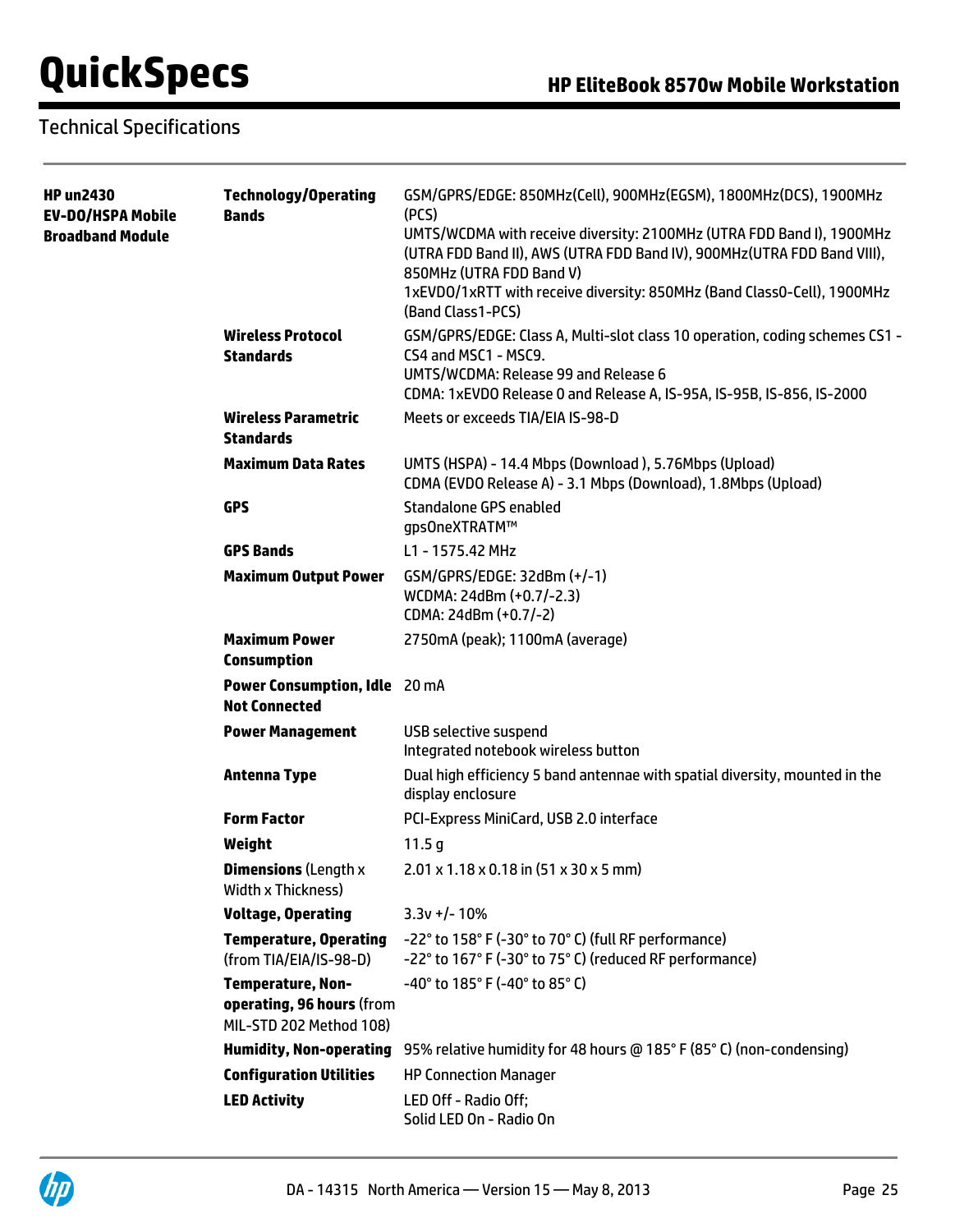## Technical Specifications

| HP hs2350 HSPA+ Mobile Technology/Operating<br><b>Broadband Module</b> | <b>Bands</b>                                                                     | GSM/GPRS/EDGE: 850MHz(Cell), 900MHz(EGSM), 1800MHz(DCS), 1900MHz<br>(PCS)                                                                          |
|------------------------------------------------------------------------|----------------------------------------------------------------------------------|----------------------------------------------------------------------------------------------------------------------------------------------------|
|                                                                        |                                                                                  | UMTS/WCDMA with receive diversity: 2100MHz (UTRA FDD Band I), 1900Mhz<br>(UTRA FDD Band II), 900Mhz(UTRA FDD Band VIII), 850 MHz (UTRA FDD Band V) |
|                                                                        | <b>Wireless Protocol</b><br><b>Standards</b>                                     | GSM/GPRS/EDGE: Class B, Multi-slot class 10 operation, coding schemes CS1 -<br>CS4 and MSC1 - MSC9.                                                |
|                                                                        |                                                                                  | UMTS/WCDMA: Release 99 and Release 7                                                                                                               |
|                                                                        |                                                                                  | Advanced Receiver Type 3i                                                                                                                          |
|                                                                        | <b>Wireless Parametric</b><br><b>Standards</b>                                   | <b>Complies with 3GPP specifications</b>                                                                                                           |
|                                                                        | <b>Maximum Data Rates</b>                                                        | UMTS (HSPA) - 21 Mbps (Download), 5.76Mbps (Upload)                                                                                                |
|                                                                        | <b>GPS</b>                                                                       | Standalone, A-GPS (Internet- and Network assisted)                                                                                                 |
|                                                                        | <b>GPS Bands</b>                                                                 | 1575.42 MHz (± 1.023 MHz)                                                                                                                          |
|                                                                        | <b>Maximum Output Power</b>                                                      | GSM/EDGE<br>GSM850 & GSM900 bands<br>GPRS: $+33$ dBm $\pm$ 2 dBm (class 4)<br>EGPRS: $+27$ dBm $\pm$ 3 dBm (class E2)                              |
|                                                                        |                                                                                  | DCS1800 & PCS1900 bands<br>GPRS: $+30$ dBm $\pm$ 2 dBm (class 1)<br>EGPRS: +26 dBm +4 / -3 dBm (class E2)                                          |
|                                                                        |                                                                                  | <b>UMTS</b><br><b>UTRA FDD Bands</b><br>$+24$ dBm $+4$ / $-3$ dBm (class 3)                                                                        |
|                                                                        | <b>Maximum Power</b><br><b>Consumption</b>                                       | 2000mA (peak); 600mA (average)                                                                                                                     |
|                                                                        | <b>Power Consumption,</b><br><b>Sleep Mode</b>                                   | 5 mA                                                                                                                                               |
|                                                                        | <b>Power Management</b>                                                          | <b>USB selective suspend</b><br>Integrated notebook wireless button                                                                                |
|                                                                        | <b>Antenna Type</b>                                                              | Dual high efficiency 5 band antennae with spatial diversity, mounted in the<br>display enclosure                                                   |
|                                                                        | <b>Form Factor</b>                                                               | PCI-Express MiniCard, USB 2.0 interface                                                                                                            |
|                                                                        | Weight                                                                           | $<$ 12 g                                                                                                                                           |
|                                                                        | <b>Dimensions (Length x</b><br>Width x Thickness)                                | $2.01 \times 1.18 \times 0.18$ in (51 x 30 x 5 mm)                                                                                                 |
|                                                                        | <b>Voltage, Operating</b>                                                        | $3.3v + -9%$                                                                                                                                       |
|                                                                        | <b>Temperature, Operating</b>                                                    | 14° to 149° F (-10° to 65° C) (full RF performance)<br>14° to 167° F (-10° to 75° C) (reduced RF performance)                                      |
|                                                                        | <b>Temperature, Non-</b><br>operating, 96 hours (from<br>MIL-STD 202 Method 108) | -22° to 185° F (-30° to 85° C)                                                                                                                     |
|                                                                        |                                                                                  | Humidity, Non-operating 85% relative humidity for 48 hours @ 185°F (85°C) (non-condensing)                                                         |

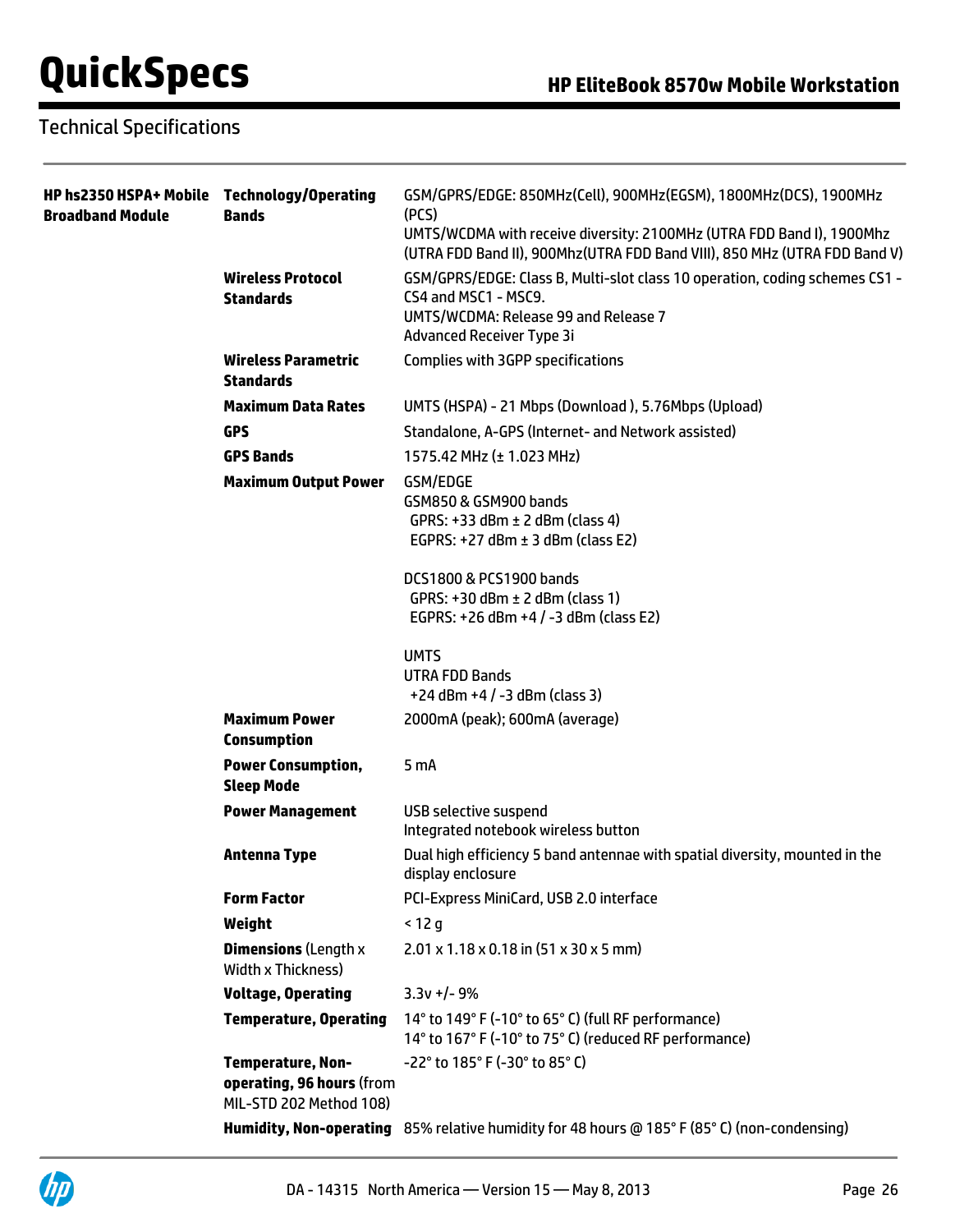### Technical Specifications

 $\overline{\phantom{a}}$ 

|                                                             | <b>Configuration Utilities</b>                                         | <b>HP Connection Manager</b>                                                                                                                                                                                                                                                            |
|-------------------------------------------------------------|------------------------------------------------------------------------|-----------------------------------------------------------------------------------------------------------------------------------------------------------------------------------------------------------------------------------------------------------------------------------------|
|                                                             | <b>LED Activity</b>                                                    | LED Off - Radio Off;<br>Solid LED On - Radio On                                                                                                                                                                                                                                         |
| HP lt2522 LTE/EV-DO<br><b>Mobile Broadband Module Bands</b> | <b>Technology/Operating</b>                                            | CDMA/1xRTT/EvDO: 800MHz (Cell), 1900MHz (PCS)<br>GSM/GPRS/EDGE: 850MHz (Cell), 900MHz (EGSM), 1800MHz (DCS), 1900MHz<br>(PCS)<br>UMTS/WCDMA with receive diversity: 2100MHz (UTRA FDD Band I), 1900MHz<br>(UTRA FDD Band II), 900MHz (UTRA FDD Band VIII), 850 MHz (UTRA FDD Band<br>V) |
|                                                             |                                                                        | LTE: 700 MHz (Verizon, Band XIII)                                                                                                                                                                                                                                                       |
|                                                             | <b>Mobile Operator</b><br><b>Wireless Protocol</b><br><b>Standards</b> | Verizon (US only)<br>GSM/GPRS/EDGE: Class B, Multi-slot class 10 operation, coding schemes CS1 -<br>CS4 and MSC1 - MSC9.<br>CDMA: 1xEVDO Release 0 and Release A, IS-95A, IS-95B, IS-856, IS-2000<br>UMTS/WCDMA: Release 99 and Release 7<br>LTE: Power Class III as per 3GPP TS 36.101 |
|                                                             | <b>Wireless Parametric</b><br><b>Standards</b>                         | Complies with 3GPP specifications Release 8 for LTE                                                                                                                                                                                                                                     |
|                                                             | <b>Maximum Data Rates</b>                                              | EvDO (Revision A) - 3.1 Mbps (Download), 1.8 Mbps (Upload)<br>WCDMA (DC-HSPA+) - 42Mbps (Download)<br>LTE (Category 3) - 100 Mbps (Download), 50Mbps (Upload)                                                                                                                           |
|                                                             | <b>GPS</b>                                                             | Standalone, Assisted, XTRA                                                                                                                                                                                                                                                              |
|                                                             | <b>GPS Bands</b>                                                       | 1575.42 MHz (± 1.023 MHz)                                                                                                                                                                                                                                                               |
|                                                             | <b>Maximum Output Power</b>                                            | GSM/GPRS/EDGE: 32dBm (+/-1)<br>WCDMA: 24dBm (+0.7/-2.3)<br>LTE: +23 dBm (+2.7 dBm/-1.7 dBm)<br>1xRTT/EvD0: +24 dBm (+0.5 dBm/-1.5 dBm)                                                                                                                                                  |
|                                                             | <b>Maximum Power</b><br><b>Consumption</b>                             | 2700mA (peak)                                                                                                                                                                                                                                                                           |
|                                                             | <b>Power Consumption,</b><br><b>Sleep Mode</b>                         | 10 <sub>m</sub>                                                                                                                                                                                                                                                                         |
|                                                             | <b>Power Management</b>                                                | <b>USB selective suspend</b><br>Integrated notebook wireless button                                                                                                                                                                                                                     |
|                                                             | <b>Antenna Type</b>                                                    | Dual high efficiency 6 band antennae with spatial diversity, mounted in the<br>display enclosure                                                                                                                                                                                        |
|                                                             | <b>Form Factor</b>                                                     | PCI-Express MiniCard, USB 2.0 interface                                                                                                                                                                                                                                                 |
|                                                             | Weight                                                                 | < 10 g                                                                                                                                                                                                                                                                                  |
|                                                             | <b>Dimensions (Length x</b><br>Width x Thickness)                      | $2.01 \times 1.18 \times 0.18$ in (51 x 30 x 4.5 mm)                                                                                                                                                                                                                                    |
|                                                             | <b>Voltage, Operating</b>                                              | $3.3v +/- 9%$                                                                                                                                                                                                                                                                           |
|                                                             | <b>Temperature, Operating</b>                                          | -4° to 149° F (-20° to 65° C)                                                                                                                                                                                                                                                           |

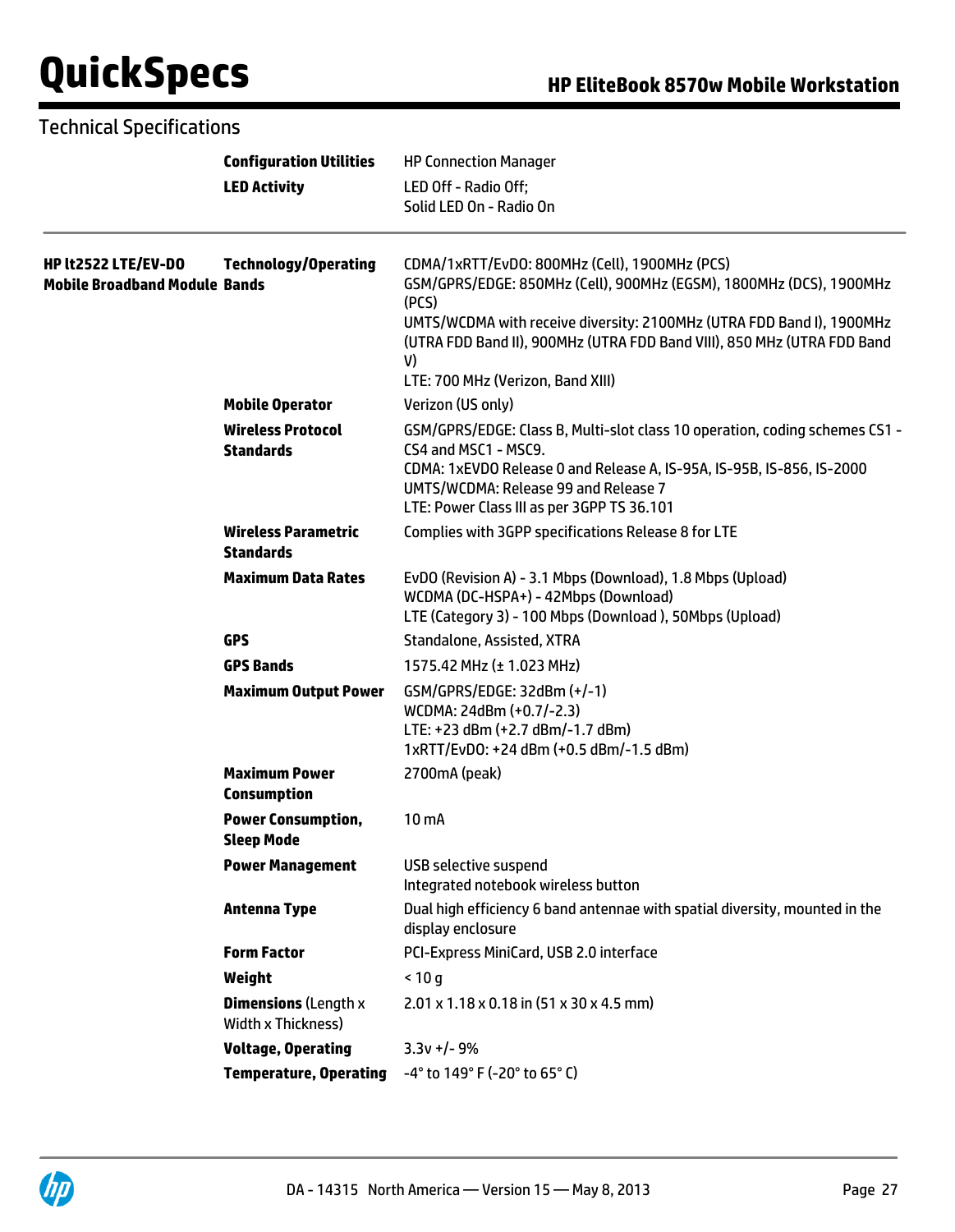## Technical Specifications

|                                                             | <b>Temperature, Non-</b><br>operating, 96 hours (from<br>MIL-STD 202 Method 108) | $-40^{\circ}$ to 185 $^{\circ}$ F (-40 $^{\circ}$ to 85 $^{\circ}$ C)                                                                                                                                                                                  |
|-------------------------------------------------------------|----------------------------------------------------------------------------------|--------------------------------------------------------------------------------------------------------------------------------------------------------------------------------------------------------------------------------------------------------|
|                                                             |                                                                                  | Humidity, Non-operating 85% relative humidity for 48 hours @ 185° F (85° C) (non-condensing)                                                                                                                                                           |
|                                                             | <b>LED Activity</b>                                                              | LED Off - Radio Off;<br>Solid LED On - Radio On                                                                                                                                                                                                        |
| HP lt2523 LTE/HSPA+<br><b>Mobile Broadband Module Bands</b> | <b>Technology/Operating</b>                                                      | GSM/GPRS/EDGE: 850MHz (Cell), 900MHz (EGSM), 1800MHz (DCS), 1900MHz<br>(PCS)<br>UMTS/WCDMA with receive diversity: 2100MHz (UTRA FDD Band I), 1900MHz<br>(UTRA FDD Band II), 850 MHz (UTRA FDD Band V)<br>LTE: AWS (Band IV) 700 MHz (AT&T, Band XVII) |
|                                                             | <b>Mobile Operator</b>                                                           | AT&T (US only)                                                                                                                                                                                                                                         |
|                                                             | <b>Wireless Protocol</b><br>Standards                                            | LTE: Power Class III as per 3GPP TS 36.101                                                                                                                                                                                                             |
|                                                             | <b>Wireless Parametric</b><br><b>Standards</b>                                   | Complies with 3GPP specifications Release 8 for LTE                                                                                                                                                                                                    |
|                                                             | <b>Maximum Data Rates</b>                                                        | WCDMA (DC-HSPA+) - 42Mbps (Download)<br>LTE (Category 3) - 100 Mbps (Download), 50Mbps (Upload)                                                                                                                                                        |
|                                                             | <b>GPS</b>                                                                       | Standalone, Assisted, XTRA                                                                                                                                                                                                                             |
|                                                             | <b>GPS Bands</b>                                                                 | 1575.42 MHz (± 1.023 MHz)                                                                                                                                                                                                                              |
|                                                             | <b>Maximum Output Power</b>                                                      | GSM/GPRS/EDGE: 32dBm (+/-1)<br>WCDMA: 24dBm (+0.7/-2.3)<br>LTE: +23 dBm (+2.7 dBm/-1.7 dBm)<br>1xRTT/EvD0: +24 dBm (+0.5 dBm/-1.5 dBm)                                                                                                                 |
|                                                             | <b>Maximum Power</b><br><b>Consumption</b>                                       | 2700mA (peak)                                                                                                                                                                                                                                          |
|                                                             | <b>Power Consumption,</b><br><b>Sleep Mode</b>                                   | 10 mA                                                                                                                                                                                                                                                  |
|                                                             | <b>Power Management</b>                                                          | USB selective suspend<br>Integrated notebook wireless button                                                                                                                                                                                           |
|                                                             | <b>Antenna Type</b>                                                              | Dual high efficiency 6 band antennae with spatial diversity, mounted in the<br>display enclosure                                                                                                                                                       |
|                                                             | <b>Form Factor</b>                                                               | PCI-Express MiniCard, USB 2.0 interface                                                                                                                                                                                                                |
|                                                             | Weight                                                                           | < 10 g                                                                                                                                                                                                                                                 |
|                                                             | <b>Dimensions (Length x</b><br>Width x Thickness)                                | $2.01 \times 1.18 \times 0.18$ in $(51 \times 30 \times 4.5$ mm)                                                                                                                                                                                       |
|                                                             | <b>Voltage, Operating</b>                                                        | $3.3v +/- 9%$                                                                                                                                                                                                                                          |
|                                                             | <b>Temperature, Operating</b>                                                    | $-4^{\circ}$ to 149° F (-20° to 65° C)                                                                                                                                                                                                                 |
|                                                             | <b>Temperature, Non-</b><br>operating, 96 hours (from<br>MIL-STD 202 Method 108) | $-40^{\circ}$ to 185 $^{\circ}$ F (-40 $^{\circ}$ to 85 $^{\circ}$ C)                                                                                                                                                                                  |
|                                                             |                                                                                  | Humidity, Non-operating 85% relative humidity for 48 hours @ 185° F (85° C) (non-condensing)                                                                                                                                                           |

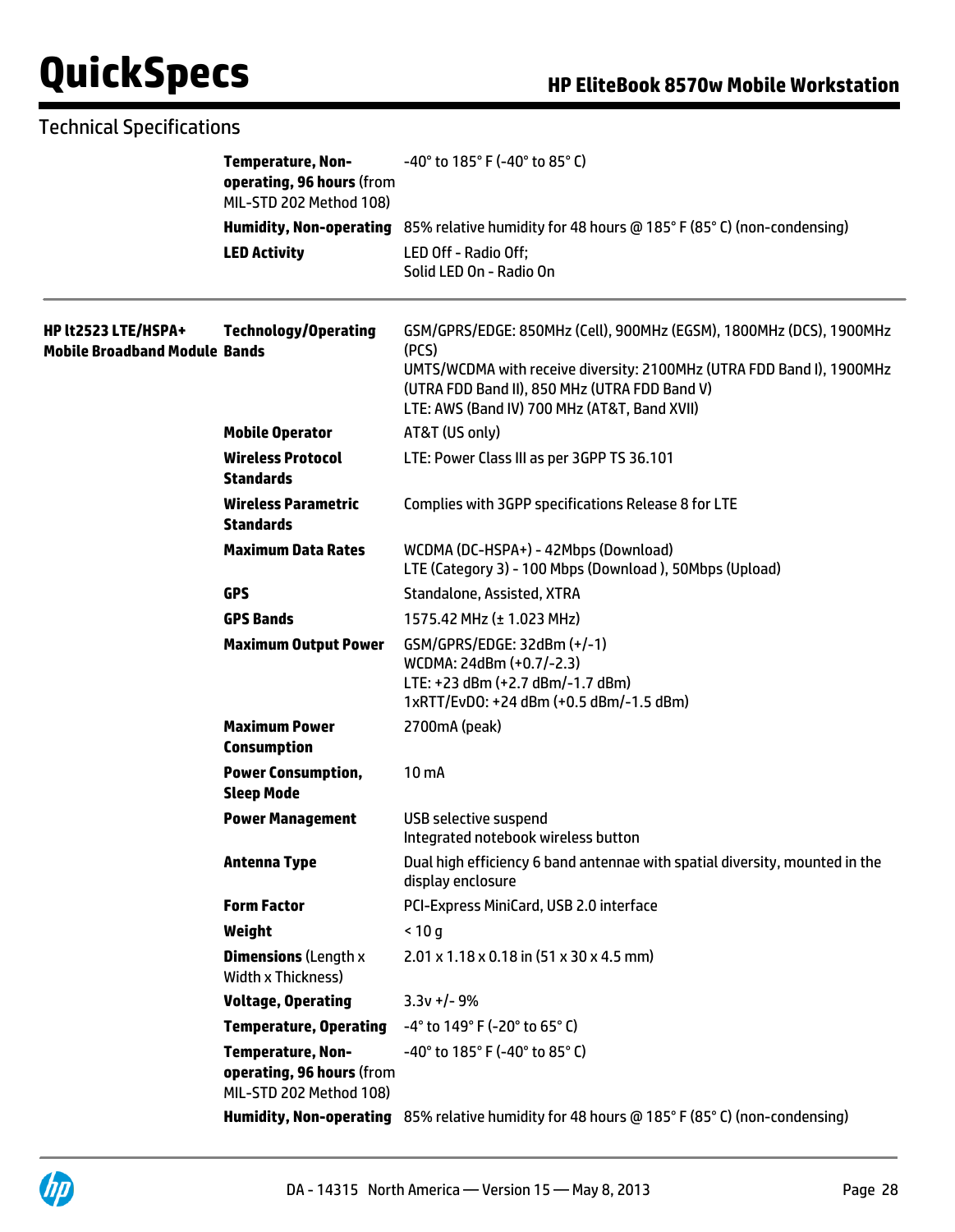### Technical Specifications

|                                                                | <b>LED Activity</b>                                               | LED Off - Radio Off:<br>Solid LED On - Radio On                                                                                                                                                                                                                                                                                           |
|----------------------------------------------------------------|-------------------------------------------------------------------|-------------------------------------------------------------------------------------------------------------------------------------------------------------------------------------------------------------------------------------------------------------------------------------------------------------------------------------------|
| Intel Centrino Advanced-N Wireless LAN Standards<br>6205 (2x2) |                                                                   | IEEE 802.11a<br>IEEE 802.11b<br>IEEE 802.11g<br>IEEE 802.11n                                                                                                                                                                                                                                                                              |
|                                                                | <b>Interoperability</b>                                           | Wi-Fi certified<br>Cisco Compatible Extensions Program compliant with Microsoft Windows 7,<br>Windows Vista and XP (details at: http://www.hp.com/go/notebooks/WLAN)                                                                                                                                                                      |
|                                                                | <b>Frequency Band</b>                                             | 2.4 GHz and 5GHz                                                                                                                                                                                                                                                                                                                          |
|                                                                | <b>Antenna Structure</b>                                          | 2 transmit; 2 receive (2x2)                                                                                                                                                                                                                                                                                                               |
|                                                                | <b>Data Rates</b>                                                 | 802.11a: 6, 9, 12, 18, 24, 36, 48, 54 Mbps<br>802.11b: 1, 2, 5.5, 11 Mbps<br>802.11g: 6, 9, 12, 18, 24, 36, 48, 54 Mbps<br>802.11n: 66 possible data rates, ranging from 6 Mbps to 300 Mbps, depending<br>on the combination of Bandwidth, Modulation Coding Scheme, and Guard<br>Interval used, as defined in IEEE 802.11n specification |
|                                                                | <b>Modulation</b>                                                 | <b>Direct Sequence Spread Spectrum</b><br>DBPSK, DQPSK, CCK, OFDM, BPSK, QPSK, 16-QAM, 64-QAM                                                                                                                                                                                                                                             |
|                                                                | Security <sup>1</sup>                                             | Authentication: WPA and WPA2, 802.1x (EAP_TLS, TTLS, PEAP, LEAP, EAP-<br>FAST)                                                                                                                                                                                                                                                            |
|                                                                |                                                                   | Authentication Protocols: PAP, CHAP, TLS, GTC, MS-CHAP, MS-CHAPv2                                                                                                                                                                                                                                                                         |
|                                                                |                                                                   | Encryption: 64 and 128-bit WEP, AES-CCMP, CKIP, TKIP                                                                                                                                                                                                                                                                                      |
|                                                                |                                                                   | Support for Cisco Security Features (proven compatibility with Cisco Aironet<br>infrastructure products through the Cisco Compatible Extensions Program<br>Version 4) with Microsoft Windows Vista and XP only.                                                                                                                           |
|                                                                | <b>Sub-channels</b>                                               | Multinational support with frequency bands and channels compliant to local<br>regulations.                                                                                                                                                                                                                                                |
|                                                                | <b>Media Access Protocol</b>                                      | <b>CSMA/CA (Collision Avoidance) with ACK</b>                                                                                                                                                                                                                                                                                             |
|                                                                | Network Architecture<br><b>Models</b>                             | Ad-hoc (Peer to Peer)<br>Infrastructure (Access Point Required)                                                                                                                                                                                                                                                                           |
|                                                                | <b>Roaming</b>                                                    | IEEE 802.11 compliant roaming between 2.4GHz band Access Points                                                                                                                                                                                                                                                                           |
|                                                                | <b>Output Power</b> (for CCK and 17 dBm max<br>OFDM) <sup>2</sup> |                                                                                                                                                                                                                                                                                                                                           |
|                                                                | <b>Power Consumption</b>                                          | Transmit: 2.3 Watts (max, with two spatial streams)<br>Receive: 1 Watt (max with two spatial streams)<br>Idle mode <sup>3</sup> : 35 mW (average)<br>Radio off: 20 mW (max)                                                                                                                                                               |
|                                                                | <b>Power Management</b>                                           | ACPI compliant power management<br>802.11 compliant power saving mode                                                                                                                                                                                                                                                                     |
|                                                                | Receiver Sensitivity <sup>4</sup>                                 | 54 Mbps: -76 dBm, 6 Mbps: -92 dBm                                                                                                                                                                                                                                                                                                         |

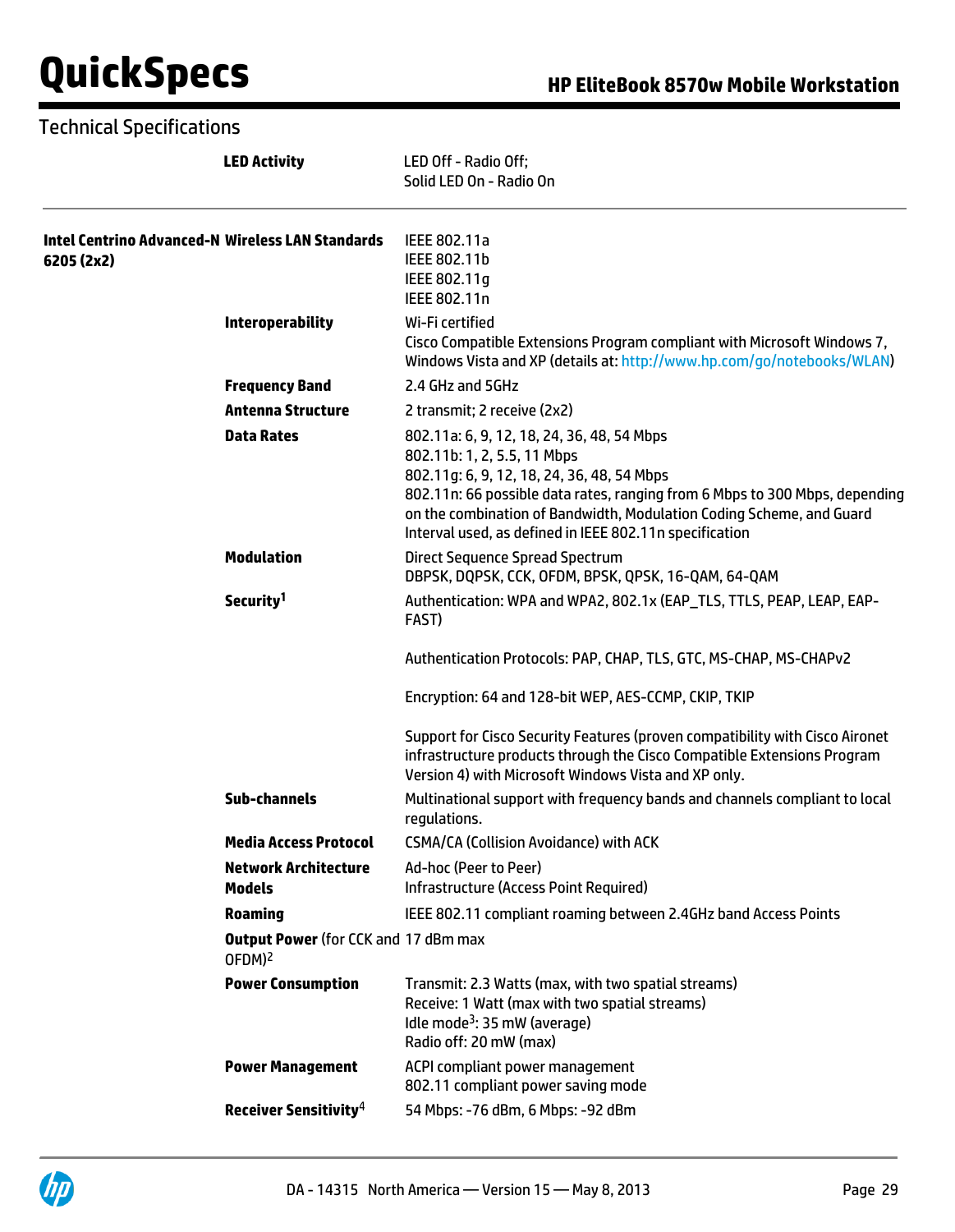## Technical Specifications

| <b>Antenna Connections</b> |                                              | 2 U.FL type connectors, 50 ohm nominal impedance                       |  |  |
|----------------------------|----------------------------------------------|------------------------------------------------------------------------|--|--|
| <b>Form Factor</b>         |                                              | <b>PCI-Express Half-MiniCard</b>                                       |  |  |
| Weight                     | $0.0075$ lb $(3.4 g)$                        |                                                                        |  |  |
| <b>Dimensions</b>          |                                              | $0.12 \times 1.06 \times 1.18$ in $(3.1 \times 26.8 \times 30.0$ mm)   |  |  |
| <b>Operating Voltage</b>   | $3.3V +/- 9%$                                |                                                                        |  |  |
| <b>Temperature</b>         | Operating<br>Non-operating                   | 32° to 176° F (0° to 80° C)<br>$-40^{\circ}$ to 176° F (-40° to 80° C) |  |  |
| <b>Humidity</b>            | <b>Operating</b><br>Non-operating            | 10% to 90% (non-condensing)<br>5% to 90% (non-condensing)              |  |  |
| Altitude                   | Operating<br>Non-operating                   | 0 to 10,000 ft (3,048 m)<br>0 to 50,000 ft (15,240 m)                  |  |  |
| <b>LED Activity</b>        | LED Off - Radio OFF; Solid LED On - Radio ON |                                                                        |  |  |

1. Check latest software/driver release for updates on supported security features.

2. Maximum output power may vary by country according to local regulations.

3. In Power Save Polling mode and on battery power.

4. Receiver sensitivity is measured at a packet error rate of 8% for 802.11b (CCK modulation) and a packet error rate of 10% for 802.11a/g (OFDM modulation).

5. WLAN supplier's client utility is required for Cisco Compatible Extensions support with Microsoft Windows XP. WLAN may also be compatible with certain third-party software supplicants. WLAN supplier IHV extensions required for Cisco Compatible Extensions support for Microsoft Windows Vista.

| <b>Intel Centrino Ultimate-N Wireless LAN Standards</b><br>6300 |                          | IEEE 802.11a<br>IEEE 802.11b<br>IEEE 802.11g<br>IEEE 802.11n                                                                                                                                                                                                                                                                                |
|-----------------------------------------------------------------|--------------------------|---------------------------------------------------------------------------------------------------------------------------------------------------------------------------------------------------------------------------------------------------------------------------------------------------------------------------------------------|
|                                                                 | <b>Interoperability</b>  | Wi-Fi certified<br>Cisco Compatible Extensions Program compliant with Microsoft Windows 7,<br>Windows Vista and XP (details at: http://www.hp.com/go/notebooks/WLAN)                                                                                                                                                                        |
|                                                                 | <b>Frequency Band</b>    | 2.4 GHz and 5GHz                                                                                                                                                                                                                                                                                                                            |
|                                                                 | <b>Antenna Structure</b> | 3 transmit; 3 receive (3x3)                                                                                                                                                                                                                                                                                                                 |
|                                                                 | <b>Data Rates</b>        | 802.11a: 6, 9, 12, 18, 24, 36, 48, 54 Mbps<br>802.11b: 1, 2, 5.5, 11 Mbps<br>802.11g: 6, 9, 12, 18, 24, 36, 48, 54 Mbps<br>802.11n: many possible data rates, ranging from 6 Mbps to 450 Mbps,<br>depending on the combination of Bandwidth, Modulation Coding Scheme, and<br>Guard Interval used, as defined in IEEE 802.11n specification |
|                                                                 | <b>Modulation</b>        | <b>Direct Sequence Spread Spectrum</b><br>DBPSK, DQPSK, CCK, OFDM, BPSK, QPSK, 16-QAM, 64-QAM                                                                                                                                                                                                                                               |
|                                                                 | Security <sup>1</sup>    | Authentication: WPA and WPA2, 802.1x (EAP_TLS, TTLS, PEAP, LEAP, EAP-<br>FAST)                                                                                                                                                                                                                                                              |
|                                                                 |                          | Authentication Protocols: PAP, CHAP, TLS, GTC, MS-CHAP, MS-CHAPv2                                                                                                                                                                                                                                                                           |
|                                                                 |                          | Encryption: 64 and 128-bit WEP, AES-CCMP, CKIP, TKIP                                                                                                                                                                                                                                                                                        |
|                                                                 |                          | Support for Cisco Security Features (proven compatibility with Cisco Aironet                                                                                                                                                                                                                                                                |
|                                                                 |                          |                                                                                                                                                                                                                                                                                                                                             |

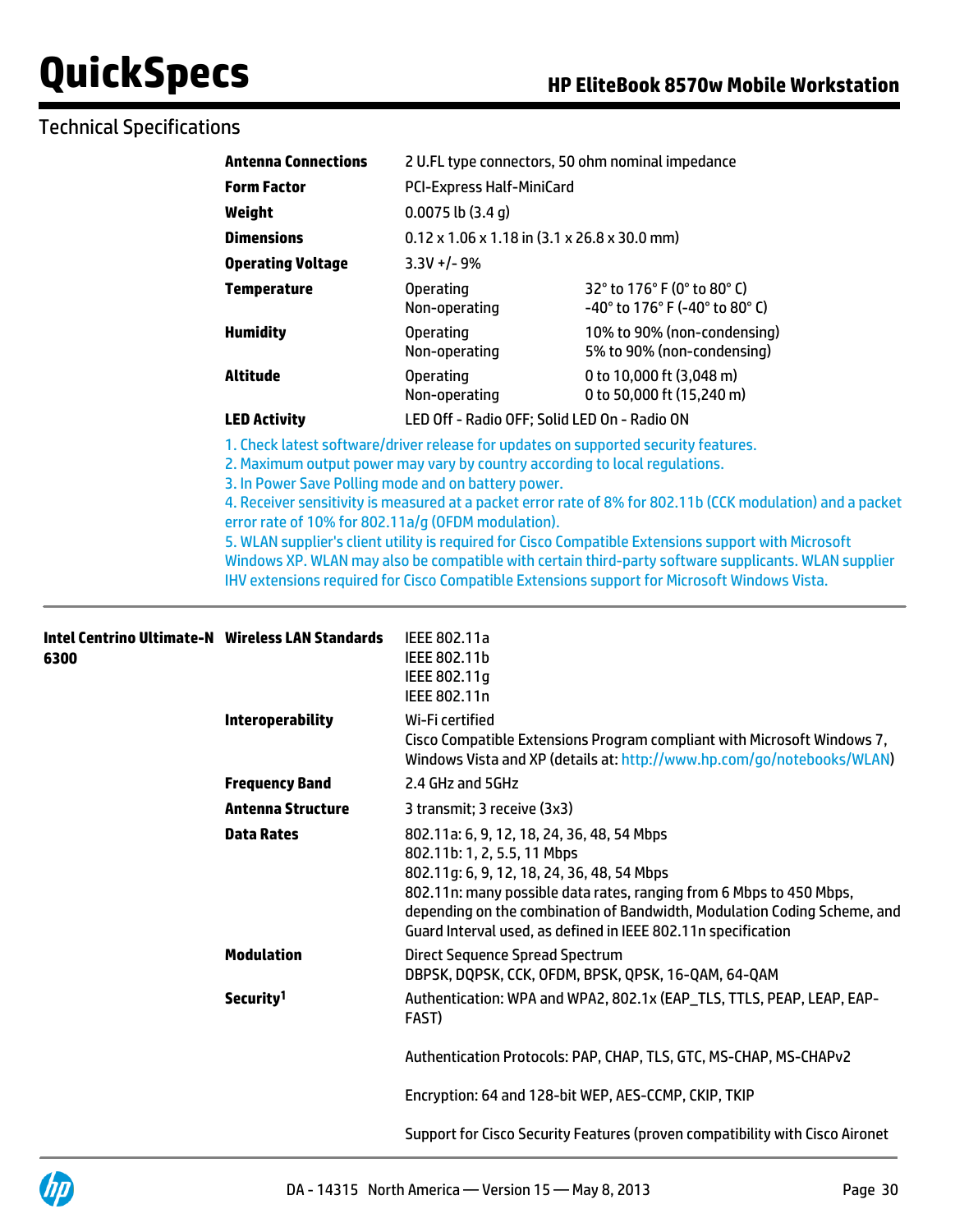## Technical Specifications

|                                                                                                           | Version 4) with Microsoft Windows Vista and XP only.                                                                                                                                  | infrastructure products through the Cisco Compatible Extensions Program                                                                                                                                                                                                                                                                                                                                                                                                                                           |  |
|-----------------------------------------------------------------------------------------------------------|---------------------------------------------------------------------------------------------------------------------------------------------------------------------------------------|-------------------------------------------------------------------------------------------------------------------------------------------------------------------------------------------------------------------------------------------------------------------------------------------------------------------------------------------------------------------------------------------------------------------------------------------------------------------------------------------------------------------|--|
| <b>Sub-channels</b>                                                                                       | Multinational support with frequency bands and channels compliant to local<br>requlations.                                                                                            |                                                                                                                                                                                                                                                                                                                                                                                                                                                                                                                   |  |
| <b>Media Access Protocol</b>                                                                              | <b>CSMA/CA (Collision Avoidance) with ACK</b>                                                                                                                                         |                                                                                                                                                                                                                                                                                                                                                                                                                                                                                                                   |  |
| <b>Network Architecture</b><br><b>Models</b>                                                              | Ad-hoc (Peer to Peer)<br>Infrastructure (Access Point Required)                                                                                                                       |                                                                                                                                                                                                                                                                                                                                                                                                                                                                                                                   |  |
| <b>Roaming</b>                                                                                            |                                                                                                                                                                                       | IEEE 802.11 compliant roaming between Access Points                                                                                                                                                                                                                                                                                                                                                                                                                                                               |  |
| <b>Output Power (for CCK and 17 dBm max</b><br>OFDM) <sup>2</sup>                                         |                                                                                                                                                                                       |                                                                                                                                                                                                                                                                                                                                                                                                                                                                                                                   |  |
| <b>Power Consumption</b>                                                                                  | Transmit: 1.4 Watts (average, with one spatial streams)<br>Receive: 1.3 Watts (average with two receive chains)<br>Idle mode <sup>3</sup> : 30 mW (average)<br>Radio off: 20 mW (max) |                                                                                                                                                                                                                                                                                                                                                                                                                                                                                                                   |  |
| <b>Power Management</b>                                                                                   | ACPI compliant power management<br>802.11 compliant power saving mode                                                                                                                 |                                                                                                                                                                                                                                                                                                                                                                                                                                                                                                                   |  |
| Receiver Sensitivity <sup>4</sup>                                                                         | 54 Mbps: -76 dBm, 6 Mbps: -92 dBm                                                                                                                                                     |                                                                                                                                                                                                                                                                                                                                                                                                                                                                                                                   |  |
| <b>Antenna Connections</b>                                                                                | 3 U.FL type connectors, 50 ohm nominal impedance                                                                                                                                      |                                                                                                                                                                                                                                                                                                                                                                                                                                                                                                                   |  |
| <b>Form Factor</b>                                                                                        | <b>PCI-Express Half-MiniCard</b>                                                                                                                                                      |                                                                                                                                                                                                                                                                                                                                                                                                                                                                                                                   |  |
| Weight                                                                                                    | $0.0075$ lb $(3.4g)$                                                                                                                                                                  |                                                                                                                                                                                                                                                                                                                                                                                                                                                                                                                   |  |
| <b>Dimensions</b>                                                                                         | $0.12 \times 1.06 \times 1.18$ in (3.1 x 26.8 x 30.0 mm)                                                                                                                              |                                                                                                                                                                                                                                                                                                                                                                                                                                                                                                                   |  |
| <b>Operating Voltage</b>                                                                                  | $3.3V + - 9%$                                                                                                                                                                         |                                                                                                                                                                                                                                                                                                                                                                                                                                                                                                                   |  |
| <b>Temperature</b>                                                                                        | <b>Operating</b><br>Non-operating                                                                                                                                                     | 32° to 176° F (0° to 80° C)<br>-40° to 176° F (-40° to 80° C)                                                                                                                                                                                                                                                                                                                                                                                                                                                     |  |
| <b>Humidity</b>                                                                                           | <b>Operating</b><br>Non-operating                                                                                                                                                     | 10% to 90% (non-condensing)<br>5% to 90% (non-condensing)                                                                                                                                                                                                                                                                                                                                                                                                                                                         |  |
| <b>Altitude</b>                                                                                           | <b>Operating</b><br>Non-operating                                                                                                                                                     | 0 to 10,000 ft (3,048 m)<br>0 to 50,000 ft (15,240 m)                                                                                                                                                                                                                                                                                                                                                                                                                                                             |  |
| <b>LED Activity</b>                                                                                       | LED Off - Radio OFF; Solid LED On - Radio ON                                                                                                                                          |                                                                                                                                                                                                                                                                                                                                                                                                                                                                                                                   |  |
| 3. In Power Save Polling mode and on battery power.<br>error rate of 10% for 802.11a/g (OFDM modulation). | 2. Maximum output power may vary by country according to local regulations.                                                                                                           | 1. Check latest software/driver release for updates on supported security features.<br>4. Receiver sensitivity is measured at a packet error rate of 8% for 802.11b (CCK modulation) and a packet<br>5. WLAN supplier's client utility is required for Cisco Compatible Extensions support with Microsoft<br>Windows XP. WLAN may also be compatible with certain third-party software supplicants. WLAN supplier<br>IHV extensions required for Cisco Compatible Extensions support for Microsoft Windows Vista. |  |

**Broadcom 43224AGN 802.11a/b/g/n (2x2**

**Wireless LAN Standards** IEEE 802.11a

IEEE 802.11b IEEE 802.11g IEEE 802.11n\*

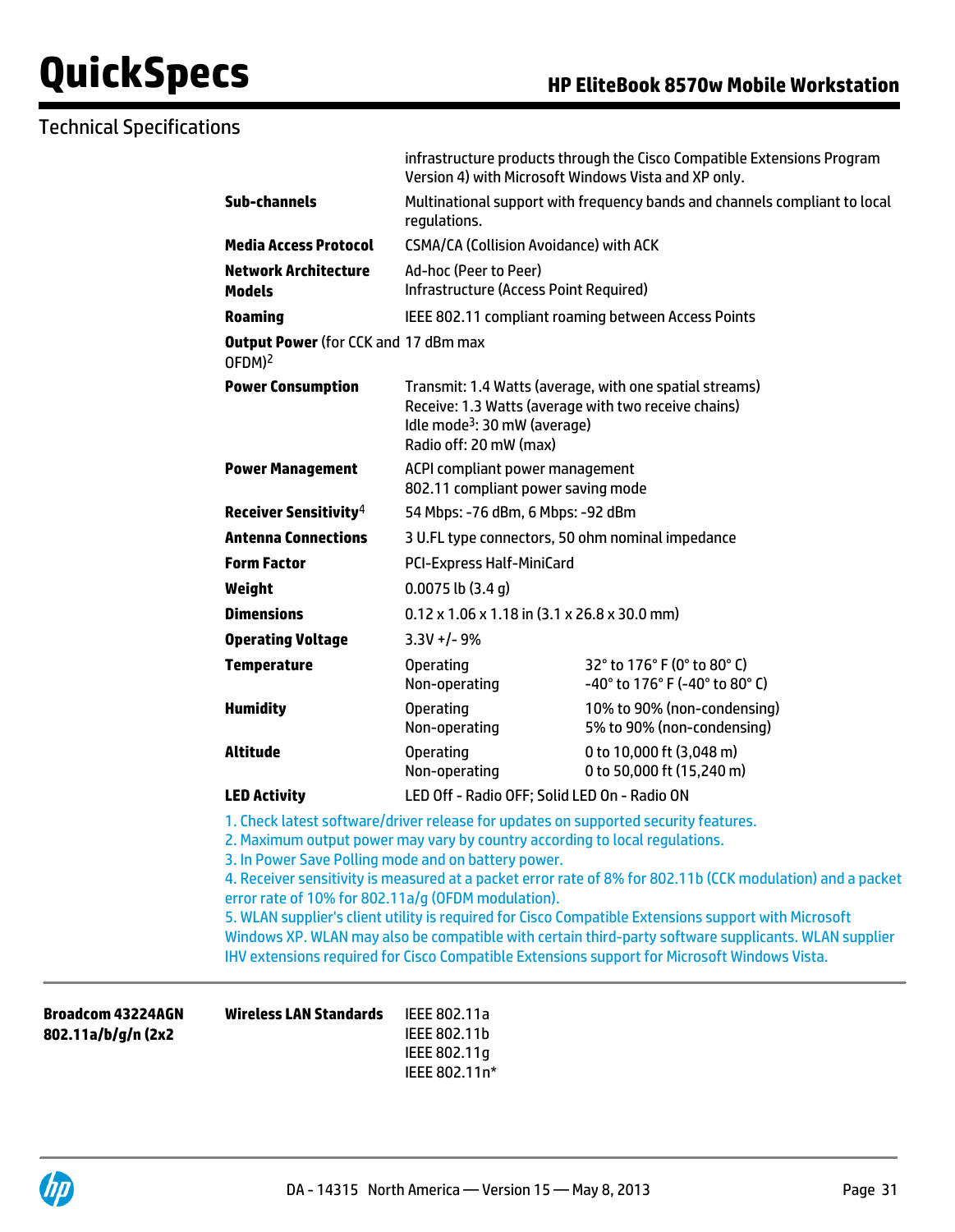## Technical Specifications

| <b>Interoperability</b>                                       | Wi-Fi certified (802.11abg only)<br>Cisco Compatible Extensions Program compliant (802.11abg only) with<br>Microsoft Windows 7, Vista and XP (details at:<br>http://www.hp.com/go/notebooks/WLAN)                                                  |                                                                                                                                                                                                                    |  |
|---------------------------------------------------------------|----------------------------------------------------------------------------------------------------------------------------------------------------------------------------------------------------------------------------------------------------|--------------------------------------------------------------------------------------------------------------------------------------------------------------------------------------------------------------------|--|
| <b>Frequency Band</b>                                         | 2.4 GHz and 5 GHz                                                                                                                                                                                                                                  |                                                                                                                                                                                                                    |  |
| <b>Data Rates</b>                                             | 802.11b: 1, 2, 5.5, 11 Mbps<br>802.11a/g: 6, 9, 12, 18, 24, 36, 48, 54 Mbps<br>802.11n: 6, 6.5, 9, 12, 13, 13.5, 18, 19.5, 24, 26, 27, 36, 39, 40.5, 48, 52, 54,<br>58.5, 65, 78, 81, 104, 108, 117, 121.5, 130, 135, 162, 216, 243, 270, 300 Mbps |                                                                                                                                                                                                                    |  |
| <b>Frequency Support</b>                                      | 20 MHz: 2.4 GHz and 5 GHz bands<br>40 MHz: 2.4 GHz and 5 GHz bands                                                                                                                                                                                 |                                                                                                                                                                                                                    |  |
| <b>Modulation</b>                                             | <b>Direct Sequence Spread Spectrum</b>                                                                                                                                                                                                             | BPSK, QPSK, 16QAM, 64QAM, 256QAM, DBPSK, DQPSK and CCK                                                                                                                                                             |  |
| Security <sup>1</sup>                                         | LEAP, EAP-FAST.                                                                                                                                                                                                                                    | Supports 64- and 128-bit WEP, WPA, WPA2, hardware-accelerated AES,<br>802.1x authentication types EAP-TLS, EAP-TTLS, PEAP-GTC, PEAP-MSCHAPv2,                                                                      |  |
|                                                               |                                                                                                                                                                                                                                                    | Support for Cisco Security Features (proven compatibility with Cisco Aironet<br>infrastructure products through the Cisco Compatible Extensions Program<br>Version 4) with Microsoft Windows 7, Vista and XP only. |  |
| <b>Sub-channels</b>                                           | Multinational support with frequency bands and channels compliant to local<br>regulations.                                                                                                                                                         |                                                                                                                                                                                                                    |  |
| <b>Media Access Protocol</b>                                  | <b>CSMA/CA (Collision Avoidance) with ACK</b>                                                                                                                                                                                                      |                                                                                                                                                                                                                    |  |
| <b>Network Architecture</b><br><b>Models</b>                  | Ad-hoc (Peer to Peer)<br><b>Infrastructure (Access Point Required)</b>                                                                                                                                                                             |                                                                                                                                                                                                                    |  |
| <b>Roaming</b>                                                | IEEE 802.11 compliant roaming between access points                                                                                                                                                                                                |                                                                                                                                                                                                                    |  |
| <b>Output Power (for CCK)2</b>                                | 17 dBm, nominal                                                                                                                                                                                                                                    |                                                                                                                                                                                                                    |  |
| <b>Output Power (for OFDM;</b><br>power varies by data rate)2 | 15 dBm, nominal                                                                                                                                                                                                                                    |                                                                                                                                                                                                                    |  |
| <b>Power Consumption</b>                                      | Idle associated: 250 mW<br>Idle unassociated: 150 mW<br>Transmit/Receive 20 MHz channel: 2.0 W (max)<br>Transmit/Receive 40 MHz channel: 2.0 W (max)                                                                                               |                                                                                                                                                                                                                    |  |
| <b>Power Management</b>                                       | ACPI compliant power management<br>802.11 compliant power saving mode                                                                                                                                                                              |                                                                                                                                                                                                                    |  |
| Receiver Sensitivity <sup>3</sup>                             | 270 Mbps: -68dBm, , 54 Mbps: -75 dBm, 11 Mbps: -88 dBm, 1 Mbps: -96 dBm                                                                                                                                                                            |                                                                                                                                                                                                                    |  |
| <b>Antenna Connections</b>                                    | High efficiency dual band antenna with spatial diversity, mounted in the<br>display enclosure                                                                                                                                                      |                                                                                                                                                                                                                    |  |
| <b>Form Factor</b>                                            | <b>PCI-Express Half-MiniCard</b>                                                                                                                                                                                                                   |                                                                                                                                                                                                                    |  |
| Weight                                                        | $0.013$ lb $(6q)$                                                                                                                                                                                                                                  |                                                                                                                                                                                                                    |  |
| <b>Dimensions</b>                                             | $0.19 \times 1.05 \times 1.18$ in (4.75 x 26.65 x 30 mm)                                                                                                                                                                                           |                                                                                                                                                                                                                    |  |
| <b>Operating Voltage</b>                                      | $3.3v +/- 10%$                                                                                                                                                                                                                                     |                                                                                                                                                                                                                    |  |
| <b>Temperature</b>                                            | <b>Operating</b><br>Non-operating                                                                                                                                                                                                                  | 14° to 158° F (-10° to 70° C)<br>$-40^{\circ}$ to 212 $^{\circ}$ F (-40 $^{\circ}$ to 100 $^{\circ}$ C)                                                                                                            |  |

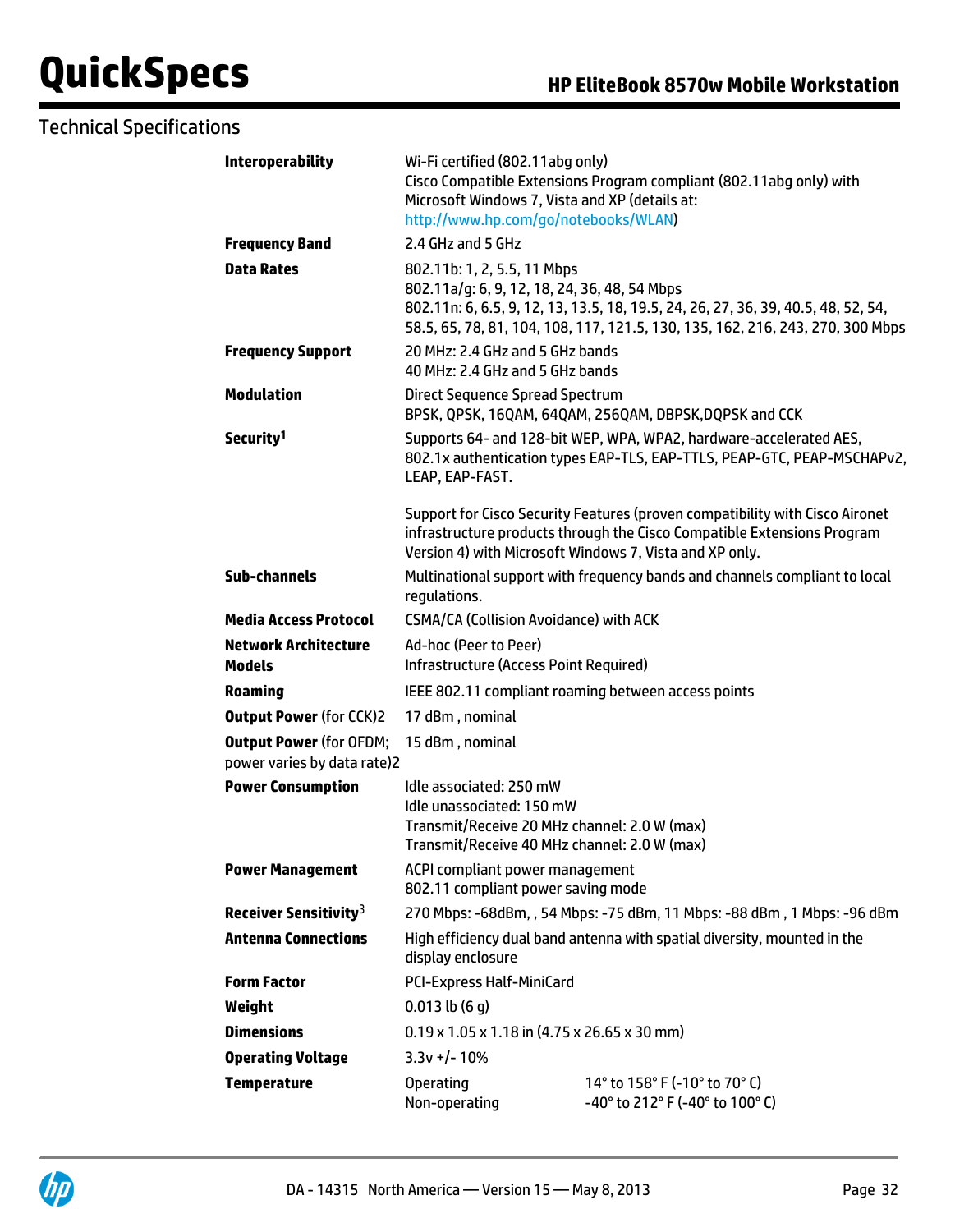### Technical Specifications

| <b>Humidity</b>     | <b>Operating</b><br>Non-operating                                                                                                 | 0% to 95% (non-condensing)<br>0% to 95% (non-condensing)                                                                                                                                                     |  |
|---------------------|-----------------------------------------------------------------------------------------------------------------------------------|--------------------------------------------------------------------------------------------------------------------------------------------------------------------------------------------------------------|--|
| Altitude            | <b>Operating</b><br>Non-operating                                                                                                 | 0 to 10,000 ft (3,048 m)<br>0 to 50,000 ft (15,240 m)                                                                                                                                                        |  |
| <b>LED Activity</b> | LED Off - Radio OFF; Solid LED On - Radio ON                                                                                      |                                                                                                                                                                                                              |  |
|                     | 2. Maximum output power may vary by country according to local regulations.<br>error rate of 10% for 802.11a/q (OFDM modulation). | 1. Check latest software/driver release for updates on supported security features.<br>3. Receiver sensitivity is measured at a packet error rate of 8% for 802.11b (CCK modulation) and a packet            |  |
|                     |                                                                                                                                   | 4. WLAN supplier's client utility is required for Cisco Compatible Extensions support with Microsoft<br>Windows XP. WLAN may also be compatible with certain third-party software supplicants. WLAN supplier |  |

IHV extensions required for Cisco Compatible Extensions support for Microsoft Windows.

**HP Integrated Module with Bluetooth 4.0+EDR Wireless Technology Bluetooth Specification** 4.0+EDR Compliant **Dimensions** 1.18 x 0.26 x 0.13 in (30 x 6.5 x 3.25 mm) **Frequency Band** 2402 to 2480 MHz **Number of Available Channels** 79 (1 MHz) available channels **Data Rates and Throughput** 3 Mbps data rate; throughput up to 2.17 Mbps Synchronous Connection Oriented links up to 3, 64 kbps, voice channels Asynchronous Connection Less links 2178.1 kbps/177.1 kbps asymmetric or 1306.9 kbps symmetric **Transmit Power** -1.5 dBm to 4 dBm (Bluetooth Class II) **Receiver Sensitivity** Better than -20 dBM at 0.1 % raw bit error rate **Power Consumption** Peak (Tx) 264 mW Peak (Rx) 231 mW Sleep <1 mW **Antenna Internally integrated within module Range** Up 33 ft (10 m) **Electrical Interface** USB 2.0 compliant Microsoft Windows Plug and Play compliant **Bluetooth Software Supported** Broadcom Bluetooth for Windows Microsoft Windows Bluetooth Software **Link Topology Point to Point, Multipoint Pico Nets up to 7 slaves Security** Full support of Bluetooth Security Provisions **Power Management** Microsoft Windows ACPI, and USB Bus Support Self configurable to optimize power conservation in all operating modes, including Standby, Hold, Park, and Sniff

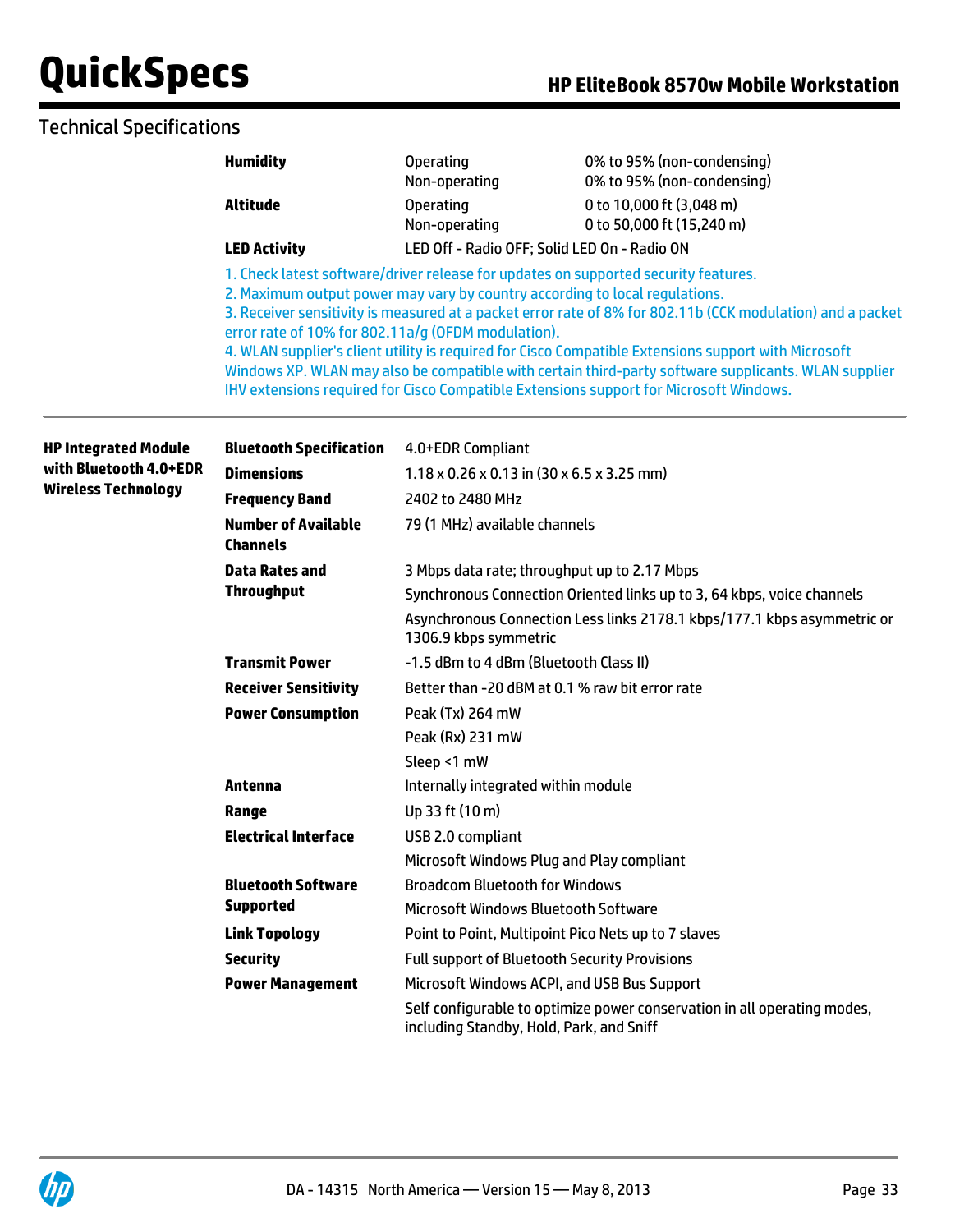| <b>Technical Specifications</b> |                           |                                                                                                                        |                                                                            |  |
|---------------------------------|---------------------------|------------------------------------------------------------------------------------------------------------------------|----------------------------------------------------------------------------|--|
| <b>Certifications</b>           |                           | All necessary regulatory approvals for supported countries, including:                                                 |                                                                            |  |
|                                 |                           |                                                                                                                        | FCC (47 CFR) Part 15C, Section 15.247 & 15.249                             |  |
|                                 |                           | ETS 300 328, ETS 300 826                                                                                               |                                                                            |  |
|                                 |                           | Low Voltage Directive IEC950                                                                                           |                                                                            |  |
|                                 |                           | UL, CSA, and CE Mark                                                                                                   |                                                                            |  |
|                                 | <b>Temperature</b>        | <b>Operating</b><br>Non-operating                                                                                      | $-14^{\circ}$ to 158° F (-10° to 70° C)<br>-40° to 212° F (-40° to 100° C) |  |
| <b>Humidity</b>                 |                           | <b>Operating</b><br>Non-operating                                                                                      | 0% to 90%<br>0% to 95%                                                     |  |
| <b>Altitude</b>                 |                           | <b>Operating</b><br>Non-operating                                                                                      | 15,000 ft (4,572 m)<br>40,000 ft (12,192 m)                                |  |
|                                 | <b>Bluetooth Profiles</b> | Serial Port Profile (SPP) <sup>1</sup>                                                                                 |                                                                            |  |
|                                 | <b>Supported</b>          | <b>Service Discovery Application Profile (SDAP)</b>                                                                    |                                                                            |  |
|                                 |                           | Dial-Up Networking (DUN) <sup>1,2</sup>                                                                                |                                                                            |  |
|                                 |                           | Generic Object Exchange Profile (GOEP) <sup>1,2</sup>                                                                  |                                                                            |  |
|                                 |                           | Object Push Profile (OPP) <sup>1,2</sup>                                                                               |                                                                            |  |
|                                 |                           | <b>File Transfer Profile (FTP)</b>                                                                                     |                                                                            |  |
|                                 |                           | <b>Synchronization Profile (SYNC)</b>                                                                                  |                                                                            |  |
|                                 |                           | Hard Copy Cable Replacement (HCRP) <sup>1,2</sup>                                                                      |                                                                            |  |
|                                 |                           | Personal Area Networking Profile (PAN) <sup>1,2</sup>                                                                  |                                                                            |  |
|                                 |                           | Human Interface Device Profile (HID) <sup>1,2</sup>                                                                    |                                                                            |  |
|                                 |                           | <b>FAX Profile (FAX)</b>                                                                                               |                                                                            |  |
|                                 |                           | Basic Imaging Profile (BIP) <sup>2</sup>                                                                               |                                                                            |  |
|                                 |                           | <b>Headset Profile (HSP)</b>                                                                                           |                                                                            |  |
|                                 |                           | Hands Free Profile (HFP)                                                                                               |                                                                            |  |
|                                 |                           | <b>Advanced Audio Distribution Profile (A2DP)</b>                                                                      |                                                                            |  |
|                                 |                           | 1. indicates the profile is supported by Microsoft Windows XP SP2<br>2. indicates the profile is part of Windows Vista |                                                                            |  |

## **AUDIO/MULTIMEDIA**

**Audio SRS Premium Sound™ PRO**

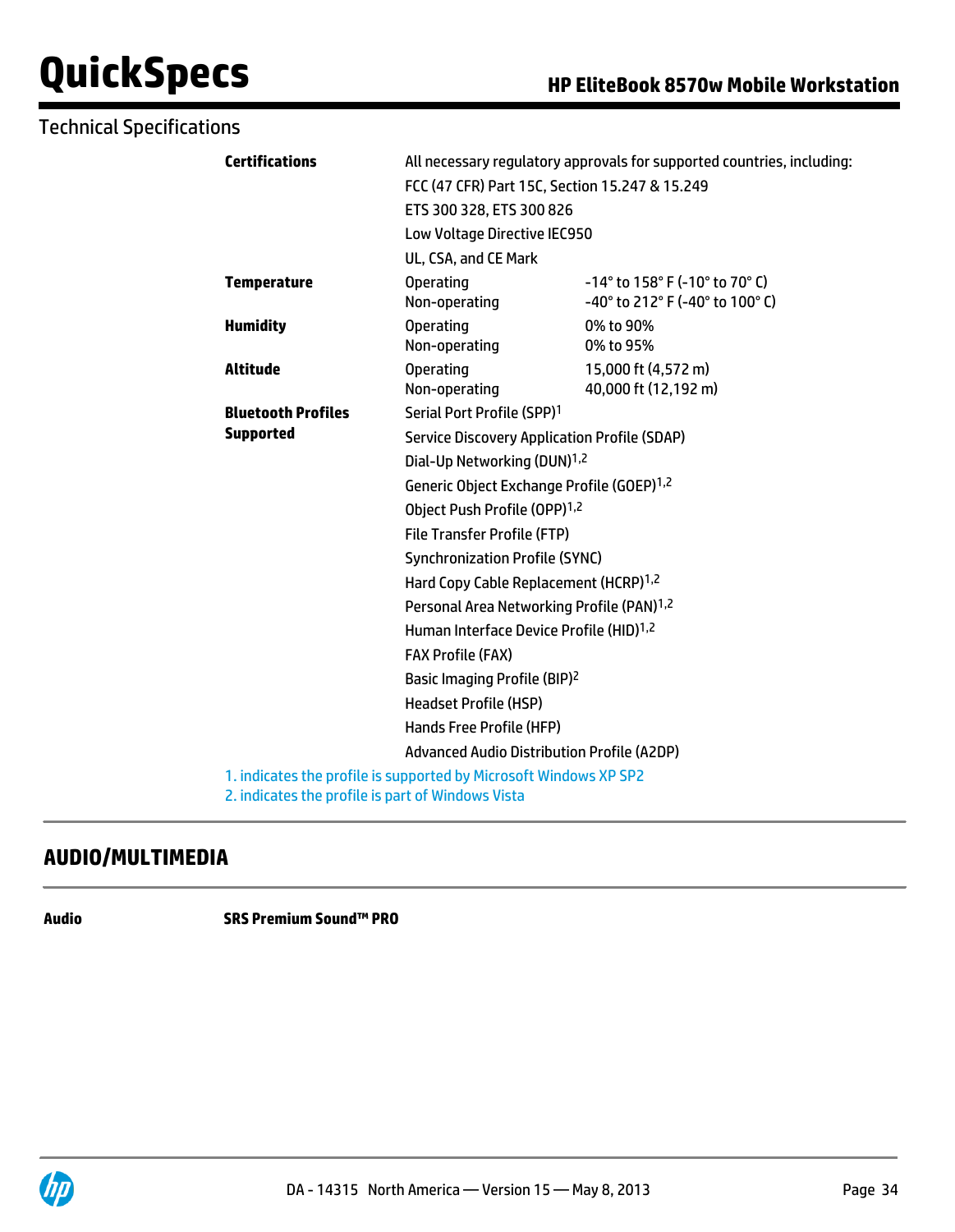### Technical Specifications

| <b>Hardware</b>                | <b>Implementation</b>                         | IDT 92HD80 High Definition CODEC                                |  |  |
|--------------------------------|-----------------------------------------------|-----------------------------------------------------------------|--|--|
|                                | <b>Function Key</b><br><b>Volume Controls</b> | Volume up, volume down<br>Volume mute button with LED indicator |  |  |
|                                | <b>Mute Button</b>                            |                                                                 |  |  |
|                                | <b>Full Duplex</b>                            | <b>Yes</b>                                                      |  |  |
|                                | Microphone In                                 | Stereo                                                          |  |  |
|                                | <b>Headphone/Line Out</b>                     | <b>Stereo</b>                                                   |  |  |
|                                | <b>Integrated Microphone</b>                  | Yes, dual digital microphone array                              |  |  |
| <b>Audio Output Quality</b>    | <b>Frequency Response</b>                     | 20 Hz - 20 kHz                                                  |  |  |
|                                | <b>Signal to Noise Ratio</b>                  | >85 dB                                                          |  |  |
|                                | <b>Total Harmonic Distortion 0.01%</b>        |                                                                 |  |  |
|                                | <b>Noise Floor</b>                            | $-110dB$                                                        |  |  |
|                                | <b>Play/Record Sampling</b><br>Rate(s)        | 8 kHz - 48 kHz                                                  |  |  |
|                                | <b>DAC</b>                                    | 16, 20 or 24-bit                                                |  |  |
|                                | <b>ADC</b>                                    | 16 or 20-bit                                                    |  |  |
| <b>Internal Stereo Speaker</b> | <b>Power Rating</b>                           | 2 Watts                                                         |  |  |
|                                | <b>Impedance</b>                              | 4 ohms                                                          |  |  |
|                                |                                               |                                                                 |  |  |

### **POWER**

| <b>HP 200W Slim Smart AC</b><br>Adapter | <b>Dimensions</b><br>Weight<br><b>Input</b>     | $6.77 \times 3.80 \times 1.0$ in (172 x 96 x 25.4 mm)<br>1.65 lb $(748 g)$<br>100 to 240 VAC<br>Input Efficiency<br>Input frequency range | 87% min at 115 VAC<br>47 to 63 Hz                                                                                              |
|-----------------------------------------|-------------------------------------------------|-------------------------------------------------------------------------------------------------------------------------------------------|--------------------------------------------------------------------------------------------------------------------------------|
|                                         | <b>Output</b>                                   | Input AC current<br>Output power<br>DC output<br>Hold-up time<br>Output current limit                                                     | 2.9 A at 90 VAC, 1.45 A at 180 VAC<br><b>200W</b><br>19.5V<br>5 msec at 115 VAC input<br><16A, Over voltage protection-29V max |
|                                         | <b>Connector</b><br><b>Environmental Design</b> | 3 pin/grounded, mates with interchangeable cords<br><b>Operating</b><br>temperature<br>Non-operating (storage)<br>temperature             | automatic shutdown<br>32° to 104° F (0° to 40° C)<br>$-4^{\circ}$ to 149° F (-20° to 65° C)                                    |

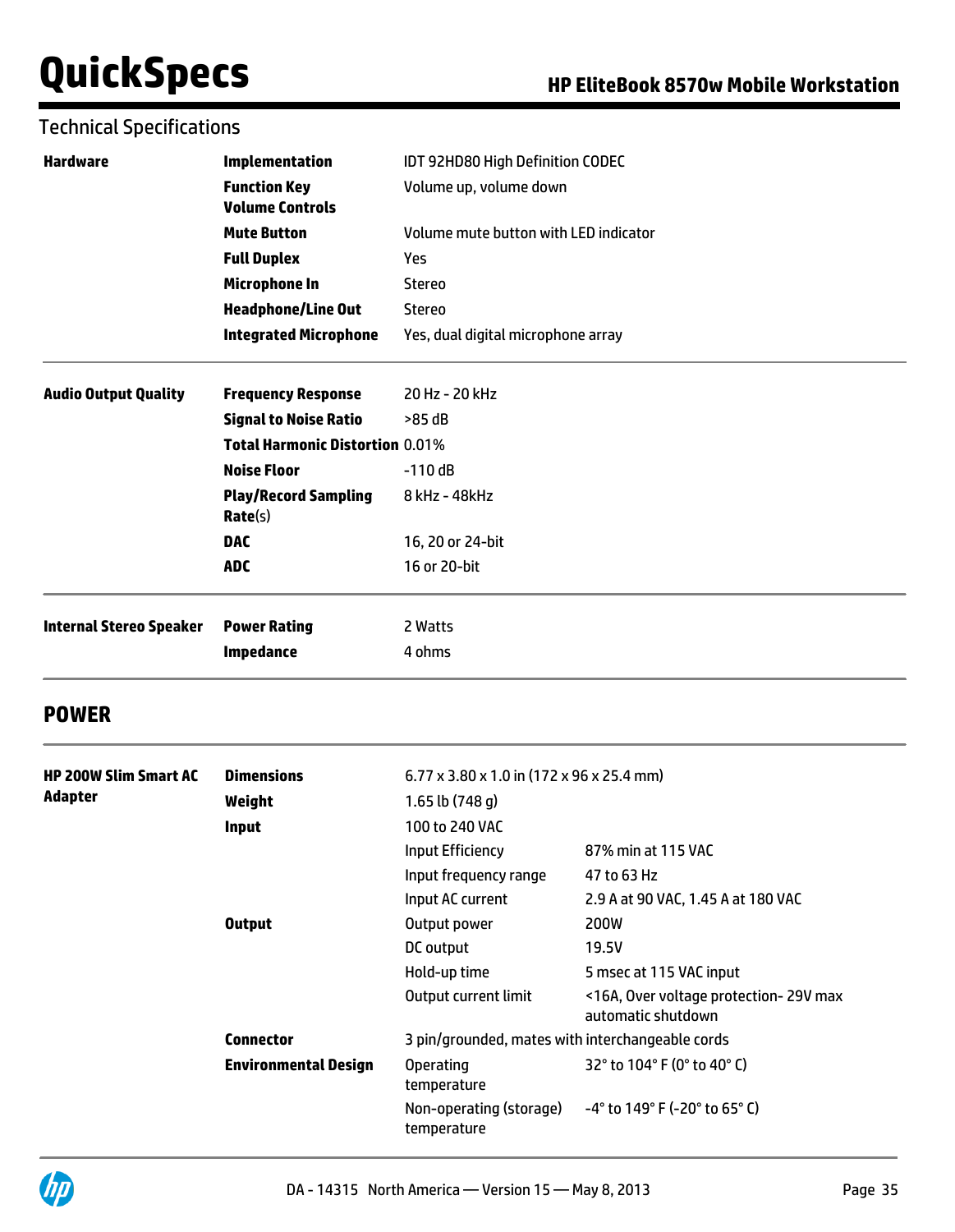| <b>Technical Specifications</b> |                                                |                                                  |                                                                                                                                                                                                                                                                                                     |  |
|---------------------------------|------------------------------------------------|--------------------------------------------------|-----------------------------------------------------------------------------------------------------------------------------------------------------------------------------------------------------------------------------------------------------------------------------------------------------|--|
|                                 |                                                | Altitude                                         | 0 to 10,000 ft (0 to 3,048 m)                                                                                                                                                                                                                                                                       |  |
|                                 |                                                | Humidity                                         | 20% to 80%                                                                                                                                                                                                                                                                                          |  |
|                                 |                                                | <b>Storage Humidity</b>                          | 10% to 90%                                                                                                                                                                                                                                                                                          |  |
|                                 | <b>EMI and Safety</b><br><b>Certifications</b> |                                                  | CE Mark- full compliance with LVD and EMC directives; Worldwide safety<br>standards- IEC950, EN60950, UL1950, Class 1, SELV; Agency approvals- C-UL-<br>US, NORDICS, DENAN, EN55022 Class B, FCC Class B, CISPR22 Class B, CCIB,<br>NOM-1 NYCE; MTBF- over 200,000 hours at 25°C ambient condition. |  |
| <b>HP 150W Slim Smart AC</b>    | <b>Dimensions</b>                              | 6.59 x 3.23 x 1.0 in (167.5 x 82 x 25.4 mm)      |                                                                                                                                                                                                                                                                                                     |  |
| adapter                         | Weight                                         | 1.25 lb $(565 g)$                                |                                                                                                                                                                                                                                                                                                     |  |
|                                 | Input                                          | 90 to 265 VAC                                    |                                                                                                                                                                                                                                                                                                     |  |
|                                 |                                                | Input Efficiency                                 | 87% min at 115 VAC                                                                                                                                                                                                                                                                                  |  |
|                                 |                                                | Input frequency range                            | 47 to 63 Hz                                                                                                                                                                                                                                                                                         |  |
|                                 |                                                | Input AC current                                 | <2.7 A at 90 VAC                                                                                                                                                                                                                                                                                    |  |
|                                 | <b>Output</b>                                  | Output power                                     | <b>150W</b>                                                                                                                                                                                                                                                                                         |  |
|                                 |                                                | DC Output Voltage                                | 19.50V +5.0%/-5.0%                                                                                                                                                                                                                                                                                  |  |
|                                 |                                                | Hold-up time                                     | 5 msec at 115 VAC input                                                                                                                                                                                                                                                                             |  |
|                                 |                                                | Output current limit                             | <15A, Over voltage protection-29V max<br>automatic shutdown                                                                                                                                                                                                                                         |  |
|                                 | <b>Connector</b>                               | 3 pin/grounded, mates with interchangeable cords |                                                                                                                                                                                                                                                                                                     |  |
|                                 | <b>Environmental Design</b>                    | <b>Operating</b><br>temperature                  | 41° to 95° F (5° to 35° C)                                                                                                                                                                                                                                                                          |  |
|                                 |                                                | Non-operating (storage)<br>temperature           | -4° to 185° F (-20° to 85° C)                                                                                                                                                                                                                                                                       |  |
|                                 |                                                | Altitude                                         | 0 to 10,000 ft (0 to 3,048 m)                                                                                                                                                                                                                                                                       |  |
|                                 |                                                | Humidity                                         | 10% to 95%                                                                                                                                                                                                                                                                                          |  |
|                                 |                                                | <b>Storage Humidity</b>                          | 10% to 95%                                                                                                                                                                                                                                                                                          |  |
|                                 | <b>EMI and Safety</b><br><b>Certifications</b> | PSE, PSB and SII.                                | Worldwide safety and EMC approvals including CE, UL, CSA or cUL, GS,<br>Australian Electric Permit, C-tick, NOM, CCC, KC, GOST, SABS, S mark, BSMI, ISC,                                                                                                                                            |  |

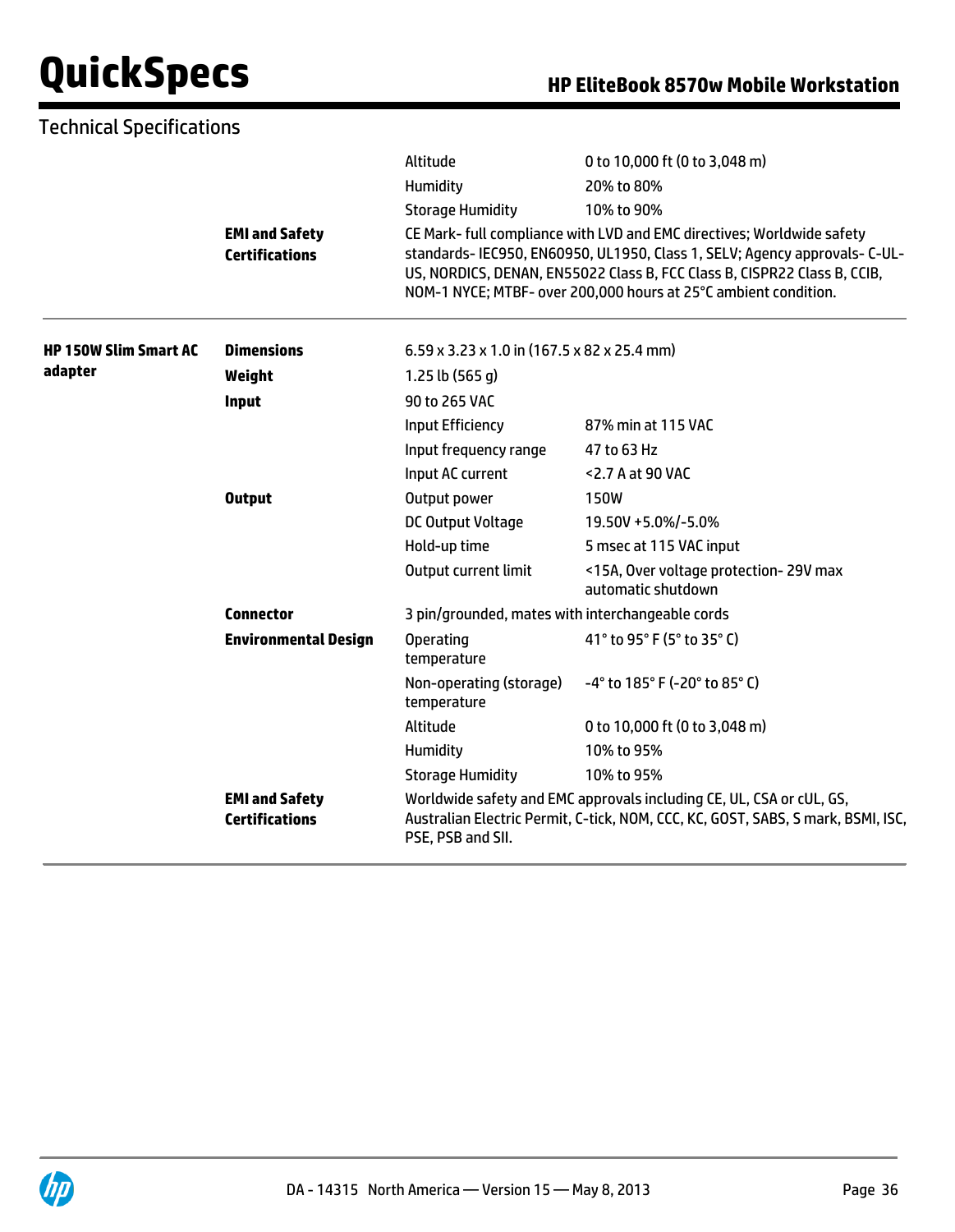| <b>Technical Specifications</b> |                                                              |                                                                |                                                                                 |  |
|---------------------------------|--------------------------------------------------------------|----------------------------------------------------------------|---------------------------------------------------------------------------------|--|
| <b>HP 120W Slim Smart AC</b>    | <b>Dimensions</b>                                            | 5.83 x 2.97 x 1.0 in (148 x 75.5 x 25.4 mm)                    |                                                                                 |  |
| <b>Adapter</b>                  | Weight                                                       | 1.03 lb $(465 g)$                                              |                                                                                 |  |
|                                 | Input                                                        | 90 to 265 VAC                                                  |                                                                                 |  |
|                                 |                                                              | Input Efficiency                                               | 87% min at 115 VAC                                                              |  |
|                                 |                                                              | Input frequency range                                          | 47 to 63 Hz                                                                     |  |
|                                 |                                                              | Input AC current                                               | <2.2 A at 90 VAC                                                                |  |
|                                 | <b>Output</b>                                                | Output power                                                   | 120W                                                                            |  |
|                                 |                                                              | DC Output Voltage                                              | 19.50V +5.0%/-5.0%                                                              |  |
|                                 |                                                              | Hold-up time                                                   | 5 msec at 115 VAC input                                                         |  |
|                                 |                                                              | Output current limit                                           | <16A, Over voltage protection-29V max<br>automatic shutdown                     |  |
|                                 | <b>Connector</b>                                             | 3 pin/grounded, mates with interchangeable cords               |                                                                                 |  |
|                                 | <b>Environmental Design</b>                                  | <b>Operating</b><br>temperature                                | 32° to 104° F (0° to 40° C)                                                     |  |
|                                 |                                                              | Non-operating (storage)<br>temperature                         | -4° to 149° F (-20° to 65° C)                                                   |  |
|                                 |                                                              | Altitude                                                       | 0 to 10,000 ft (0 to 3,048 m)                                                   |  |
|                                 |                                                              | Humidity                                                       | 20% to 80%                                                                      |  |
|                                 |                                                              | <b>Storage Humidity</b>                                        | 10% to 90%                                                                      |  |
|                                 | <b>EMI and Safety</b><br><b>Certifications</b>               | SABS, S mark, BSMI, ISC, PSE, PSB and SII                      | CE, UL, CSA or cUL, GS, Australian Electric Permit, C-tick, NOM, CCC, KC, GOST, |  |
| <b>HP 8-cell Lithium-Ion</b>    | <b>Dimensions</b> $(H \times W \times L)$                    | $0.8 \times 2.1 \times 10.6$ in (2 $\times$ 5.3 $\times$ 27cm) |                                                                                 |  |
| Battery (83 WHr)                | <b>Weight</b> (max)                                          | 0.99lb (0.442 kg)                                              |                                                                                 |  |
|                                 | Cells/Type                                                   | Lithium-Ion                                                    |                                                                                 |  |
|                                 | <b>Energy</b>                                                | Voltage                                                        | 14.8V                                                                           |  |
|                                 |                                                              | Amp-hour capacity                                              | 5.6Ah                                                                           |  |
|                                 |                                                              | Watt-hour capacity                                             | 83Wh                                                                            |  |
|                                 | <b>Temperature</b>                                           | Operating (Charging)                                           | 32° to 113° F (0° to 45° C)                                                     |  |
|                                 |                                                              | Operating (Discharging)                                        | 14° to 122° F(-10° to 50° C)                                                    |  |
|                                 |                                                              | Non-operating                                                  | -4° to 122° F (-20° to 50° C)                                                   |  |
|                                 | <b>Battery Re-Charge Time</b>                                | System in OFF or Standby<br>Mode                               | 2.5 hours                                                                       |  |
|                                 |                                                              | System ON                                                      | 3 to 5 hours                                                                    |  |
|                                 | <b>Fuel Gauge LED</b>                                        | No                                                             |                                                                                 |  |
|                                 | <b>Warranty</b>                                              | 1 year                                                         |                                                                                 |  |
|                                 | <b>Compatible with optional Yes</b><br><b>Travel Battery</b> |                                                                |                                                                                 |  |

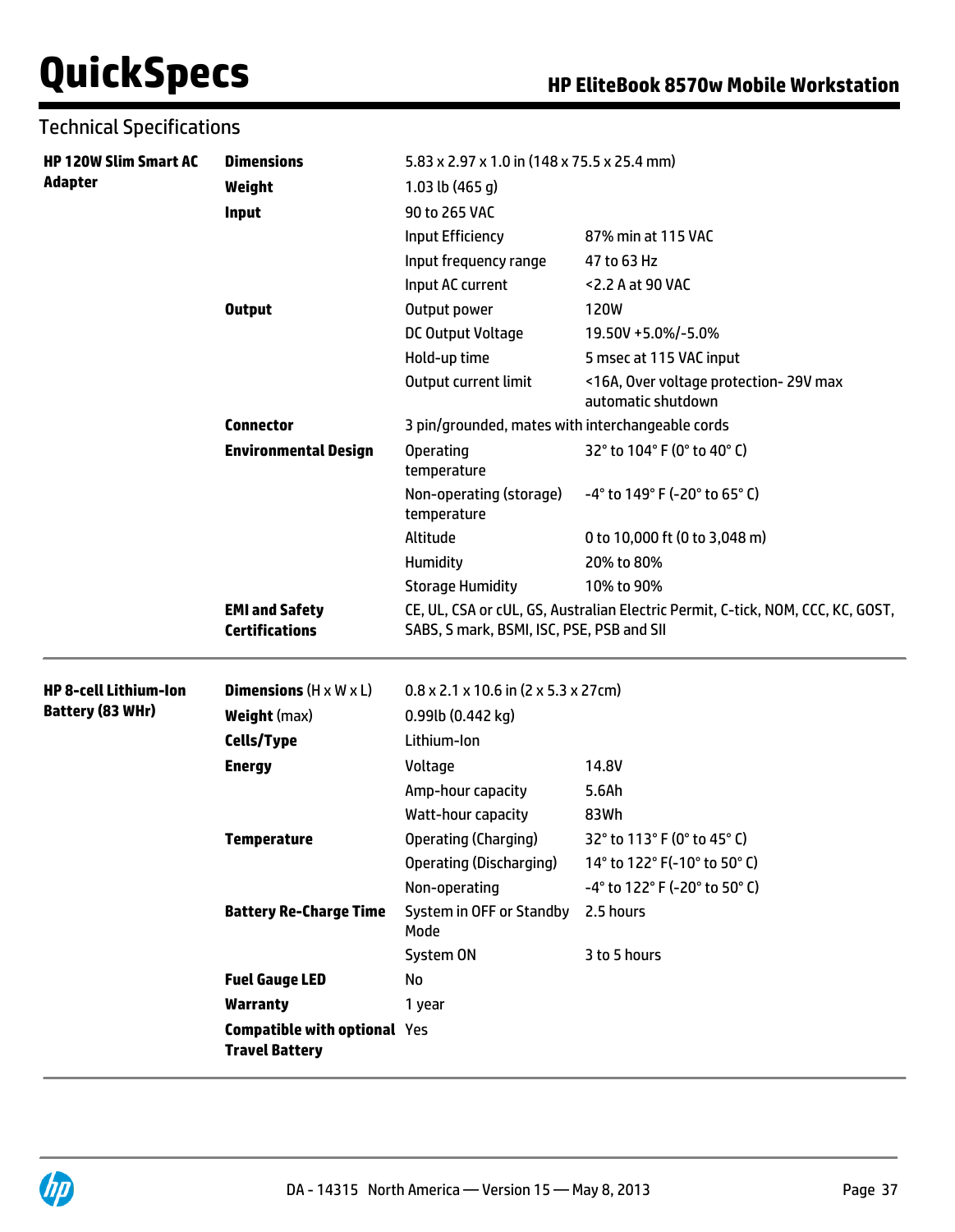Technical Specifications

| <b>HP Long Life 8-cell</b><br><b>Lithium-Ion Battery (75</b><br>WHr) | <b>Dimensions</b> $(H \times W \times L)$                    | $0.8 \times 2.1 \times 10.6$ in (2 x 5.3 x 27cm)       |                               |  |
|----------------------------------------------------------------------|--------------------------------------------------------------|--------------------------------------------------------|-------------------------------|--|
|                                                                      | <b>Weight (max)</b>                                          | 0.99lb (0.442 kg)                                      |                               |  |
|                                                                      | <b>Cells/Type</b>                                            | 8-cell; Lithium-Ion                                    |                               |  |
|                                                                      | <b>Energy</b>                                                | Voltage                                                | 14.4V                         |  |
|                                                                      |                                                              | Amp-hour capacity                                      | 5.1Ah                         |  |
|                                                                      |                                                              | Watt-hour capacity                                     | 75Wh                          |  |
|                                                                      | <b>Temperature</b>                                           | <b>Operating (Charging)</b>                            | 32° to 113° F (0° to 45° C)   |  |
|                                                                      |                                                              | <b>Operating (Discharging)</b>                         | 14° to 140° F (-10° to 60° C) |  |
|                                                                      |                                                              | Non-operating                                          | -4° to 140° F (-20° to 60° C) |  |
|                                                                      | <b>Battery Re-Charge Time</b>                                | System in OFF or Standby<br>Mode                       | 2.5 hours                     |  |
|                                                                      |                                                              | System ON                                              | 3 to 5 hours                  |  |
|                                                                      | <b>Fuel Gauge LED</b>                                        | No                                                     |                               |  |
|                                                                      | <b>Warranty</b>                                              | 3 year                                                 |                               |  |
|                                                                      | <b>Compatible with optional Yes</b><br><b>Travel Battery</b> |                                                        |                               |  |
| <b>Optional HP BB09 Ultra</b>                                        | <b>Dimensions</b> $(H \times W \times L)$                    | $1.2 \times 5.9 \times 11.4$ in (3x15x29cm)            |                               |  |
| <b>Extended Life Notebook</b>                                        | <b>Weight</b> (max)                                          | 1.5lb, (.682kg)                                        |                               |  |
| <b>Battery (secondary</b><br>battery)                                | <b>Cells/Type</b>                                            | Lithium-Ion                                            |                               |  |
|                                                                      | <b>Energy</b>                                                | <b>Voltage</b>                                         | 11.25V                        |  |
|                                                                      |                                                              | <b>Amp-hour capacity</b>                               | 8.85Ah                        |  |
|                                                                      |                                                              | <b>Watt-hour capacity</b>                              | 100Wh                         |  |
|                                                                      | <b>Temperature</b>                                           | <b>Operating (Charging)</b>                            | 32° to 113° F (0° to 45° C)   |  |
|                                                                      |                                                              | <b>Operating (Discharging)</b>                         | 14° to 122° F(-10° to 50° C)  |  |
|                                                                      |                                                              | <b>Non-operating</b>                                   | -4° to 122° F (-20° to 50° C) |  |
|                                                                      | <b>Battery Re-Charge Time</b>                                | <b>System in OFF or Standby</b> 3.5 to 5 hours<br>Mode |                               |  |
|                                                                      |                                                              | <b>System ON</b>                                       | 4 to 7 hours                  |  |
|                                                                      |                                                              |                                                        |                               |  |
|                                                                      | <b>Fuel Gauge LED</b>                                        | Yes                                                    |                               |  |
|                                                                      | <b>Warranty</b>                                              | 1 year                                                 |                               |  |

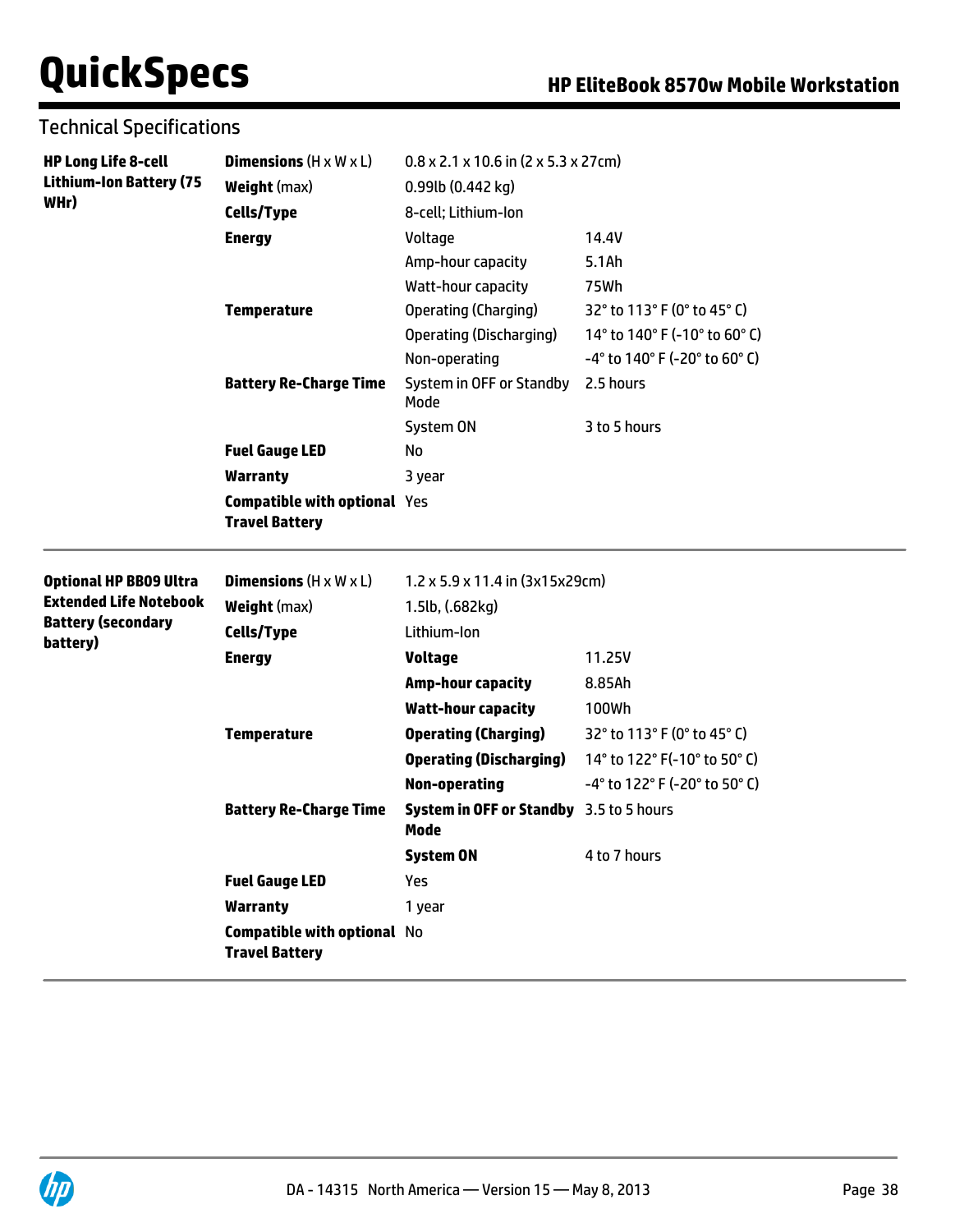## Technical Specifications

| <b>Optional HP ST09</b>    | <b>Dimensions</b> $(H \times W \times L)$                    | $1.2 \times 6.1 \times 12$ in $(3x15.5x30.5cm)$        |                                                                      |
|----------------------------|--------------------------------------------------------------|--------------------------------------------------------|----------------------------------------------------------------------|
| Extended Life Notebook     | <b>Weight</b> (max)                                          | 1.2lb, (.550kg)                                        |                                                                      |
| Battery ("Travel Battery") | Cells/Type                                                   | Lithium-Ion Polymer                                    |                                                                      |
| (secondary battery)        | <b>Energy</b>                                                | <b>Voltage</b>                                         | 11.1V                                                                |
|                            |                                                              | <b>Amp-hour capacity</b>                               | 6.6Ah                                                                |
|                            |                                                              | <b>Watt-hour capacity</b>                              | 73Wh                                                                 |
|                            | <b>Temperature</b>                                           | <b>Operating (Charging)</b>                            | 32° to 113° F (0° to 45° C)                                          |
|                            |                                                              | <b>Operating (Discharging)</b>                         | 14 $^{\circ}$ to 122 $^{\circ}$ F(-10 $^{\circ}$ to 50 $^{\circ}$ C) |
|                            |                                                              | Non-operating                                          | $-4^{\circ}$ to 122° F (-20° to 50° C)                               |
|                            | <b>Battery Re-Charge Time</b>                                | <b>System in OFF or Standby</b> 3.5 to 5 hours<br>Mode |                                                                      |
|                            |                                                              | <b>System ON</b>                                       | 4 to 7 hours                                                         |
|                            | <b>Fuel Gauge LED</b>                                        | Yes.                                                   |                                                                      |
|                            | Warranty                                                     | 1 year                                                 |                                                                      |
|                            | <b>Compatible with optional Yes</b><br><b>Travel Battery</b> |                                                        |                                                                      |

### **ENVIRONMENTAL**

#### **Environmental Data**

| <b>Eco-Label Certifications</b>       | This product has received or is in the process of being certified to the following<br>approvals and may be labeled with one or more of these marks:<br>US Energy Star <sup>®</sup><br><b>IT ECO declaration</b><br>EPEAT Gold where HP registers commercial desktop products. See<br>http://www.epeat.net for registration status in your country US Federal<br><b>Energy Management Program (FEMP)</b> |                |                |  |
|---------------------------------------|---------------------------------------------------------------------------------------------------------------------------------------------------------------------------------------------------------------------------------------------------------------------------------------------------------------------------------------------------------------------------------------------------------|----------------|----------------|--|
|                                       |                                                                                                                                                                                                                                                                                                                                                                                                         |                |                |  |
| <b>System Configuration</b>           | The configuration used for the Energy Consumption and Declared Noise<br>Emissions data is based on a "Typically Configured Notebook"                                                                                                                                                                                                                                                                    |                |                |  |
| <b>Energy Consumption</b>             | <b>115 VAC</b>                                                                                                                                                                                                                                                                                                                                                                                          | <b>230 VAC</b> | <b>100 VAC</b> |  |
| <b>Normal Operation</b>               | 18.31W                                                                                                                                                                                                                                                                                                                                                                                                  | 18.33 W        | 18.37 W        |  |
| Sleep (Energy Star low<br>power mode) | 1.38W                                                                                                                                                                                                                                                                                                                                                                                                   | 1.42 W         | 1.37W          |  |
| 0ff                                   | 0.77W                                                                                                                                                                                                                                                                                                                                                                                                   | 0.82W          | 0.77W          |  |
| <b>Heat Dissipation*</b>              | <b>115 VAC</b>                                                                                                                                                                                                                                                                                                                                                                                          | <b>230 VAC</b> | <b>100 VAC</b> |  |
| <b>Normal Operation</b>               | 63 BTU/hr                                                                                                                                                                                                                                                                                                                                                                                               | 63 BTU/hr      | 63 BTU/hr      |  |
| Sleep                                 | 5 BTU/hr                                                                                                                                                                                                                                                                                                                                                                                                | 5 BTU/hr       | 5 BTU/hr       |  |
| 0ff                                   | 3 BTU/hr                                                                                                                                                                                                                                                                                                                                                                                                | 3 BTU/hr       | 3 BTU/hr       |  |

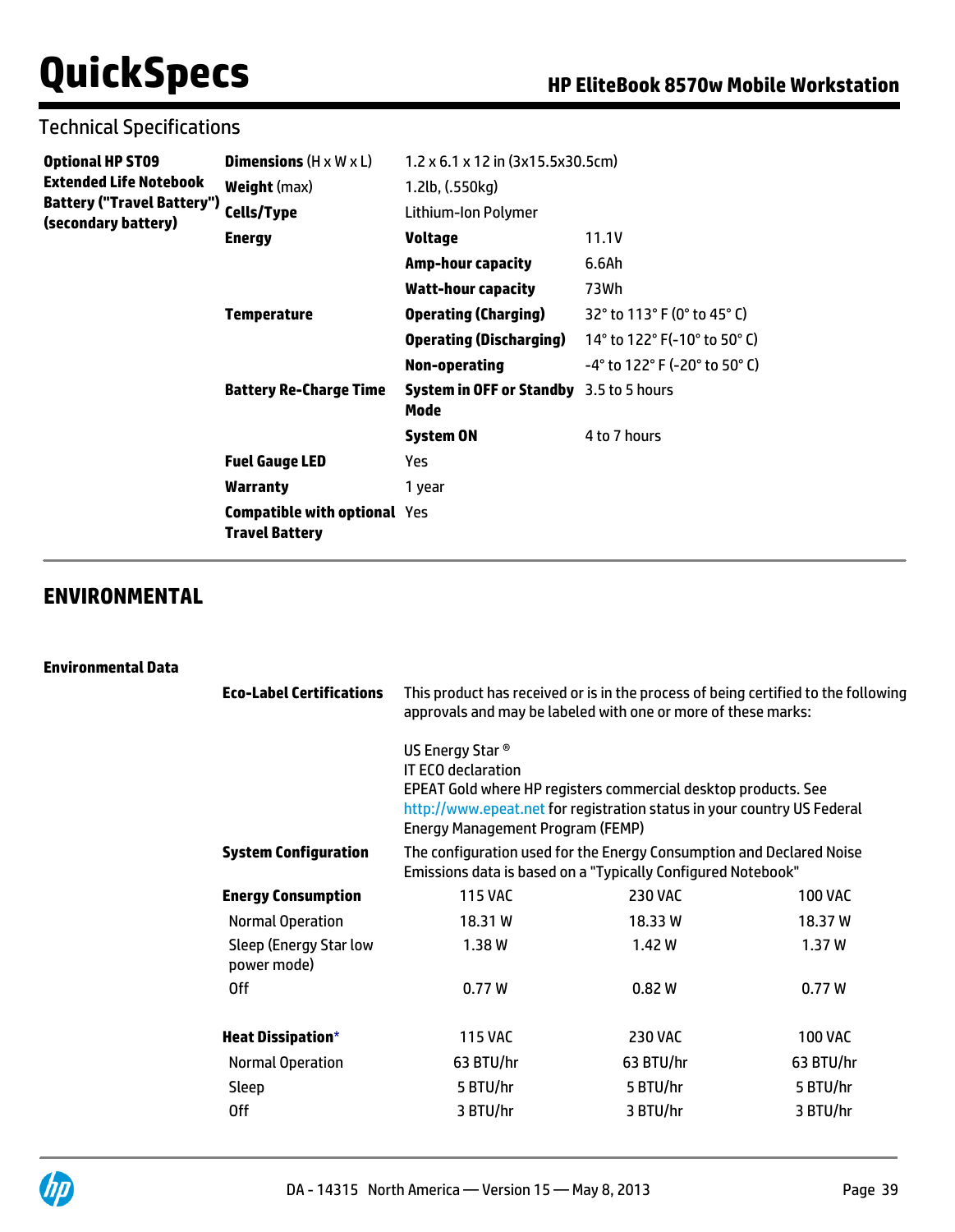## Technical Specifications

\*NOTE: Heat dissipation is calculated based on the measured watts, assuming the service level is attained for one hour.

| <b>Declared Noise Emissions</b><br>(in accordance with<br>ISO 7779 and ISO 9296) |                                                                                                                                                                                                                     |                                           |
|----------------------------------------------------------------------------------|---------------------------------------------------------------------------------------------------------------------------------------------------------------------------------------------------------------------|-------------------------------------------|
| System Fan Off                                                                   | <b>Sound Power</b><br>(LWAd, bels)                                                                                                                                                                                  | <b>Sound Pressure</b><br>(LpAm, decibels) |
| Idle                                                                             | 3.3                                                                                                                                                                                                                 | 27                                        |
| <b>Fixed Disk</b><br>(random writes)                                             | 4.0                                                                                                                                                                                                                 | 33                                        |
|                                                                                  | System fan is usually off except when charging the battery                                                                                                                                                          |                                           |
| <b>Batteries</b>                                                                 | This battery(s) in this product comply with EU Directive 2006/66/EC                                                                                                                                                 |                                           |
|                                                                                  | Batteries used in the product do not contain:                                                                                                                                                                       |                                           |
|                                                                                  | • Mercury greater the 5ppm by weight<br>• Cadmium greater than 10ppm by weight                                                                                                                                      |                                           |
|                                                                                  | The battery type and chemistry used in the product is:                                                                                                                                                              |                                           |
| <b>Additional</b><br>information                                                 | CR2032 (coin cell), Li-ion<br>6-cell high capacity Lithium-Ion battery (optional 8 cell available)<br>This product is in compliance with the Restrictions of Hazardous Substances<br>(RoHS) directive - 2002/95/EC. |                                           |
|                                                                                  | This HP product is designed to comply with the Waste Electrical and Electronic<br>Equipment (WEEE) Directive - 2002/96/EC.                                                                                          |                                           |
|                                                                                  | This product is in compliance with California Proposition 65 (State of<br>California; Safe Drinking Water and Toxic Enforcement Act of 1986).                                                                       |                                           |
|                                                                                  | This product is in compliance with the IEEE 1680 (EPEAT) standard at the Gold<br>level, see www.epeat.net                                                                                                           |                                           |
|                                                                                  | Plastics parts weighing over 25 grams used in the product are marked per ISO<br>11469 and ISO1043.                                                                                                                  |                                           |
|                                                                                  | This product contains 0% post-consumer recycled plastic (by wt.)                                                                                                                                                    |                                           |
|                                                                                  | This product is greater than 92.4% recycle-able when properly disposed of at<br>end of life.                                                                                                                        |                                           |
|                                                                                  | <b>Packaging Materials</b>                                                                                                                                                                                          |                                           |
|                                                                                  | • External:<br>• PAPER/Corrugated 374 g<br>• Internal:<br>• PLASTIC/Polyethylene low density 30 g                                                                                                                   |                                           |

PLASTIC/EPE-Expanded Polyethylene 28 g

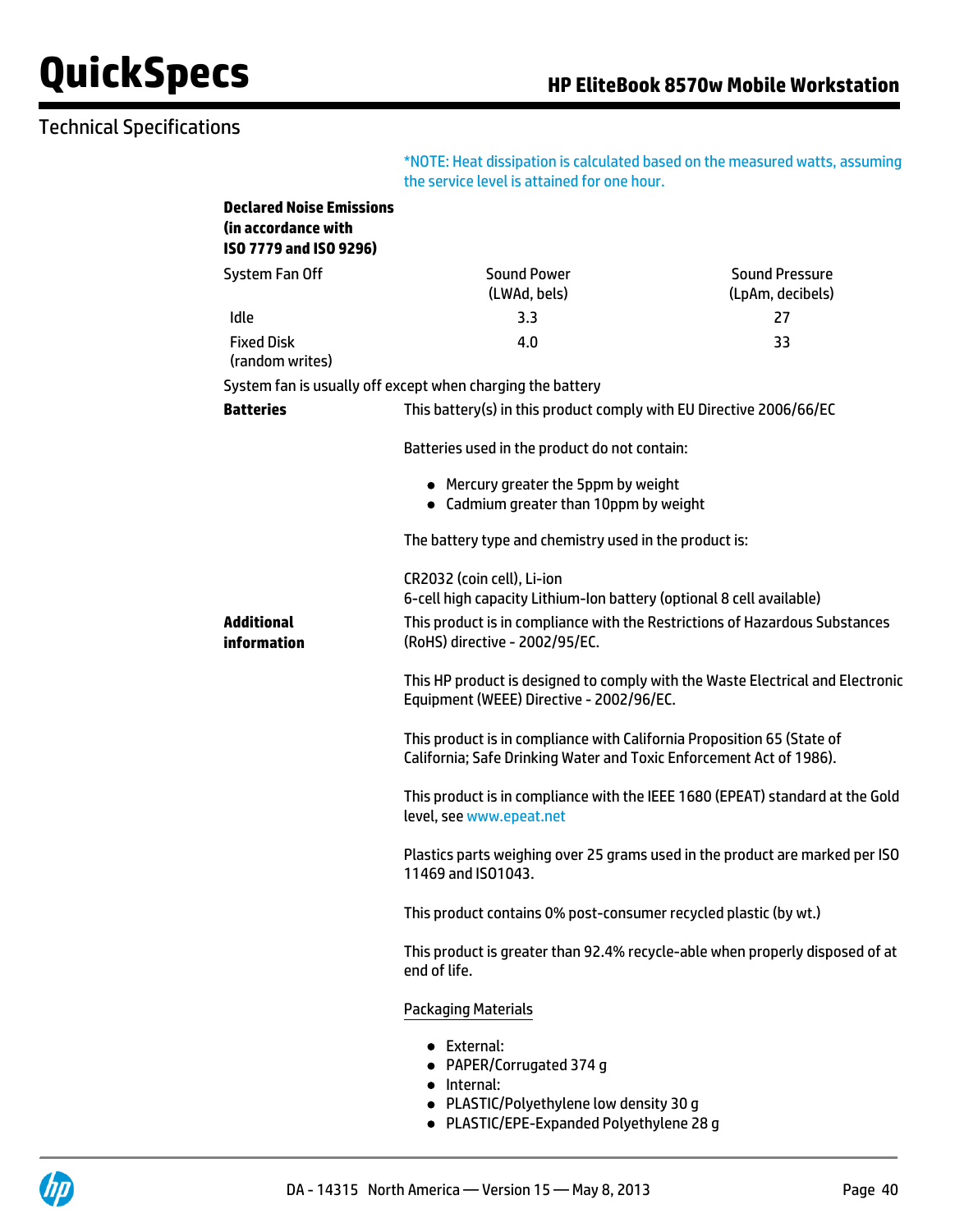## Technical Specifications

- OTHER/OTHER 20 q
- PLASTIC/Polypropylene 15 g
- The PAPER/Corrugated packaging material is made from 74% recycled content.
- The PLASTIC/Polyethylene low density packaging material is made from 0% recycled content
- The PLASTIC/EPE-Expanded Polyethylene packaging material is made from 0% recycled content
- The OTHER/OTHER packaging material is made from 0% recycled content.
- The PLASTIC/Polypropylene packaging material is made from 0% recycled content

HP follows these guidelines to decrease the environmental impact of product packaging:

- Eliminate the use of heavy metals such as lead, chromium, mercury and cadmium in packaging materials.
- Eliminate the use of ozone-depleting substances (ODS) in packaging materials.
- Design packaging materials for ease of disassembly.
- Maximize the use of post-consumer recycled content materials in packaging materials.
- Use readily recyclable packaging materials such as paper and corrugated materials.
- Reduce size and weight of packages to improve transportation fuel efficiency.
- Plastic packaging materials are marked according to ISO 11469 and DIN 6120 standards.

### **MATERIAL USAGE**

This product does not contain any of the following substances in excess of regulatory limits (for reference of these limits please refer to the HP General Specification of the Environment

([http://www.hp.com/hpinfo/globalcitizenship/environment/supplychain/gen\\_specifications.html\)](http://www.hp.com/hpinfo/globalcitizenship/environment/supplychain/gen_specifications.html):

- Asbestos
- Certain Azo Colorants
- Certain Brominated Flame Retardants may not be used as flame retardants in plastics
- Cadmium
- Chlorinated Hydrocarbons
- Chlorinated Paraffins
- **•** Formaldehyde
- Halogenated Diphenyl Methanes
- Lead carbonates and sulfates
- Lead and Lead compounds
- Mercuric Oxide Batteries
- Ozone Depleting Substances
- Polybrominated Biphenyls (PBBs)
- Polybrominated Biphenyl Ethers (PBBEs)
- Polybrominated Biphenyl Oxides (PBBOs)

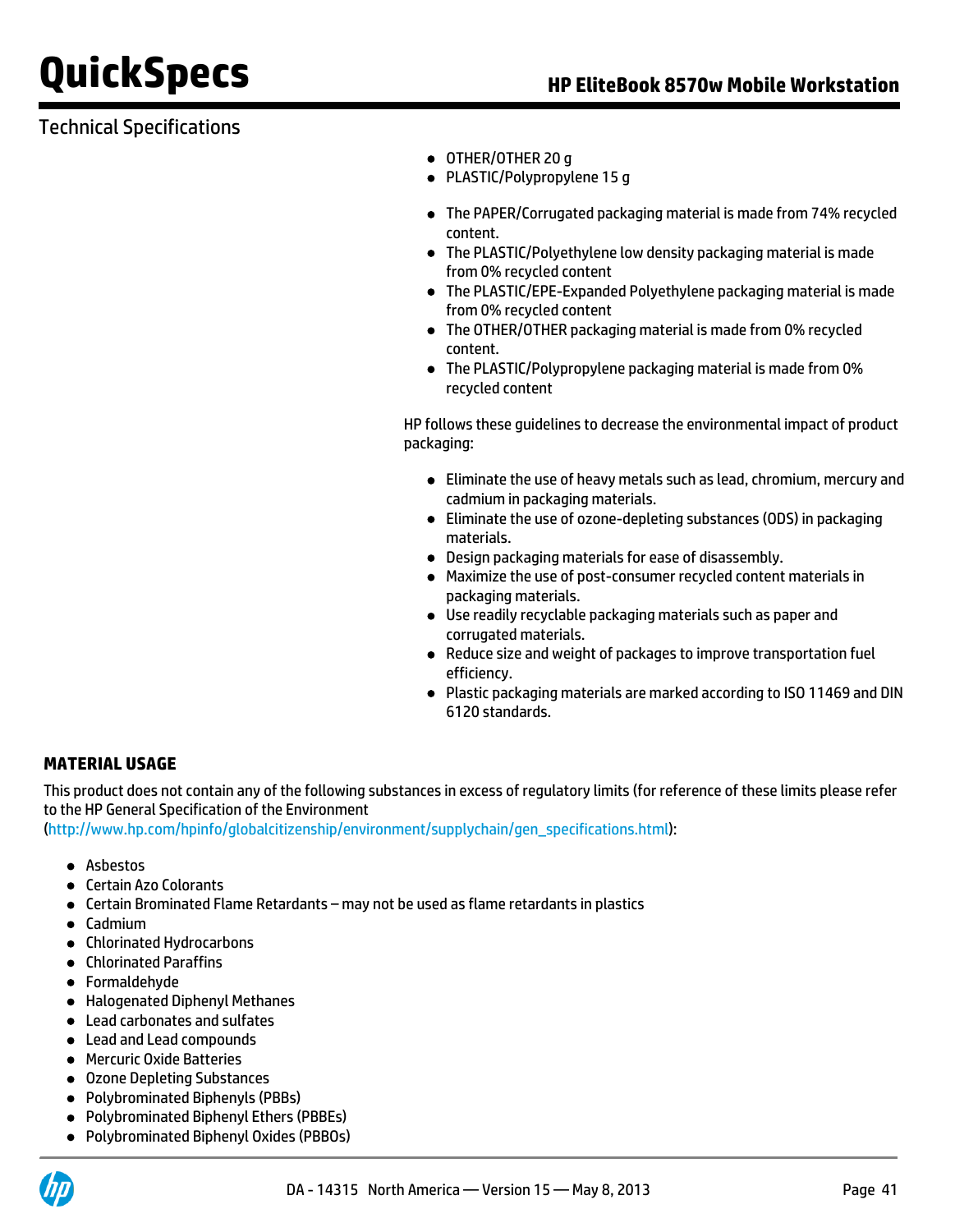### Technical Specifications

- Polychlorinated Biphenyl (PCB)
- Polychlorinated Terphenyls (PCT)
- Polyvinyl Chloride (PVC) except for wires and cables, and certain retail packaging has been voluntarily removed from most applications.
- Radioactive Substances
- Tributyl Tin (TBT), Triphenyl Tin (TPT), Tributyl Tin Oxide (TBTO)
- $\bullet$  Nickel finishes that release greater than 0.5 µgrams/cm<sup>2</sup>/week, measured according to EN 1811:1998, are not used on any product surface designed to be frequently handled or touched by users.

### **END-OF-LIFE MANAGEMENT AND RECYCLING**

Hewlett-Packard offers end-of-life HP product return and recycling programs in many geographic areas. To recycle your product, please go to:<http://www.hp.com/go/reuse-recycle> or contact your nearest HP sales office. Products returned to HP will be recycled, recovered or disposed of in a responsible manner.

The EU WEEE directive (2002/95/EC) requires manufacturers to provide treatment information for each product type for use by treatment facilities. This information (product disassembly instructions) is posted on the Hewlett Packard web site at: <http://www.hp.com/go/recyclers>. These instructions may be used by recyclers and other WEEE treatment facilities as well as HP OEM customers who integrate and re-sell HP equipment.

### **HEWLETT-PACKARD CORPORATE ENVIRONMENTAL INFORMATION**

For more information about HP's commitment to the environment:

Global Citizenship Report <http://www.hp.com/hpinfo/globalcitizenship/gcreport/index.html> Environment website <http://www.hp.com/environment> Eco-label certifications <http://www.hp.com/hpinfo/globalcitizenship/environment/productdesign/ecolabels.html> ISO 14001 certificates: <http://www.hp.com/hpinfo/globalcitizenship/environment/operations/envmanagement.html>

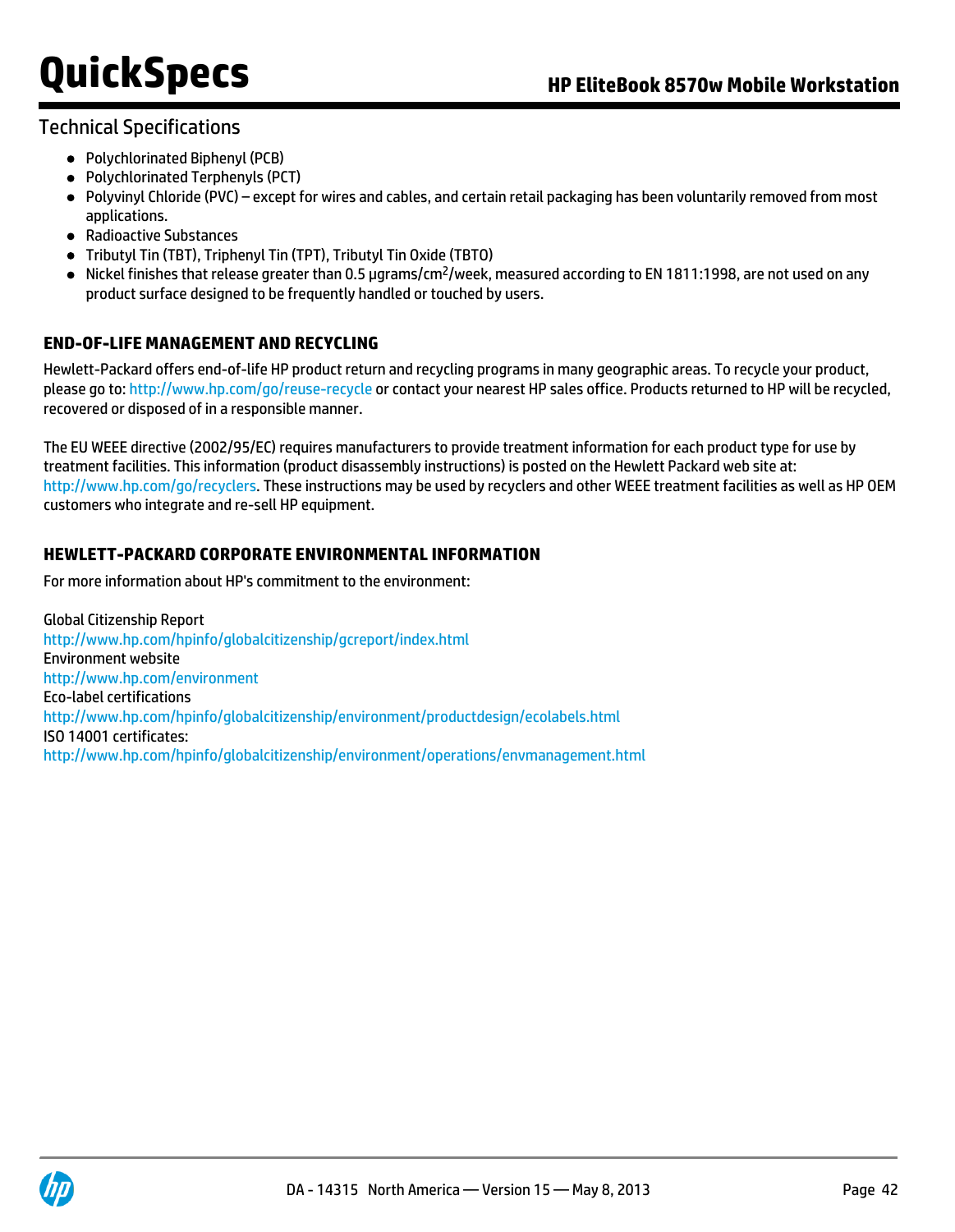## Options and Accessories (sold separately and availability may vary by country)

| <b>Type</b>                | <b>Description</b>                                                                                                                                                                                                                                                                                                                                                                                               | Part#          |
|----------------------------|------------------------------------------------------------------------------------------------------------------------------------------------------------------------------------------------------------------------------------------------------------------------------------------------------------------------------------------------------------------------------------------------------------------|----------------|
| <b>Memory</b>              | HP 2 GB (DDR3 1333 MHz) SODIMM                                                                                                                                                                                                                                                                                                                                                                                   | AT912AA#xxx    |
|                            | HP 4 GB (DDR3 1333 MHz) SODIMM                                                                                                                                                                                                                                                                                                                                                                                   | AT913AA#xxx    |
|                            | HP 8 GB (DDR3 1333 MHz) SODIMM                                                                                                                                                                                                                                                                                                                                                                                   | QP013AA#xxx    |
|                            | HP 2 GB PC3-12800 (DDR3 1600 MHz) SODIMM                                                                                                                                                                                                                                                                                                                                                                         | H2P63AA#xxx    |
|                            | HP 4 GB PC3-12800 (DDR3 1600 MHz) SODIMM                                                                                                                                                                                                                                                                                                                                                                         | H2P64AA#xxx    |
|                            | HP 8 GB PC3-12800 (DDR3 1600 MHz) SODIMM                                                                                                                                                                                                                                                                                                                                                                         | H2P65AA#xxx    |
|                            | <b>NOTE:</b> Full availability of 4 GB or more of memory requires Windows Vista Business 64-<br>bit or Linux. With Windows 32-bit operating systems, the amount of usable memory is<br>dependent upon your configuration, so that above 3 GB all memory may not be<br>available due to system resource requirements. Due to system limitations, DDR3-1600<br>MHz memory will only be supported at DDR3-1333 MHz. |                |
| Cases                      | HP Business Nylon Carrying Case                                                                                                                                                                                                                                                                                                                                                                                  | <b>BP848AA</b> |
|                            | <b>HP Business Nylon Backpack</b>                                                                                                                                                                                                                                                                                                                                                                                | <b>BP849AA</b> |
|                            | <b>HP Deluxe 4 Wheel Roller</b>                                                                                                                                                                                                                                                                                                                                                                                  | <b>XW576AA</b> |
| <b>Docking</b>             | <b>HP Display and Notebook Stand</b>                                                                                                                                                                                                                                                                                                                                                                             | AW662AA        |
|                            | HP Dual Hinge Notebook Stand                                                                                                                                                                                                                                                                                                                                                                                     | AW661AA        |
|                            | <b>HP 230W Docking Station</b>                                                                                                                                                                                                                                                                                                                                                                                   | A7E34AA        |
|                            | HP 120W Advanced Docking Station                                                                                                                                                                                                                                                                                                                                                                                 | A7E36AA        |
|                            | HP 230W Advanced Docking Station                                                                                                                                                                                                                                                                                                                                                                                 | A7E38AA        |
| <b>Input/Output - Mice</b> | HP 2.4 GHz Wireless Optical Mobile Mouse                                                                                                                                                                                                                                                                                                                                                                         | LX732AA        |
|                            | <b>HP Wireless Mobile Mouse</b>                                                                                                                                                                                                                                                                                                                                                                                  | H2L63AA        |
|                            | HP USB Essential Keyboard/Mouse                                                                                                                                                                                                                                                                                                                                                                                  | <b>H2S75AA</b> |
| <b>Adapters</b>            | HP 90W Slim Adapter                                                                                                                                                                                                                                                                                                                                                                                              | <b>BT796AA</b> |
|                            | HP 90W Smart Auto Adapter                                                                                                                                                                                                                                                                                                                                                                                        | <b>ED493AA</b> |
| <b>Storage - External</b>  | <b>HP Mobile USB DVDRW</b>                                                                                                                                                                                                                                                                                                                                                                                       | <b>A2U57AA</b> |
| <b>Storage</b>             | HP 2011 BNB Notebook Upgrade Bay 500 GB Hard Drive                                                                                                                                                                                                                                                                                                                                                               | <b>LX733AA</b> |
|                            | HP 2011 BNB Notebook Upgrade Bay DL DVD+/-RW                                                                                                                                                                                                                                                                                                                                                                     | <b>LZ835AA</b> |
| <b>Batteries</b>           | HP ST09 Extended Life Notebook Battery                                                                                                                                                                                                                                                                                                                                                                           | QK639AA        |
|                            | HP BB09 Ultra Extended Life Notebook Battery                                                                                                                                                                                                                                                                                                                                                                     | QK640AA        |